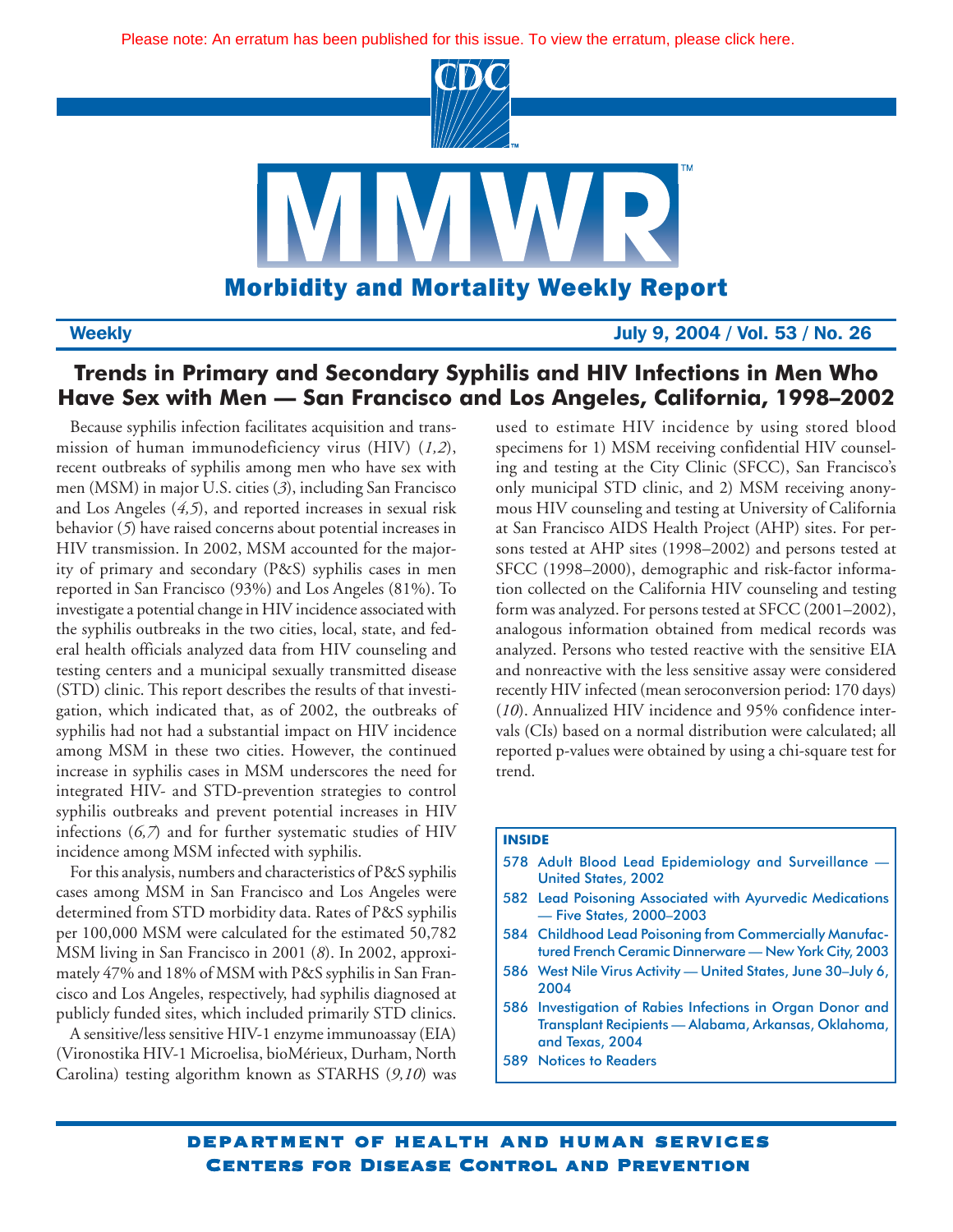The *MMWR* series of publications is published by the Epidemiology Program Office, Centers for Disease Control and Prevention (CDC), U.S. Department of Health and Human Services, Atlanta, GA 30333.

## **SUGGESTED CITATION**

Centers for Disease Control and Prevention. [Article Title]. MMWR 2004;53:[inclusive page numbers].

## **Centers for Disease Control and Prevention**

Julie L. Gerberding, M.D., M.P.H. *Director*

Dixie E. Snider, M.D., M.P.H. (*Acting*) *Deputy Director for Public Health Science*

> Tanja Popovic, M.D., Ph.D. (*Acting*) *Associate Director for Science*

## **Epidemiology Program Office**

Stephen B. Thacker, M.D., M.Sc. *Director*

## **Office of Scientific and Health Communications**

John W. Ward, M.D. *Director Editor,* MMWR *Series*

Suzanne M. Hewitt, M.P.A. *Managing Editor,* MMWR *Series*

Douglas W. Weatherwax (*Acting*) *Lead Technical Writer/Editor*

> Jude C. Rutledge Teresa F. Rutledge *Writers/Editors*

Lynda G. Cupell Malbea A. LaPete *Visual Information Specialists*

Kim L. Bright, M.B.A. Quang M. Doan, M.B.A. Erica R. Shaver *Information Technology Specialists*

## **Division of Public Health Surveillance and Informatics Notifiable Disease Morbidity and 122 Cities Mortality Data**

Robert F. Fagan Deborah A. Adams Felicia J. Connor Lateka Dammond Rosaline Dhara Donna Edwards Patsy A. Hall Pearl C. Sharp

In Los Angeles, data from the California and CDC HIV counseling and testing forms were used to calculate the percentages and characteristics of MSM with newly diagnosed infections. These patients had received a confidential or anonymous HIV test at publicly funded sites during 1998–2002.

## **San Francisco Surveillance Data**

During 1998–2002, the number of P&S syphilis cases among MSM in San Francisco increased from four to 260 (Figure 1), and the P&S syphilis rate increased from eight to 512 per 100,000 MSM. In 2002, the median age of MSM P&S syphilis patients was 38 years; 70% were white, 14% were Hispanic, and 61% were HIV-infected. P&S syphilis cases among MSM at the SFCC also increased, from four in 1998 to 106 in 2002.

MSM receiving HIV testing had similar demographic characteristics and the two San Francisco testing populations. In 2002, at AHP and SFCC, respectively, the median age of these patients was 34 and 33 years; 70% and 61% were white, 3% and 6% were black, 11% and 19% were Hispanic, 12% and 14% were Asian/Pacific Islander (A/PI), and 4% and <1% were of other race/ethnicity.

Estimated HIV incidence among MSM who were tested in San Francisco was highest in 1999 (Figure 1, Table 1) and tended to decline from 1999 to 2002 at both sites; however, the trends were not statistically significant ( $p = 0.13$  for AHP; p = 0.36 for SFCC). When injection-drug–using MSM were excluded from analyses, HIV incidence was lower (e.g., in 2002, incidence was 2.3% [95% CI = 1.0–3.5] at AHP and  $3.3\%$  [95% CI = 1.9–4.7] at SFCC), but temporal trends in

**FIGURE 1. Number of primary and secondary (P&S) syphilis cases among men who have sex with men (MSM) and incidence of human immunodeficiency virus (HIV) among MSM in two HIV-testing populations, by year — San Francisco, California, 1998–2002**

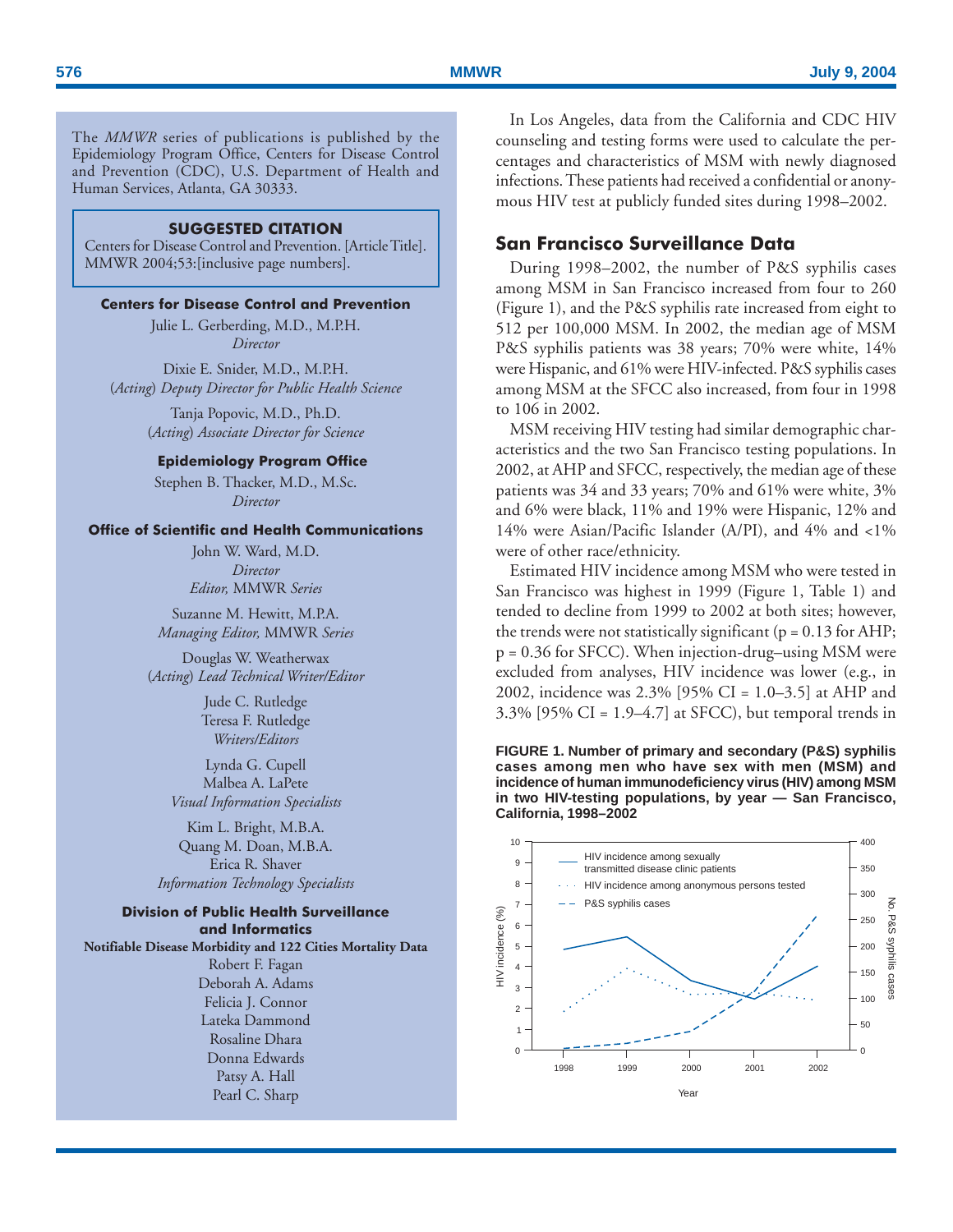|      | <b>P&amp;S</b> |                           | No.<br><b>P&amp;S</b>                           |             | <b>MSM HIV testing at AIDS Health Project</b> |                         |                        |             | <b>MSM HIV testing at SFCC</b>        |                                |               |  |
|------|----------------|---------------------------|-------------------------------------------------|-------------|-----------------------------------------------|-------------------------|------------------------|-------------|---------------------------------------|--------------------------------|---------------|--|
| Year | No.            | syphilis<br>cases<br>Rate | syphilis<br>cases at<br><b>SFCC<sup>§</sup></b> | No. testing | No. with<br>incident HIV<br>infection         | HIV<br>incidence<br>(%) | (95% CI <sup>T</sup> ) | No. testing | No. with<br>incident HIV<br>infection | <b>HIV</b><br>incidence<br>(%) | (95% CI)      |  |
| 1998 | 4              | 8                         | 4                                               | 2,726       | 23                                            | 1.9                     | $(1.1 - 2.6)$          | 791         | 17                                    | 4.8                            | $(2.5 - 7.1)$ |  |
| 1999 | 13             | 26                        | 8                                               | 1,598       | 28                                            | 3.9                     | $(2.5 - 5.4)$          | 868         | 21                                    | 5.4                            | $(3.1 - 7.8)$ |  |
| 2000 | 36             | 71                        | 12                                              | 1.721       | 21                                            | 2.7                     | $(1.5 - 3.8)$          | 1.324       | 20                                    | 3.3                            | $(1.9 - 4.8)$ |  |
| 2001 | 113            | 223                       | 42                                              | 1.762       | 22                                            | 2.8                     | $(1.6 - 3.9)$          | 1.274       | 14                                    | 2.5                            | $(1.2 - 3.7)$ |  |
| 2002 | 260            | 512                       | 106                                             | 1,280       | 14                                            | 2.4                     | $(1.2 - 3.7)$          | 1.544       | 28                                    | 4.0                            | $(2.5 - 5.5)$ |  |

**TABLE 1. Number and rate\* of primary and secondary (P&S) syphilis cases among men who have sex with men (MSM†) and human immunodeficiency virus (HIV) incidence among MSM in two HIV-testing populations, by year — San Francisco, California, 1998–2002**

\* Per 100,000 men who have sex with men.

Men who reported having sex with men during the preceding 12 months.

San Francisco City Clinic.

<sup>¶</sup>Confidence interval.

HIV incidence were similar. Median age of the 42 MSM with incident HIV infection at these testing sites in 2002 was 32 years; 23 (55%) were white, and 12 (29%) were Hispanic.

HIV incidence was estimated by STARHS for men who had P&S syphilis diagnosed at SFCC in 2002 and 2003 and who accepted confidential HIV-antibody and STARHS testing. Of 74 men, 16 (22%) were HIV seropositive, and four (25%) of these had a recent HIV infection identified by STARHS; all four of these patients reported having had HIVseronegative test results within the previous 2 years. On the basis of STARHS, estimated HIV incidence in this population was 13.9% per year  $(95\% \text{ CI} = 0.3-27.5)$ .

## **Los Angeles Surveillance Data**

During 2000–2002, P&S syphilis cases among MSM in Los Angeles County increased from 67 to 299, accounting for the majority of male syphilis patients (Figure 2). In 2002, median age of MSM with P&S syphilis was 37 years; 51% were white, 31% were Hispanic, and 58% were HIV infected.

MSM receiving HIV testing at Los Angeles County sites had similar demographic characteristics during 1998–2002. In 2002, the median age of 15,161 MSM who were tested was 32 years; 42% were white, 10% were black, 37% were Hispanic, 7% were A/PI, and 4% were of other race/ethnicity. The percentage of MSM with HIV newly diagnosed (i.e., without any previous HIV-positive test) decreased from 4.8% (608 of 12,693) in 1998 to 4.1% (615 of 15,161) in 2002 (p<0.001) (Table 2). In 2002, the 615 MSM who had newly diagnosed HIV had a median age of 32 years; 29% were white, 18% were black, and 45% were Hispanic. However, among MSM who had an HIV-negative test result within the previous 12 months, the percentage of men with a new HIVpositive test increased from 2.4% (102 of 4,196) in 1998 to 2.9% (186 of 6,446) in 2002 (p = 0.37).

**FIGURE 2. Number of primary and secondary (P&S) syphilis cases among men who have sex with men (MSM) and percentage of newly identified human immunodeficiency virus (HIV)-seropositive MSM at county HIV-testing sites, by year — Los Angeles County, California, 1998–2002**



**TABLE 2. Number of primary and secondary (P&S) syphilis cases among men who have sex with men (MSM) and number and percentage of human immunodeficiency virus (HIV) seropositive MSM at county HIV-testing sites, by year — Los Angeles County, California, 1998–2002**

|                   | No.<br><b>P&amp;S</b><br>syphilis | No.<br>patients<br>tested | <b>HIV-positive</b><br>patients |         |     | <b>Newly</b><br>diagnosed <sup>§</sup><br><b>HIV-positive</b><br>patients |
|-------------------|-----------------------------------|---------------------------|---------------------------------|---------|-----|---------------------------------------------------------------------------|
| Year              | patients*                         | for HIV <sup>+</sup>      | No.                             | $(\% )$ | No. | $(\% )$                                                                   |
| 1998              |                                   | 12,693                    | 759                             | (6.0)   | 608 | (4.8)                                                                     |
| 1999              |                                   | 12,632                    | 771                             | (6.1)   | 599 | (4.7)                                                                     |
| 2000              | 67                                | 12,527                    | 717                             | (5.7)   | 581 | (4.6)                                                                     |
| 2001              | 135                               | 14,498                    | 683                             | (4.7)   | 576 | (4.0)                                                                     |
| 2002 <sup>1</sup> | 299                               | 15.161                    | 702                             | (4.6)   | 615 | (4.1)                                                                     |

\* MSM who reported having sex with men during the time they likely contracted primary (preceding 90 days) or secondary (preceding 200 days) syphilis. †

**MSM** who reported having sex with men since their most recent HIV test or during the preceding 2 years.

**SOLUTE 112 PREVIOUS HIV-positive test.** 

Provisional data.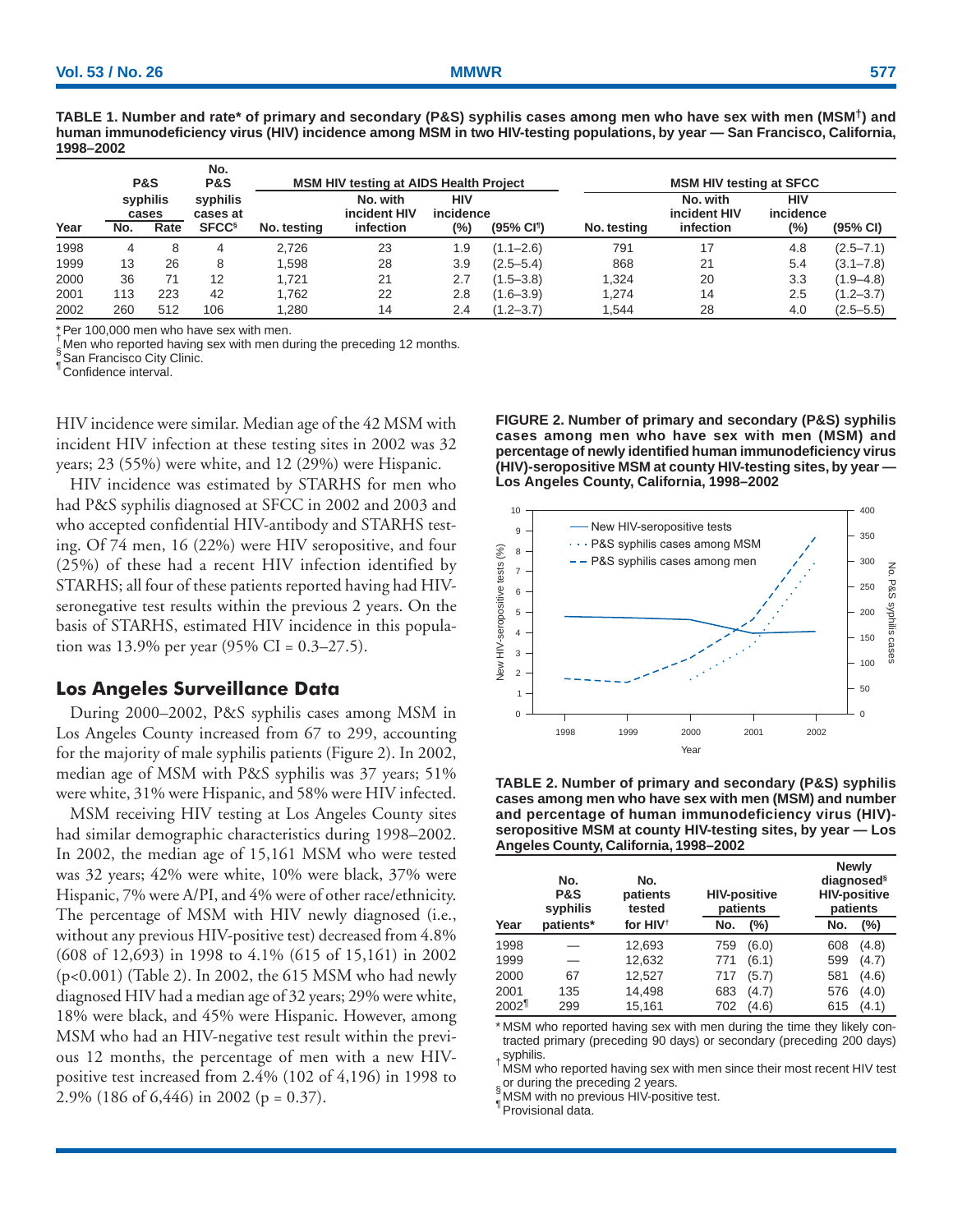**Reported by:** *JW Dilley, San Francisco AIDS Health Project; JD Klausner, MD, W McFarland, PhD, TA Kellogg, MA, R Kohn, MPH, W Wong, MD, BT Louie, San Francisco Dept of Public Health; MM Taylor, MD, PR Kerndt, MD, J Carlos, MPH, CR Chavers, MSPH, Los Angeles County Dept of Public Health, Los Angeles; G Bolan, MD, California Dept of Health Svcs. SD Holmberg, MD, AE Greenberg, MD, RH Byers, PhD, Div of HIV/AIDS Prevention, National Center for HIV, STD, and TB Prevention; KA Buchacz, PhD, P Patel, MD, JB King, MD, EIS officers, CDC.*

<span id="page-3-0"></span>**Editorial Note:** The number of new HIV infections among MSM at public HIV-testing sites in San Francisco and Los Angeles did not increase during 1999–2002, a period when syphilis cases among MSM increased substantially in both cities. Within the SFCC population, no temporal correlation was detected between an increase in the number of MSM P&S syphilis cases and the rates of new HIV infections among MSM who received HIV testing at this STD clinic. Whether the syphilis outbreaks are sentinel events indicating increased risk behavior that could eventually result in increased HIV incidence is not known.

The findings of this ecological analysis are subject to at least five limitations. First, whereas the overall P&S syphilis morbidity data were reported from both private and public providers, with the majority of MSM P&S syphilis cases being reported from private sources, HIV incidence (San Francisco) and new HIV diagnoses (Los Angeles) could be examined only for select populations at publicly funded HIV-testing sites. MSM attending public HIV-testing venues might differ in their demographics and risk behaviors from MSM who seek HIV testing from private providers or who have not been HIV tested. Second, changes in testing practices and number and characteristics of MSM in the two public HIV-testing populations might weaken inferences about trends in HIV incidence or new HIV diagnoses among these populations. Analyses might include persons who tested anonymously and repeatedly at SFCC, AHP, and Los Angeles HIV-testing sites, and potential changes in repeat HIV-testing patterns over time could affect HIV incidence trends. Third, the proportion of oral HIV antibody tests performed for MSM at AHP sites increased from 11% in 1998 to 36% in 2002, thus increasing the proportion of patients tested who were excluded from STARHS-based estimates of HIV incidence. Fourth, STARHS might misclassify a small percentage of persons with longstanding infection as recently infected and vice versa (*9,10*). Finally, the SFCC estimate of HIV incidence among MSM with P&S syphilis (13.9% per year) has wide associated variability (95% CI =  $0.3-27.5$ ) and must be interpreted with caution because not all male syphilis patients accepted HIV testing.

Despite the high HIV incidence in men with P&S syphilis, HIV incidence rates among MSM tested at large public sites in San Francisco and Los Angeles did not increase during 1999–2002. This stability likely is because 1) the number of new syphilis cases is small compared with the numbers of MSM at risk for HIV infection and 2) in both cities more than half of the MSM P&S syphilis patients had longstanding HIV infection before they acquired syphilis. However, if the outbreaks of syphilis continue unabated, HIV incidence among MSM at public HIV-testing sites and in the larger MSM community might increase. Recommendations include behavioral risk assessment, frequent STD screening, and prompt treatment of syphilis in HIV-infected persons and their partners to control syphilis outbreaks and prevent a potential increase in HIV infections.

## **References**

- 1. Wasserheit JN. Epidemiological synergy: interrelationships between human immunodeficiency virus infection and other sexually transmitted diseases. Sex Transm Dis 1992;19:61–77.
- 2. Buchacz K, Patel P, Taylor M, Kerndt PR, Holmberg SD, Klausner JD. Syphilis infection increases HIV viral load in HIV-infected men [Abstract T2-L204]. Presented at the National HIV Prevention Conference, Atlanta, Georgia, July 27–30, 2003.
- 3. CDC. Primary and secondary syphilis—United States, 2002. MMWR 2003;52:1117–20.
- 4. CDC. Outbreak of syphilis among men who have sex with men— Southern California, 2000. MMWR 2001;50:117–20.
- 5. Chen SY, Gibson S, Katz MH, et al. Continuing increases in sexual risk behavior and sexually transmitted diseases among men who have sex with men: San Francisco, California, 1999–2001. Am J Public Health 2002;92:1387–8.
- 6. King JB, Samuel M, Kent C, Klausner J. Recent early syphilis, gonorrhea and chlamydia among men who have sex with men increase risk for recent HIV seroconversion—San Francisco, 2002–2003 [Abstract T2-L203]. Presented at the National HIV Prevention Conference, July 27–30, 2003.
- 7. CDC. Increases in HIV diagnoses in 29 states, 1999–2002. MMWR 2003;52:1145–8.
- 8. San Francisco Department of Public Health, AIDS Office. The HIV/ AIDS Epidemiology Annual Report 2002. Available at [http://](http://www.dph.sf.ca.us/reports/std/hivaidsannlrpt2002.pdf) [www.dph.sf.ca.us/reports/std/hivaidsannlrpt2002.pdf.](http://www.dph.sf.ca.us/reports/std/hivaidsannlrpt2002.pdf)
- 9. Janssen RS, Satten GA, Stramer SL, et al. New testing strategy to detect early HIV-1 infection for use in incidence estimates and for clinical and prevention purposes. JAMA 1998;280:42–8.
- 10. Kothe D, Byers RH, Caudill SP, et al. Performance characteristics of a new less sensitive HIV-1 enzyme immunoassay for use in estimating HIV seroincidence. J Acquir Immune Defic Syndr 2003;33:625–34.

## **Adult Blood Lead Epidemiology and Surveillance — United States, 2002**

CDC's state-based Adult Blood Lead Epidemiology and Surveillance (ABLES) program tracks laboratory-reported blood lead levels (BLLs) in adults. A national health objective for 2010 is to reduce to zero the number of adults with BLLs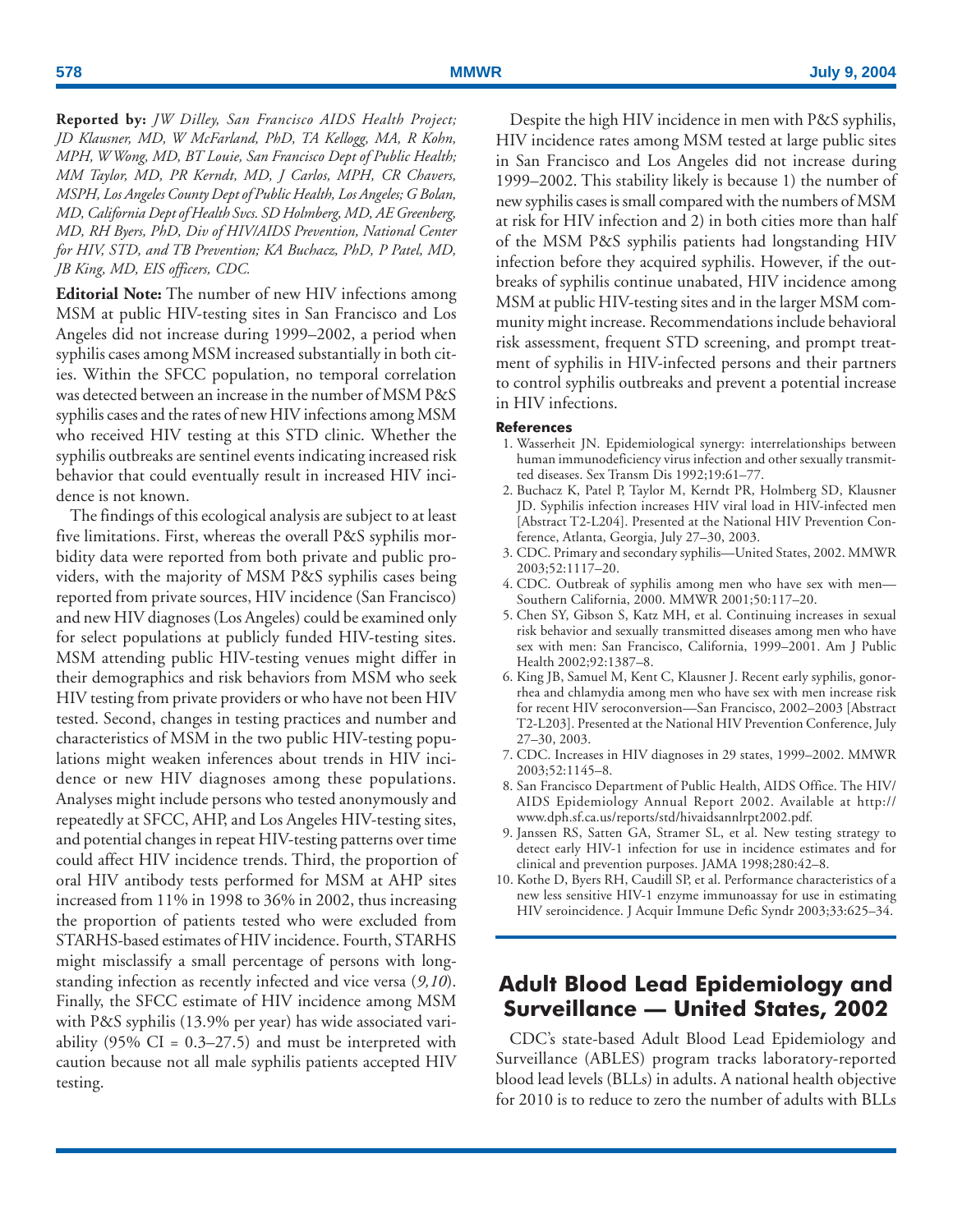## dis•patch: *n* (dis-'pach) 1 : a written message, particularly an official communication, sent with speed; see also *MMWR*.



know what matters.

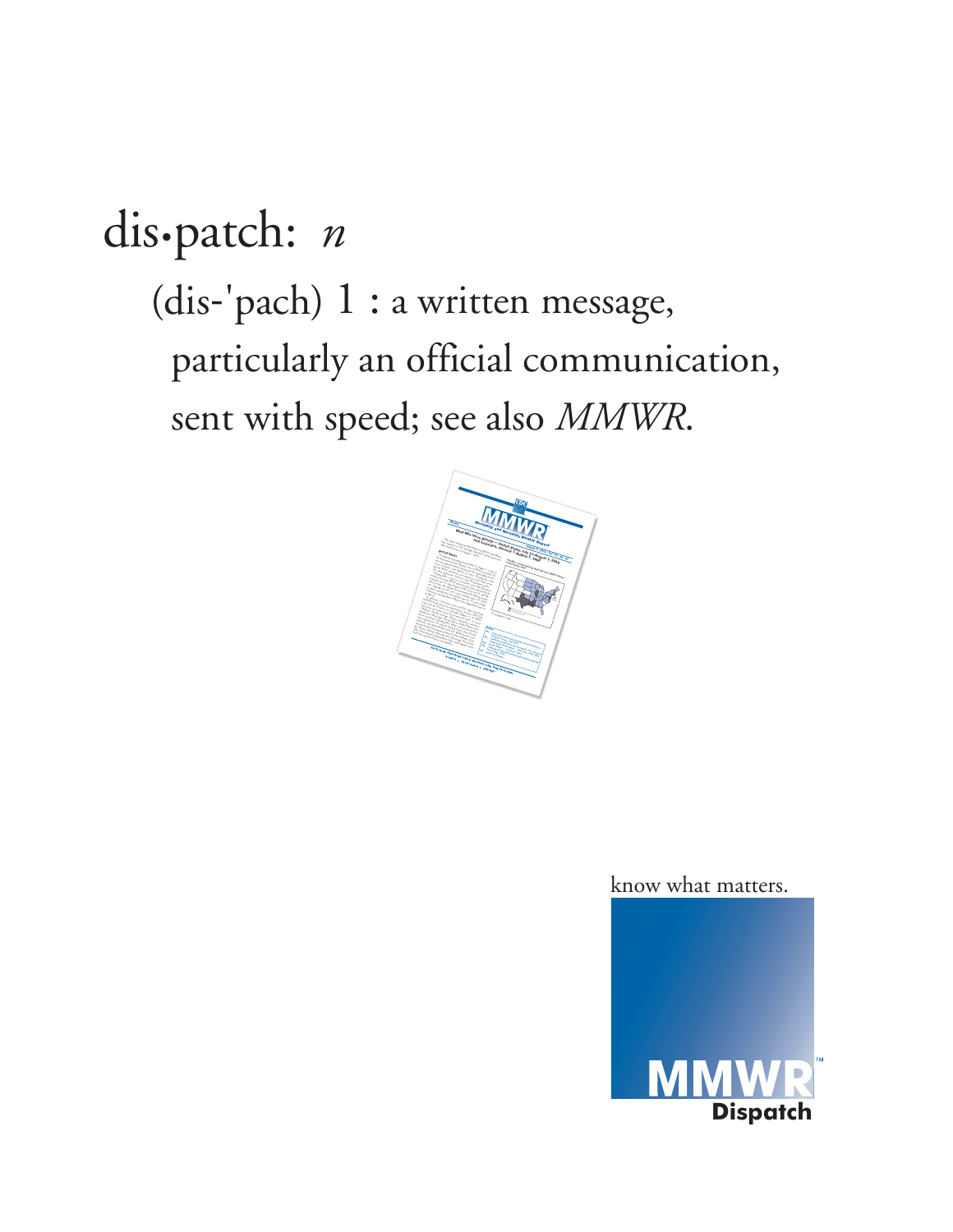>25 *µ*g/dL (objective no. 20-07) (*1*). A second key ABLES measurement is BLLs  $\geq 40 \mu g/dL$ , the level under which the Occupational Safety and Health Administration allows workers to return to work after being removed with an elevated BLL, and the level under which an annual medical evaluation of health effects related to lead exposure is required (*2,3*). The most recent ABLES report provided data collected during 1994–2001 (*4*). This report presents ABLES data for 2002, the first year that individual rather than summary data were collected. The 2002 data indicate that approximately 95% of adult lead exposures were occupational, 94% of those exposed were male, and 91% were aged 25–64 years. The findings also indicated that the national decline in the number of adults with elevated BLLs continued in 2002; however, even greater prevention activities, particularly in work environments, will be necessary to achieve the 2010 health objective.

## **Nationwide Magnitude and Trend**

During 2002, a total of 10,658 adults from 35 states were reported with BLLs >25 *µ*g/dL (Figure 1). During 2001, a total of 9,943 adults from 23 states were reported with BLLs  $\geq$ 25  $\mu$ g/dL (4). To compare yearly totals, the numbers of adults with elevated BLLs from each state were divided by the state's annual employed population aged  $\geq$ 16 years to determine an annual state rate (*5*). The mean of the state rates in each year was then calculated to derive the average state rate. The average state rate for 2002 was 10.1 per 100,000 employed population, representing an 18% decrease from 2001 (12.3 per 100,000 employed population) (Figure 2) (*4*). Of the 10,658 adults with BLLs >25 *µ*g/dL in 2002, a total of 1.7 per 100,000 employed population (1,854) were reported with BLLs  $\geq 40$ *µ*g/dL, a 37% decrease compared with the 2.7 per 100,000 employed population (2,009) that were reported in 2001\* (*4*).

## **Occupational Sources of Exposure**

In 2002, ABLES began to collect individual data rather than summary data. These individual data for adults with BLLs >25 *µ*g/dL included Standard Industrial Classification (SIC) codes for the industries in which they worked and information regarding nonoccupational exposures. Twenty-seven of the 35 ABLES states provided SIC codes for 6,540 adults. These 27 states reported an additional 1,257 adults for whom SIC codes were unknown or unavailable. By industrial sector, among the 6,540 adults, 58% (3,771) were exposed in the manufacturing industry; 22% (1,458) in the construction

**FIGURE 1. Rate\* of adult blood lead levels >25 µg/dL, by state — Adult Blood Lead Epidemiology and Surveilance program†, United States, 2002**



<sup>\*</sup> Per 100,000 employed persons aged > 16 years, according to the Bureau of Labor Statistics' Current Population Survey. †

Alabama, Arizona, California, Connecticut, Florida, Georgia, Hawaii, Illinois, Iowa, Kansas, Kentucky, Maine, Maryland, Massachusetts, Michigan, Minnesota, Missouri, Montana, Nebraska, New Hampshire, New Jersey, New Mexico, New York, North Carolina, Ohio, Oklahoma, Oregon, Pennsylvania, Rhode Island, South Carolina, Texas, Utah, Washington, Wisconsin, and Wyoming.





<sup>\*</sup> Per 100,000 employed persons aged > 16 years, according to the Bureau of Labor Statistics' Current Population Survey. The average is determined by first calculating individual state rates for each year, and then calculating

industry; 8% (524) in mining; 7% (450) in the wholesale and retail trades; 3% (209) in the service industry; and 2% (128) in transportation and public utilities; finance, insurance, and real estate; or public administration. A further breakdown of

<sup>\*</sup> Rates differ slightly from those previously published (*4*) because the employed populations have been updated by the Bureau of Labor Statistics' Current Population Survey (*5*).

<sup>&</sup>lt;sub>,</sub> the average.<br><sup>†</sup> Alabama, Arizona, California, Connecticut, Florida, Georgia, Hawaii, Illinois, Iowa, Kansas, Kentucky, Maine, Maryland, Massachusetts, Michigan, Minnesota, Missouri, Montana, Nebraska, New Hampshire, New Jersey, New Mexico, New York, North Carolina, Ohio, Oklahoma, Oregon, Pennsylvania, Rhode Island, South Carolina, Texas, Utah, Washington, Wisconsin, and Wyoming.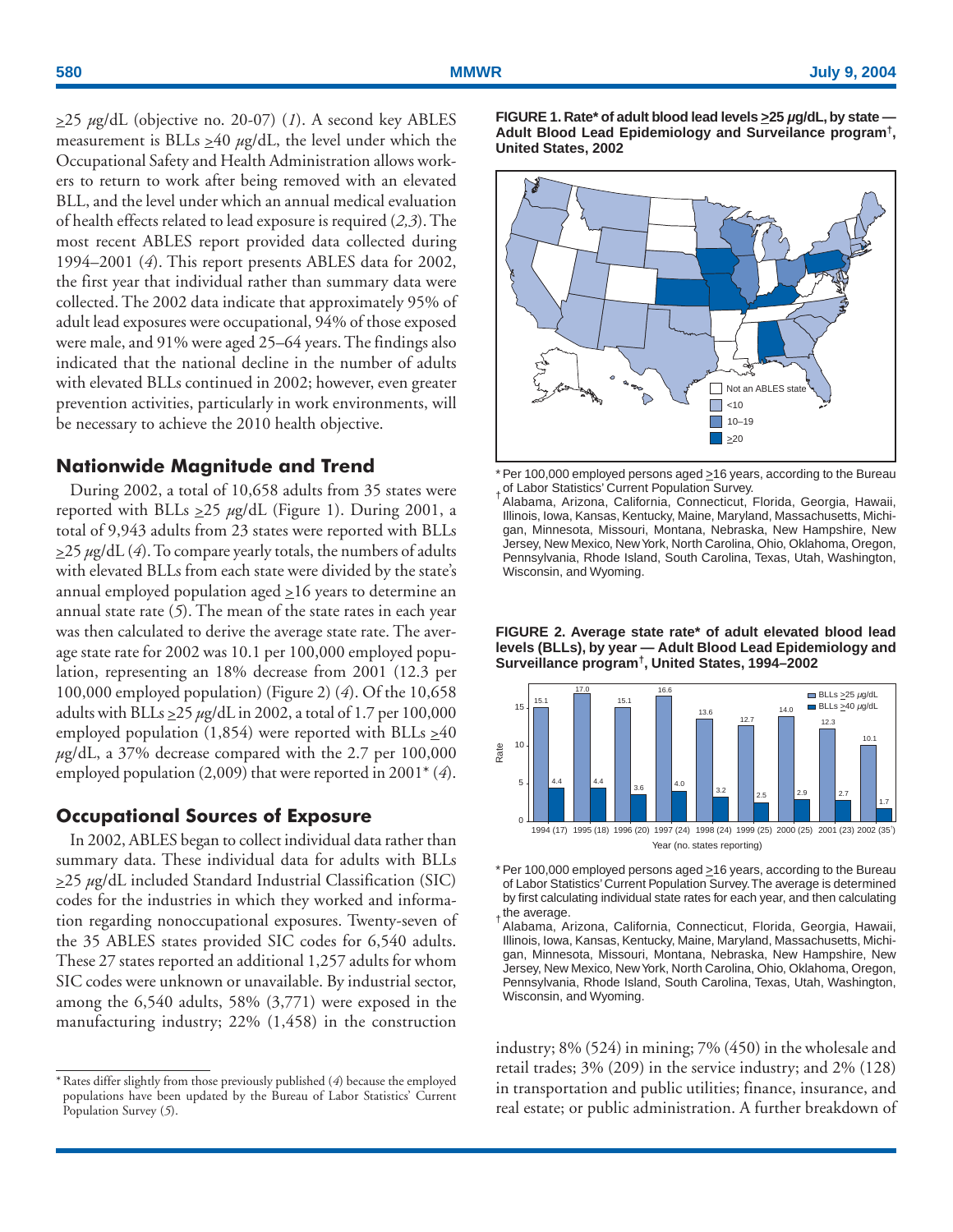## **Nonoccupational Sources of Exposure**

The same 27 states that provided SIC codes also provided exposure sources for 338 adults whose lead exposures were determined to be nonoccupational. This group represented 5% of the 6,878 (6,540 occupational plus 338 nonoccupational) adults with BLLs >25 *µ*g/dL. By state, percentages of nonoccupational exposures ranged from  $\geq$ 15% in Connecticut, Maine, Maryland, Michigan, and Utah to <1% in Hawaii, Iowa, Montana, Nebraska, and Wisconsin. Among the 338 persons exposed to nonoccupational sources, 23% (78) were exposed from shooting firearms, 19% (65) from remodeling or renovation activities, 13% (45) from hobbies (e.g., casting, ceramics, and stained glass), 11% (36) from retained bullets or gunshot wounds, 7% (26) from pica, and 4% (13) from ingesting lead-contaminated food or liquids or nontraditional medicines.

## **Distribution by State**

For adults with BLLs  $\geq$ 25  $\mu$ g/dL, with the exception of Alabama, states reporting prevalence rates of  $\geq 10$  per 100,000 employed population are clustered in the Midwest and lower Northeast (Figure 1). Rates ranged from a high of 46.9 per 100,000 employed population for Kansas to 0.8 for Arizona. Eighteen of the 23 states that reported BLLs in both 2001 and 2002 reported lower rates in 2002. The annual state rates of adults with BLLs  $\geq$ 40  $\mu$ g/dL ranged from a high of 7.4 per 100,000 employed population for Alabama to no reported cases for Montana and Wyoming. Eighteen of the 23 states that reported in both 2001 and 2002 reported lower rates in 2002 for adults with BLLs  $\geq 40 \mu g/dL$ .

**TABLE. Number of workers with elevated blood lead levels (BLLs), by industry — Adult Blood Lead Epidemiology and Surveillance (ABLES) program\*, 2002**

| <b>Industry (Standard Industrial Classification [sic])</b>          | $\geq$ 25 µg/dL | $\geq$ 40 µg/dL |
|---------------------------------------------------------------------|-----------------|-----------------|
| Manufacture of storage batteries (SIC 3691)                         | 1.494           | 141             |
| Painting, paperhanging, and decorating (SIC 1721)                   | 863             | 236             |
| Mining of lead and zinc ores (SIC 1031)                             | 522             | 70              |
| Secondary smelting (SIC 3341)                                       | 384             | 63              |
| Wholesale distribution of electrical apparatus and equipment,       |                 |                 |
| wiring supplies, and construction materials (SIC 5063)              | 351             | 55              |
| Manufacture of primary batteries (SIC 3692)                         | 209             | 15              |
| Bridge tunnel and elevated highway construction (SIC 1622)          | 149             | 16              |
| Special trade contractors (e.g., lead abatement workers) (SIC 1799) | 144             | 33              |
| Primary smelting (SIC 3339)                                         | 121             | 17              |
| Auto repair shops (e.g., radiator repair) (SIC 7539)                | 106             | 24              |

\* A total of 27 of 35 ABLES states reported; eight states (Alabama, Arizona, Georgia, Kentucky, North Carolina, Pennsylvania, Rhode Island, and Wyoming) did not track BLLs by SIC code.

**Reported by:** *RJ Roscoe, MS, JR Graydon, Div of Surveillance, Hazard Evaluations, and Field Studies, National Institute for Occupational Safety and Health, CDC.*

**Editorial Note:** ABLES data for 2002 indicated that the nationwide rates of elevated BLLs in adults decreased, continuing their decline since 1994 (Figure 2). The decrease in rates could have resulted from improved prevention measures and also changes in employment patterns (e.g., decline in manufacturing jobs). The 2002 ABLES data provide nationwide information on individual adults for the first time; these data are expected to become more complete as reporting states become more experienced with the new individual reporting requirements.

The findings in this report are subject to at least two limitations. First, inconsistencies exist in the numerators used to calculate the rates. The number of adults with elevated BLLs reported by ABLES states is underreported because 1) not all employers provide BLL testing to all lead-exposed workers and 2) certain laboratories might not report all tests. In addition, these factors can vary among the 35 ABLES states. Second, using the employed population as denominator has the advantage of excluding unemployed adults, most of whom have little or no risk for lead exposure. However, because the distribution of jobs that include lead exposure varies among the ABLES states, caution should be exercised in comparing rates among states. Additional information regarding interpretation of specific state ABLES data is available at [http://](http://www.cdc.gov/niosh/ables.html) [www.cdc.gov/niosh/ables.html.](http://www.cdc.gov/niosh/ables.html)

Despite improvements in control of lead exposures, this hazard remains an occupational health problem in the United States. CDC's ABLES program continues to enhance surveillance for this preventable condition by increasing the number of participating states and by identifying the sources of persis-

> tent overexposures, helping states focus their intervention, education, and prevention activities.

### **Acknowledgments**

This report is based in part on the contributions of ABLES coordinators in Alabama, Arizona, California, Connecticut, Florida, Georgia, Hawaii, Illinois, Iowa, Kansas, Kentucky, Maine, Maryland, Massachusetts, Michigan, Minnesota, Missouri, Montana, Nebraska, New Hampshire, New Jersey, New Mexico, New York, North Carolina, Ohio, Oklahoma, Oregon, Pennsylvania, Rhode Island, South Carolina, Texas, Utah, Washington, Wisconsin, and Wyoming.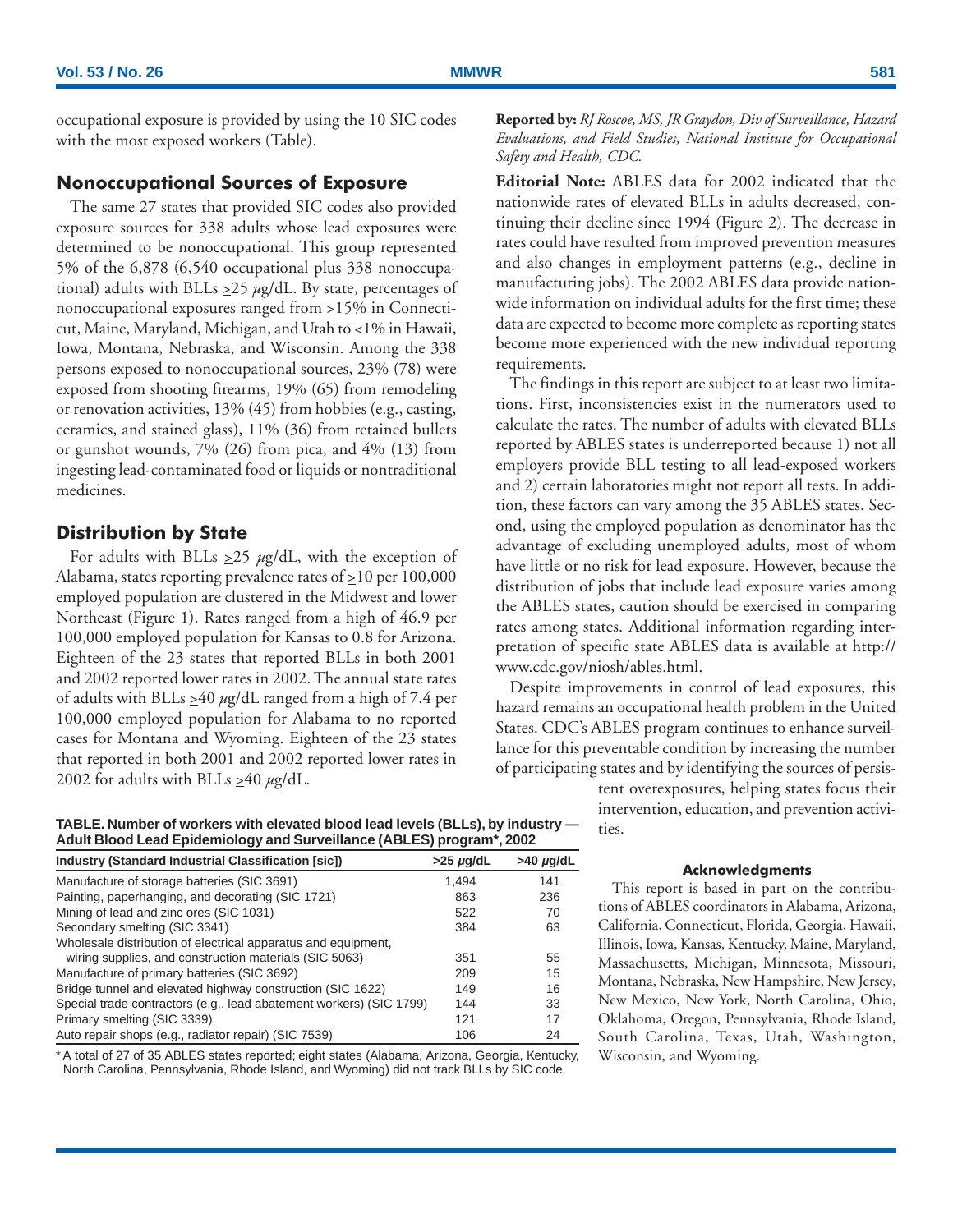## <span id="page-7-0"></span>**References**

- 1. U.S. Department of Health and Human Services. Healthy People 2010, 2nd ed. Understanding and Improving Health and Objectives for Improving Health (2 vols.). Washington, DC: U.S. Department of Health and Human Services, 2000.
- 2. U.S. Department of Labor, Occupational Safety and Health Administration. Final standard; occupational exposure to lead. Federal Register 1978;43:52952–3014 [29 CFR § 1910.1025].
- 3. U.S. Department of Labor, Occupational Safety and Health Administration. Lead exposure in construction—interim rule. Federal Register 1993;58:26590–26649 [29 CFR § 1926.62]
- 4. CDC. Adult Blood Lead Epidemiology and Surveillance—United States, 1998–2001. In: CDC Surveillance Summaries, December 13, 2002. MMWR 2002;51(No. SS-11)
- 5. U.S. Department of Labor, Bureau of Labor Statistics. Annual average estimates from the Current Population Survey.

## **Lead Poisoning Associated with Ayurvedic Medications — Five States, 2000–2003**

Although approximately 95% of lead poisoning among U.S. adults results from occupational exposure (*1*), lead poisoning also can occur from use of traditional or folk remedies (*2–5*). Ayurveda is a traditional form of medicine practiced in India and other South Asian countries. Ayurvedic medications can contain herbs, minerals, metals, or animal products and are made in standardized and nonstandardized formulations (*2*). During 2000–2003, a total of 12 cases of lead poisoning among adults in five states associated with ayurvedic medications or remedies were reported to CDC (Table). This report summarizes these 12 cases. Culturally appropriate educational efforts are needed to inform persons in populations using traditional or folk medications of the potential health risks posed by these remedies.

The first three cases described in this report were reported to CDC by staff at Dartmouth Hitchcock Medical Center at Dartmouth Medical School, New Hampshire; the California Childhood Lead Poisoning Prevention Program; and the California Department of Health Services. To ascertain whether other lead poisoning cases associated with ayurvedic medicines had occurred, an alert was posted on the *Epidemic Information Exchange* (*Epi-X*), and findings from the cases in California were posted on the Adult Blood Lead Epidemiology and Surveillance (ABLES) listserv. Nine additional cases were reported by state health departments in Massachusetts, New York, and Texas (Table).

## **Case Reports**

**New Hampshire.** A woman aged 37 years with rheumatoid arthritis visited an emergency department (ED) with diffuse abdominal pain, nausea, and vomiting of 6 days' duration. Tests revealed microcytic anemia, moderate basophilic stippling, and no identifiable source of blood loss. Her blood lead level (BLL) was 81 *µ*g/dL (geometric mean BLL = 1.75 *µ*g/dL for U.S. population aged  $\geq$  20 years [6]), and her zinc protoporphyrin (ZPP) concentration was 286 *µ*g/dL (normal: <35 *µ*g/dL [*7*]). She reported ingesting five different traditional medications (two powders and three tablets) obtained from an ayurvedic physician in India for her rheumatoid arthritis. Analysis of the two powders revealed 17,000 and 12,000 parts per million (ppm) lead, respectively, and 60– 100 ppm lead in the three tablets. She began oral chelation therapy; 1 week after completion, her BLL was 35 *µ*g/dL. Her

**TABLE. Reported cases of adult lead poisoning related to ayurvedic medications, by state and selected characteristics — United States, 2000–2003**

| <b>State</b>         | Year | Age (yrs) | Sex    | Patient's<br>country<br>of origin | BLL* at<br>presentation<br>$(\mu g/dL)$ | Type of ayurvedic<br>medications ingested                  | <b>Lead concentration</b><br>of medications (ppm)                        | <b>Received</b><br>chelation<br>therapy |
|----------------------|------|-----------|--------|-----------------------------------|-----------------------------------------|------------------------------------------------------------|--------------------------------------------------------------------------|-----------------------------------------|
| New Hampshire        | 2001 | 37        | Female | India                             | 81                                      | Two powders, three tablets                                 | Powders: 12.000-17.000<br>Tablets: 60-100                                | Yes                                     |
| California           | 2003 | 31        | Female | India                             | 112                                     | Nine medications, including<br>pill taken four times daily | Pill taken four times daily:<br>73.900: Three others:<br>21, 65, and 285 | Yes                                     |
| California           | 2003 | 34        | Male   | India                             | 80                                      | 10 powders, tablets, syrups                                | Tablet: 78,000; Pill: 36                                                 | Yes                                     |
| <b>Massachusetts</b> | 2002 | 62        | Male   | India                             | 89                                      | Guglu tablets                                              | 14.000                                                                   | Yes                                     |
| <b>Massachusetts</b> | 2002 | 56        | Female | India                             | 60                                      | Guglu tablets                                              | 14.000                                                                   | Yes                                     |
| <b>Massachusetts</b> | 2003 | 19        | Female | Nepal                             | 46                                      | Sundari Kalp (pill and liquid)                             | Pill: 96,000; Liquid: 0                                                  | Yes                                     |
| New York             | 2000 | 25        | Female | India                             | 91                                      | Pill                                                       | 79.000                                                                   | Yes                                     |
| New York             | 2001 | 52        | Male   | India                             | 49                                      | Unknown form                                               | Not known                                                                | Not known                               |
| New York             | 2000 | 57        | Female | India                             | 27                                      | Unknown form                                               | Not known                                                                | <b>No</b>                               |
| New York             | 2000 | 40        | Female | India                             | 92                                      | Jambrulin                                                  | 44.000                                                                   | Yes                                     |
| New York             | 2001 | 56        | Male   | India                             | 100                                     | Powder                                                     | Not known                                                                | Yes                                     |
| Texas                | 2003 | 50        | Male   | Not stated                        | 92                                      | Jambrulin                                                  | 22.700-26.700                                                            | Yes                                     |

\* Blood lead level.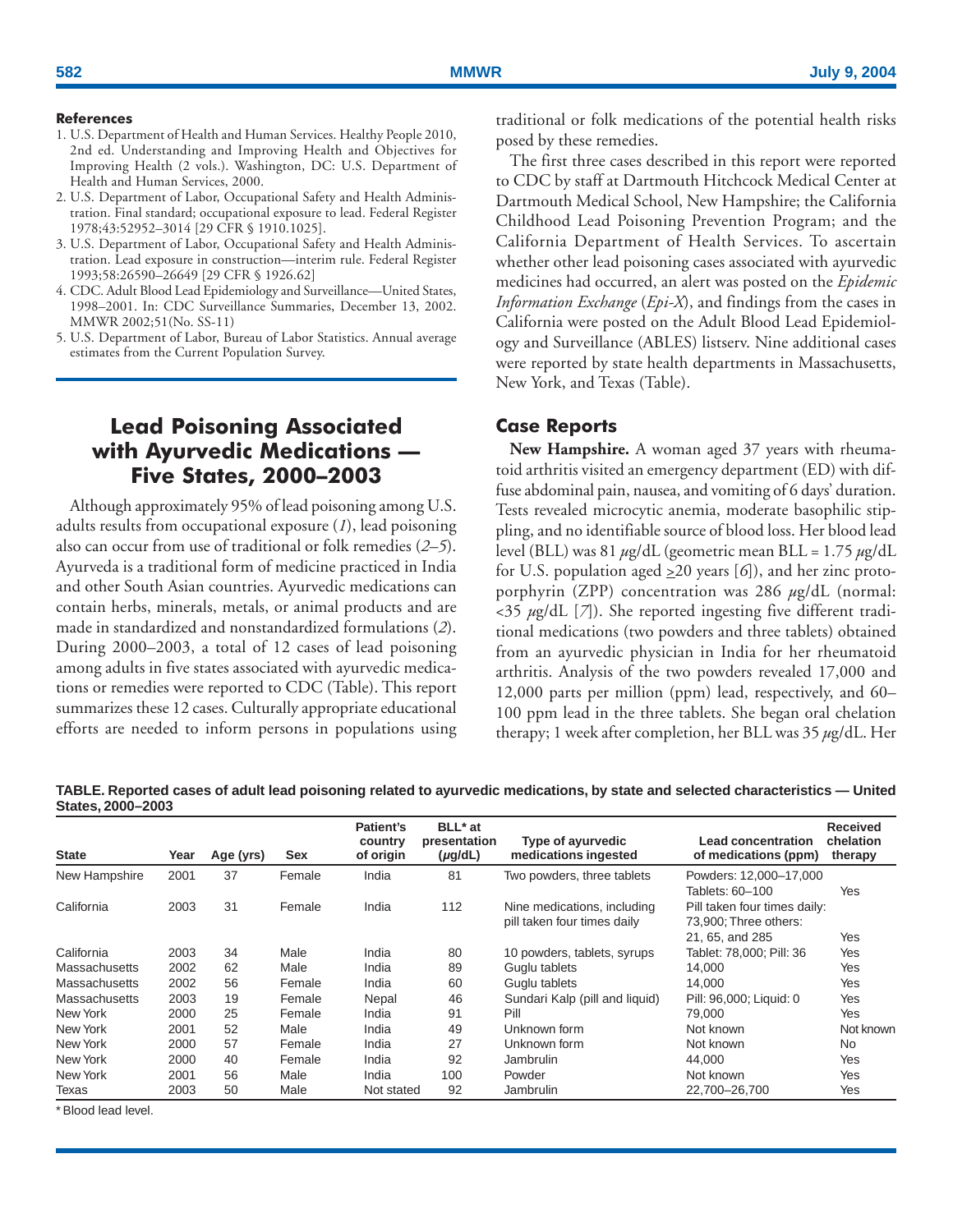two children, aged 6 and 7 years, had BLLs of 5 and 3 *µ*g/dL, respectively. Two years later, the woman reported to her physician with joint symptoms from rheumatoid arthritis and was found to have microcytic anemia and a BLL of 64 *µ*g/dL. She reported restarting ayurvedic medications 2 weeks previously. She agreed to stop taking the medications, and her physician decided against chelation therapy.

**California.** A woman aged 31 years visited an ED with nausea, vomiting, and lower abdominal pain 2 weeks after a spontaneous abortion. One week later, she was hospitalized for severe, persistent microcytic anemia with prominent basophilic stippling that was not improving with iron supplementation. A heavy metals screen revealed a BLL of 112 *µ*g/dL; a repeat BLL 10 days later was 71  $\mu$ g/dL, before initiation of oral chelation therapy. A ZPP measurement performed at that time was >400 *µ*g/dL. Her husband's BLL was 6 *µ*g/dL. No residential or occupational lead sources were identified, but the woman reported taking nine different ayurvedic medications prescribed by a practitioner in India for fertility during a 2-month period, including one pill four times daily. She discontinued the medications after an abnormal fetal ultrasound 1 month before her initial BLL. Analysis of her medications revealed 73,900 ppm lead in the pill taken four times daily and 21, 65, and 285 ppm lead in three other remedies. Her BLL was 22 *µ*g/dL when she was tested 9.5 months after the initial BLL testing.

A man aged 34 years was evaluated twice in an ED for back pain and abdominal pain. A screen for heavy metals revealed a BLL of 80 *µ*g/dL. He was hospitalized for chelation therapy and disclosed that he had been taking ayurvedic medications prescribed by a practitioner in India to increase fertility. He had discontinued use the previous day. The 10 preparations included pills, powders, and syrups, most of which were not labeled. He had taken one type of tablet once daily for 3 months; samples of one of these tablets contained 78,000 ppm lead. A second variety of pill contained 36 ppm lead. A home investigation revealed no other sources of lead. His BLL was 17 *µ*g/dL when tested 7.5 months after the initial BLL test.

**Massachusetts, New York, and Texas.** Nine additional cases were reported from Massachusetts, New York, and Texas (Table). The median age of patients was 52 years; five patients were female. The five women were taking the medications for arthritis (one), menstrual health (one), and diabetes (three). The four men were taking the medications for arthritis (one) and diabetes (three).

**Reported by:** *J Araujo, MD, AP Beelen, MD, LD Lewis, MD, Dartmouth Hitchcock Medical Center, Dartmouth Medical School, Lebanon; GG Robinson, MS, New Hampshire Public Health Laboratories; C DeLaurier, New Hampshire Dept of Health and Human*

# **MMWR**

## (MMWR on line)

cdc.gov/mmwr

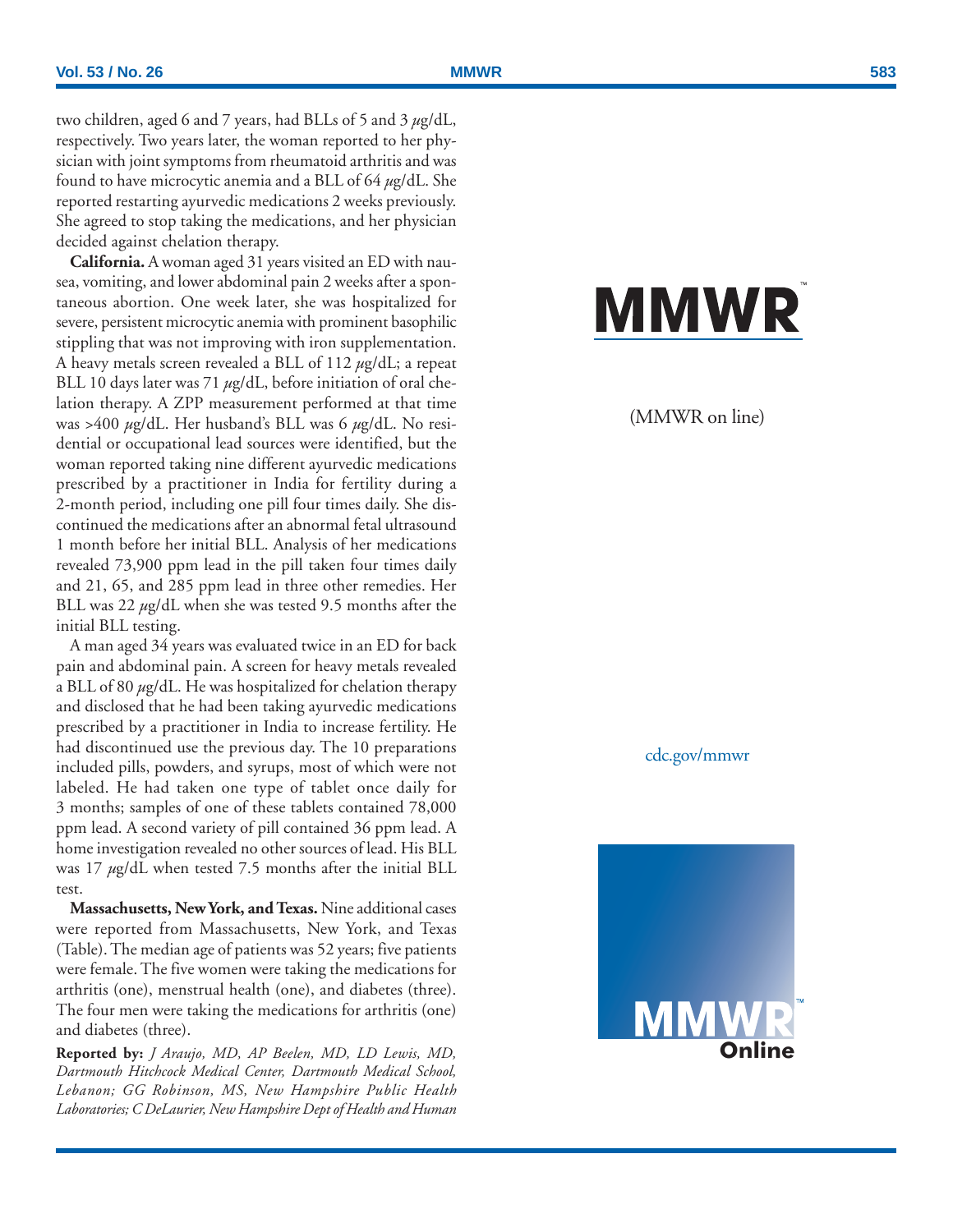<span id="page-9-0"></span>*Svcs. M Carbajal, B Ericsson, California Childhood Lead Poisoning Prevention Program; Y Chin, MD, K Hipkins, MPH, California Dept of Health Svcs. SN Kales, MD, RB Saper, MD, Harvard Medical School; R Nordness, MD, Harvard School of Public Health, Boston; R Rabin, MSPH, Massachusetts Dept of Labor and Workforce Development. N Jeffery, MPH, J Cone, MD, C Ramaswamy, MBBS, P Curry-Johnson, EdD, New York City Dept of Health and Mental Hygiene, New York; KH Gelberg, PhD, New York State Dept of Health. D Salzman, MPH, Texas Dept of Health. J Paquin, PhD, Environmental Protection Agency. DM Homa, PhD, Div of Emergency and Environmental Health Svcs, National Center for Environmental Health; RJ Roscoe, MS, Div of Surveillance, Hazard Evaluations, and Field Studies, National Institute for Occupational Safety and Health, CDC.*

**Editorial Note:** Although the majority of cases of lead poisoning in adults result from occupational exposures, use of traditional or folk medications also can cause lead poisoning. In the United States, lead exposure in adults has decreased substantially during the preceding two decades because of removal of lead from gasoline and regulation of lead exposure in the workplace. Nevertheless, 10,658 cases of BLLs  $\geq$ 25  $\mu$ g/ dL in adults (aged  $\geq$ 16 years) were reported from the 35 states that provided data to the ABLES program in 2002 (*1*).

Certain traditional or folk medications used in East Indian, Indian, Middle Eastern, West Asian, and Hispanic cultures contain lead and other adulterants (*3*). In this report, the majority of persons affected were of Asian Indian or other East Indian descent. Several ayurvedic and other traditional medications do not contain lead; however, lead content has ranged from 0.4 to 261,200 ppm in certain common ayurvedic preparations (*8*). Certain branches of ayurvedic medicine consider heavy metals to be therapeutic and encourage their use in the treatment of certain ailments.

Symptoms of lead toxicity in adults often vary and are nonspecific; these include abdominal pain, fatigue, decreased libido, headache, irritability, arthralgias, myalgias, and neurologic dysfunction ranging from subtle neurocognitive deficits to a predominantly motor peripheral neuropathy to encephalopathy (*9*). The number and severity of symptoms typically increase as BLLs increase; however, the toxic effects of lead can occur without overt symptoms. In assessing patients with nonspecific, multisystemic symptoms, medical and public health professionals should consider lead toxicity in the differential diagnosis and request BLL testing. The finding of a high BLL without an obvious occupational or environmental source should elicit inquiries about traditional or folk medications as a potential source of exposure. Primary management of lead toxicity is source identification and exposure cessation. In adults, chelation therapy usually is reserved for patients with substantial symptoms or signs of lead toxicity or BLLs of >80 *µ*g/dL (*9*).

Culturally appropriate educational efforts are needed to inform persons of the potential health risks posed by these remedies, particularly in populations in which traditional or folk medication use is prevalent. For remedies known to contain lead or to be possibly adulterated with lead, educational materials should state the potential health effects. Young children and fetuses of pregnant women are at added risk for the toxic effects of lead, particularly because of the use of these products to treat infertility in women (*10*).

Identification of the additional nine cases underscores the value of electronic health communications systems, such as listservs and *Epi-X*. These systems disseminate information quickly for geographically dispersed events that could be missed by routine surveillance systems.

## **References**

- 1. CDC. Adult Blood Lead Epidemiology and Surveillance—United States, 2004. MMWR 2002;53:578–82.
- 2. Prpic-Majic D, Pizent A, Jurasovic J, Pongracic J, Restek-Samarzija N. Lead poisoning associated with the use of ayurvedic metal-mineral tonics. J Toxicol Clin Toxicol 1996;34:417–23.
- 3. CDC. Guidelines for the management of elevated blood lead levels among young children. Atlanta, Georgia: U.S. Department of Health and Human Services, Public Health Service, CDC, 2002.
- 4. CDC. Adult lead poisoning from an Asian remedy for menstrual cramps—Connecticut, 1997. MMWR 1999;48:27–9.
- 5. CDC. Lead poisoning associated with use of traditional ethnic remedies—California, 1991–1992. MMWR 1993;42:521–4.
- 6. CDC. Lead CAS no. 7439-92-1. In: Second National Report on Human Exposure to Environmental Chemicals. Atlanta, Georgia: U.S. Department of Health and Human Services, CDC, 2003:9–12. Available at [http://www.cdc.gov/exposurereport.](http://www.cdc.gov/exposurereport)
- 7. Stanton NV. Erythrocyte protoporphyrin. Ther Drug Monit 2000;21:305–14.
- 8. Nambi KS, Raghunath R, Tripathi RM, Khandekar RN. Scenario of Pb pollution and children in Mumbai: current air quality standard vindicated. Energy Environmental Monitor 1997;13:53–60.
- 9. Kosnett MJ. Lead. In: Clinical Toxicology. New York, New York: W.B. Saunders, 2001:723–36.
- 10. Tait PA, Vora A, James S, Fitzgerald DJ, Pester BA. Severe congenital lead poisoning in a preterm infant due to a herbal remedy. Med J Aust 2002;177:193–5.

## **Childhood Lead Poisoning from Commercially Manufactured French Ceramic Dinnerware — New York City, 2003**

Lead poisoning adversely affects children worldwide. During 1999–2000, an estimated 434,000 children aged 1–5 years in the United States had elevated blood lead levels (BLLs) >10 *µ*g/dL (*1*). Glazes found on ceramics, earthenware, bone china, and porcelain often contain lead and are a potential source of lead exposure. Children are especially vulnerable to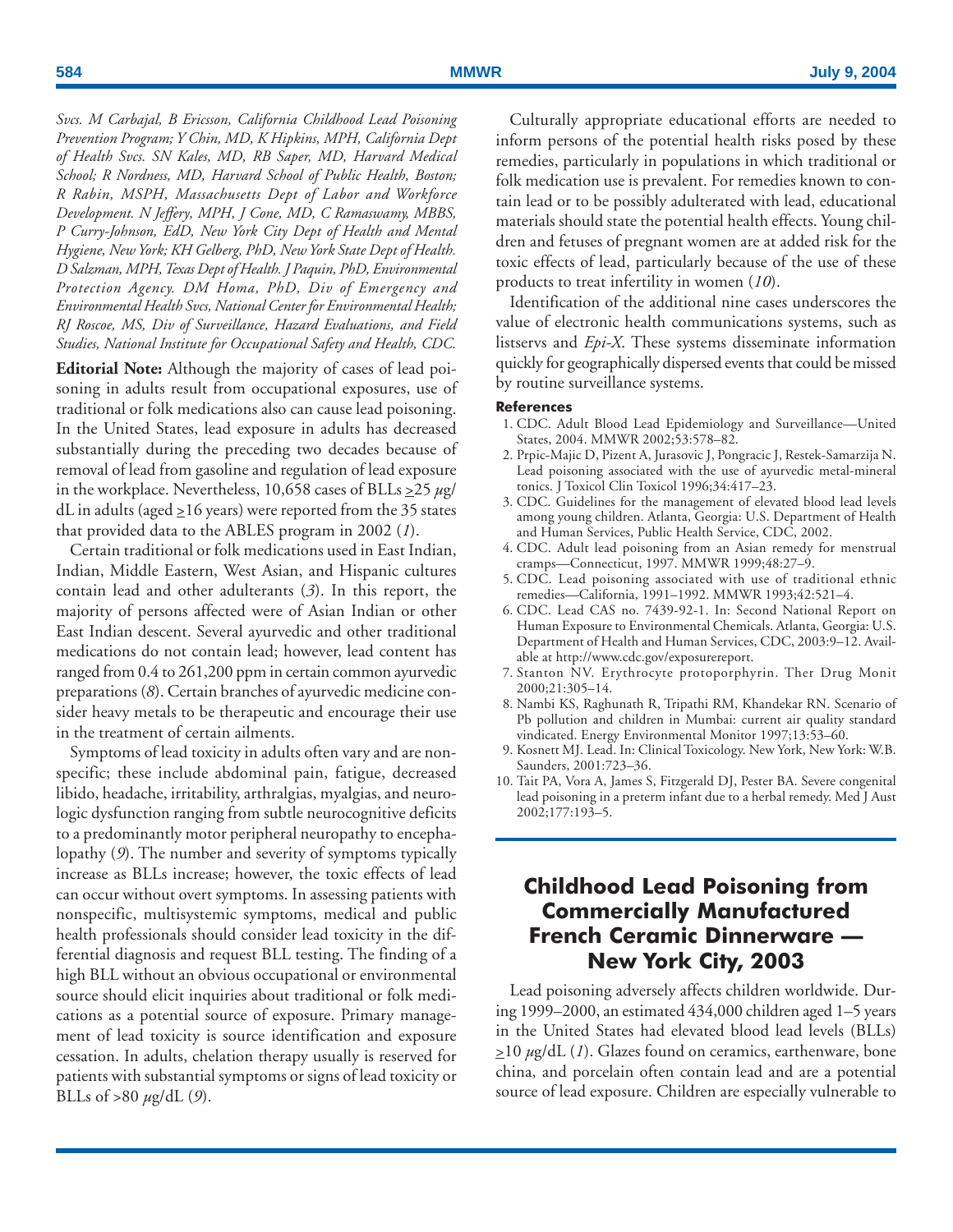the neurotoxic effects of lead. Exposures to lead in early childhood can have adverse effects on the developing nervous system, resulting in decreased intelligence and changes in behavior (*1*). In addition, certain behaviors (e.g., thumb sucking) place children at greater risk for exposure to lead. In 2003, the New York City Department of Health and Mental Hygiene's Lead Poisoning Prevention Program (LPPP), and the Mount Sinai Pediatric Environmental Health Specialty Unit (PEHSU) investigated a case of lead poisoning in a boy aged 20 months. This report summarizes that case investigation, which identified ceramic dinnerware imported from France as the source of lead exposure. This case underscores the susceptibility of children to a toxic exposure associated with 1) the high proportion of time spent in the home and 2) dietary habits that promote exposure to lead leached from ceramic ware.

In July 2002, the patient's lead exposure was first identified when a routine lead screening at age 12 months revealed a BLL of 15  $\mu$ g/dL, which exceeds CDC's level of concern ( $\geq$ 10 *µ*g/dL). Follow-up at age 15 months documented a BLL of 18 *µ*g/dL. The child's pediatrician provided guidance to the child's parents on lead hazards. A private environmental testing company confirmed the absence of lead-based paint in the family's home by using x-ray fluorescence. However, at age 18 months, the child's BLL increased to 23 *µ*g/dL. In February 2003, LPPP completed a comprehensive investigation of the child's home and assessed the child's routine daily activities and physical environment and found no lead paint hazards, although concern was raised by an LPPP investigator about the ceramic dinnerware used regularly by the child. A home lead test (*2*) was conducted by the family and revealed that the ceramic dinnerware was positive for lead.

In March 2003, the child was referred to Mount Sinai PEHSU for a secondary evaluation. A plate from the dinnerware also was submitted for evaluation, and PEHSU requested assistance from the Food and Drug Administration (FDA) to test the plate. The sample plate appeared to be in good condition and had no visible cracks or signs of wear. The plate was tested for lead by using an FDA protocol, whereby lead is extracted from the food contact surface (*3–5*). In accordance with this standard protocol, the plate was leached in a 4% acetic acid solution for 24 hours at a temperature of 71.6<sup>º</sup> F (22.2º C). The amount of lead released was measured by flame atomic absorption spectroscopy. The ceramic plate released 29.6 *µ*g/mL of lead into the leaching solution, a level exceeding the FDA compliance guideline of <3 *µ*g/mL.

The child was home full time and consumed all meals and beverages using the dinnerware. Because of concerns about lead exposure to other family members, BLLs of the child's mother and grandmother also were assessed. Results for both were <5 *µ*g/dL, substantially lower than the child's BLLs. The family was advised to discontinue use of the dinnerware. On follow-up at age 23 months, the child's BLL had decreased to  $8 \mu g/dL$ .

The particular brand of dinnerware identified in this investigation is no longer sold in the United States. However, plates of this brand are available online and might still be available for sale in discount stores, flea markets, and online auctions. Additional tests will be conducted on plates from the same manufacturer to determine the extent of the problem. A complete listing of dinnerware that has been restricted for importation into the United States is available at [http://www.fda.gov/](http://www.fda.gov/ora/fiars/ora_import_ia5208.html) [ora/fiars/ora\\_import\\_ia5208.html.](http://www.fda.gov/ora/fiars/ora_import_ia5208.html)

**Reported by:** *M Galvez, MD, L Vanable, JA Forman, MD, PJ Landrigan MD, Mount Sinai School of Medicine, New York City; E Akeredolu, MSc, J Leighton, PhD, D Nagin, MPH, New York City Dept of Health and Mental Hygiene Lead Poisoning Prevention Program, New York.*

**Editorial Note:** When investigating lead poisonings, examining the most common sources of lead exposure (e.g., occupational exposures or lead-based paint) is a critical first step; after these sources are ruled out, other sources should be investigated. Traditionally, more concern has been raised about the presence of lead glazes in homemade ceramics than in manufactured dinnerware. The case described in this report illustrates how imported, commercially manufactured dinnerware also should be considered as potential sources of lead exposure.

Lead can leach out of ceramic ware when the glaze is improperly fired or when the glaze has broken down because of wear from daily usage, particularly after repeated use in a microwave or dishwasher (*6*). Chips and cracks in ceramic ware also allow leaching of lead. When lead is released into food and drink from ceramics, hazardous levels can contaminate food substances and expose children and adults to toxic levels. Children's risk for such exposures is compounded by their diets, especially their frequent consumption of acidic juices (e.g., orange and apple juices) that promote leaching of lead from ceramics.

## **Acknowledgment**

This report is based on data contributed by W Yip, K Simmonds, Northeast Regional Laboratory, Food Chemistry Br, Food and Drug Administration, Jamaica, New York.

#### **References**

- 1. CDC. Surveillance for elevated blood lead levels among children— United States, 1997–2001. In: CDC Surveillance Summaries (September 12). MMWR 2003;52(No. SS-10).
- 2. Sheets RW. Use of home test kits for detection of lead and cadmium in ceramic dinnerware. Sci Total Environ 1998;219:13–9.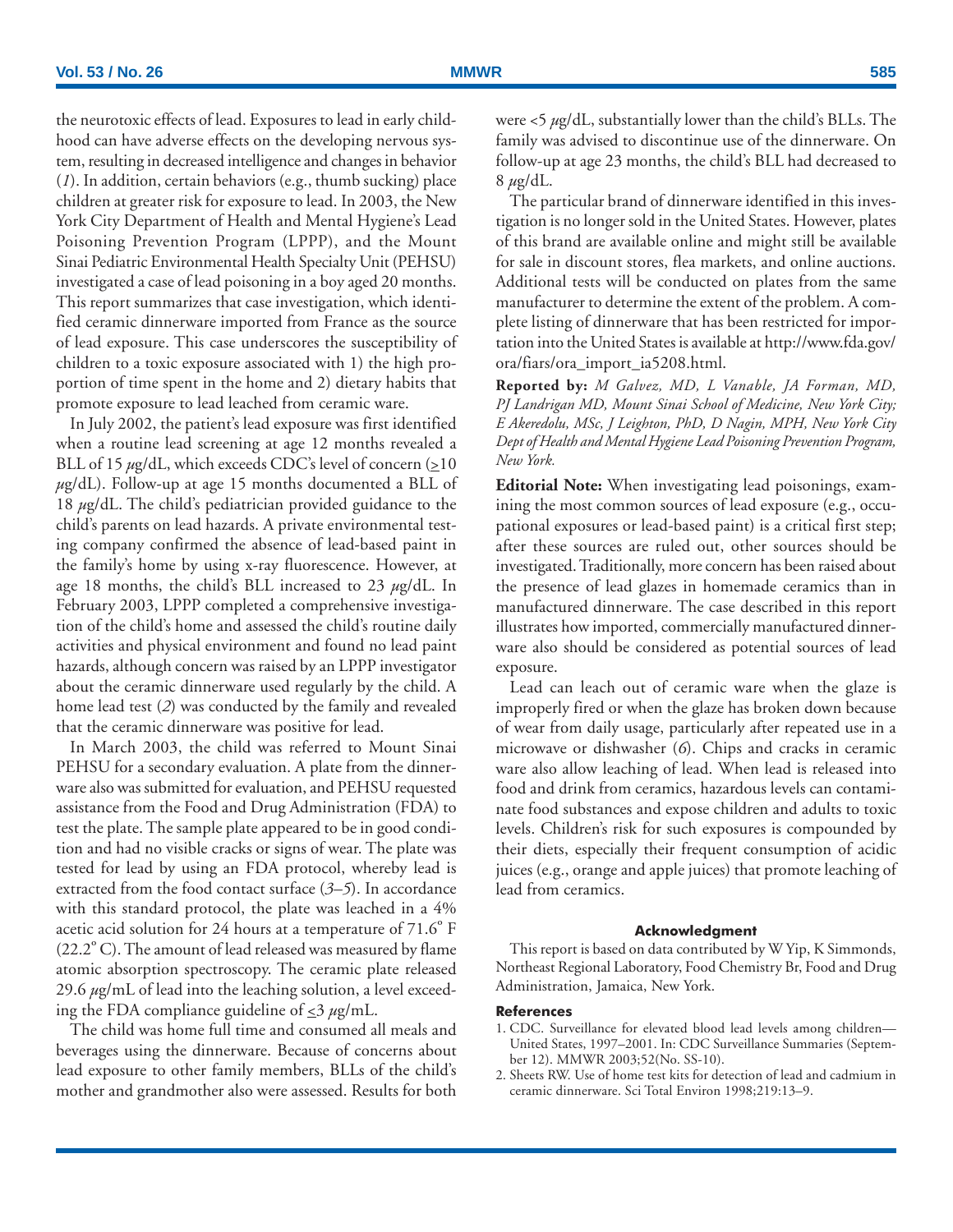- <span id="page-11-0"></span>3. U.S. Food and Drug Administration. Flame Atomic Absorption Spectrometric Determination of Lead and Cadmium Extracted from Ceramic Food Ware. In: Capar SG, ed. FDA Elemental Analysis Manual for Food and Food Related Products. Rockville, Maryland: U.S. Department of Health and Human Services, 2000:1–18.
- 4. American Society for Testing and Materials. Standard Test Method for Lead and Cadmium Extracted from Glazed Ceramic Surfaces. In: Annual Book of ASTM Standards, Volume 15.02, Glass, Ceramic Whitewares, Standard Designation C738-94. West Conshohocken, Pennsylvania: American Society for Testing and Materials, 1997.
- 5. AOAC International. Lead and Cadmium Extracted from Ceramicware: Official Methods of Analysis of AOAC International, 16th ed., 3rd Revision, Method 973.32. Gaithersburg, Maryland: AOAC International, 1997.
- 6. Wallace DM, Kalman DA. Hazardous lead release from glazed dinnerware: a cautionary note. Sci Total Environ 1985;44:289–92.

## **West Nile Virus Activity — United States, June 30–July 6, 2004**

During June 30–July 6, a total of 21 human cases of West Nile virus (WNV) illness were reported from two states (Arizona and California). During 2004, eight states have reported a total of 78 human cases of WNV illness to CDC through ArboNET (Table, Figure). Of these, 57 (73%) were reported from Arizona. Forty-seven (61%) of the 78 cases occurred in males; the median age of patients was 53 years (range: 1–84 years); the dates of illness onset ranged from April 23 to June 28; and one case was fatal.

A total of 20 presumptive West Nile viremic blood donors (PVDs) have been reported to ArboNET. Of these, 19 were reported from Arizona, and one was reported from New Mexico. Of the 20 PVDs reported to ArboNET, one person aged 69 years subsequently had neuroinvasive illness, and four

| TABLE. Number of human cases of West Nile virus (WNV) |  |
|-------------------------------------------------------|--|
| illness, by state - United States, 2004*              |  |

| <b>State</b> | <b>Neuroinvasive</b><br>$discate^{\dagger}$ | West<br><b>Nile</b><br>fever <sup>§</sup> | Other<br>clinical/<br>unspecified <sup>®</sup> to CDC** | Total<br>reported | <b>Deaths</b> |
|--------------|---------------------------------------------|-------------------------------------------|---------------------------------------------------------|-------------------|---------------|
| Arizona      | 42                                          | 8                                         |                                                         | 57                |               |
| California   |                                             | 8                                         |                                                         | 12                |               |
| Florida      |                                             |                                           |                                                         |                   |               |
| Michigan     |                                             |                                           |                                                         |                   |               |
| Nebraska     |                                             |                                           |                                                         |                   |               |
| New Mexico   |                                             | 3                                         |                                                         |                   |               |
| South Dakota |                                             |                                           |                                                         |                   |               |
| Wyoming      |                                             |                                           |                                                         |                   |               |
| Total        | 49                                          | 22                                        |                                                         | 78                |               |

As of July 6, 2004.

† Cases with neurologic manifestations (e.g., West Nile meningitis, West Nile encephalitis, and West Nile myelitis).

§ Cases with no evidence of neuroinvasion.

¶ Illnesses for which sufficient clinical information was not provided.

\*\* Total number of human cases of WNV illness reported to ArboNet by state and local health departments.

**FIGURE. Areas reporting West Nile virus (WNV) activity — United States, 2004\***



\* As of 3 a.m., Mountain Standard Time, July 6, 2004.

persons aged 22, 51, 52, and 57 years subsequently had West Nile fever. In New Mexico, the first reported human WNV infection in 2004 was in a PVD; in Arizona, three of the first seven reported human WNV infections of 2004 were in PVDs.

In addition, during 2004, a total of 861 dead corvids and 86 other dead birds with WNV infection have been reported from 24 states, and 42 WNV infections in horses have been reported from 11 states (Alabama, Arizona, California, Idaho, Missouri, North Carolina, Oklahoma, South Dakota, Tennessee, Texas, and Virginia). WNV seroconversions have been reported in 110 sentinel chicken flocks from four states (Arizona, California, Florida, and Louisiana). Three seropositive sentinel horses were reported from Puerto Rico. A total of 226 WNV-positive mosquito pools have been reported from 12 states (Arizona, California, Illinois, Indiana, Louisiana, Michigan, Missouri, New Jersey, Ohio, Pennsylvania, Texas, and Virginia).

Additional information about national WNV activity is available from CDC at [http://www.cdc.gov/ncidod/dvbid/](http://www.cdc.gov/ncidod/dvbid/westnile/index.htm) [westnile/index.htm](http://www.cdc.gov/ncidod/dvbid/westnile/index.htm) and at [http://westnilemaps.usgs.gov.](http://westnilemaps.usgs.gov)

## **Investigation of Rabies Infections in Organ Donor and Transplant Recipients — Alabama, Arkansas, Oklahoma, and Texas, 2004**

*On July 1, this report was posted as an* MMWR Dispatch *on the* MMWR *website* [\(http://www.cdc.gov/mmwr\)](http://www.cdc.gov/mmwr).

On June 30, 2004, CDC confirmed diagnoses of rabies in three recipients of transplanted organs and in their common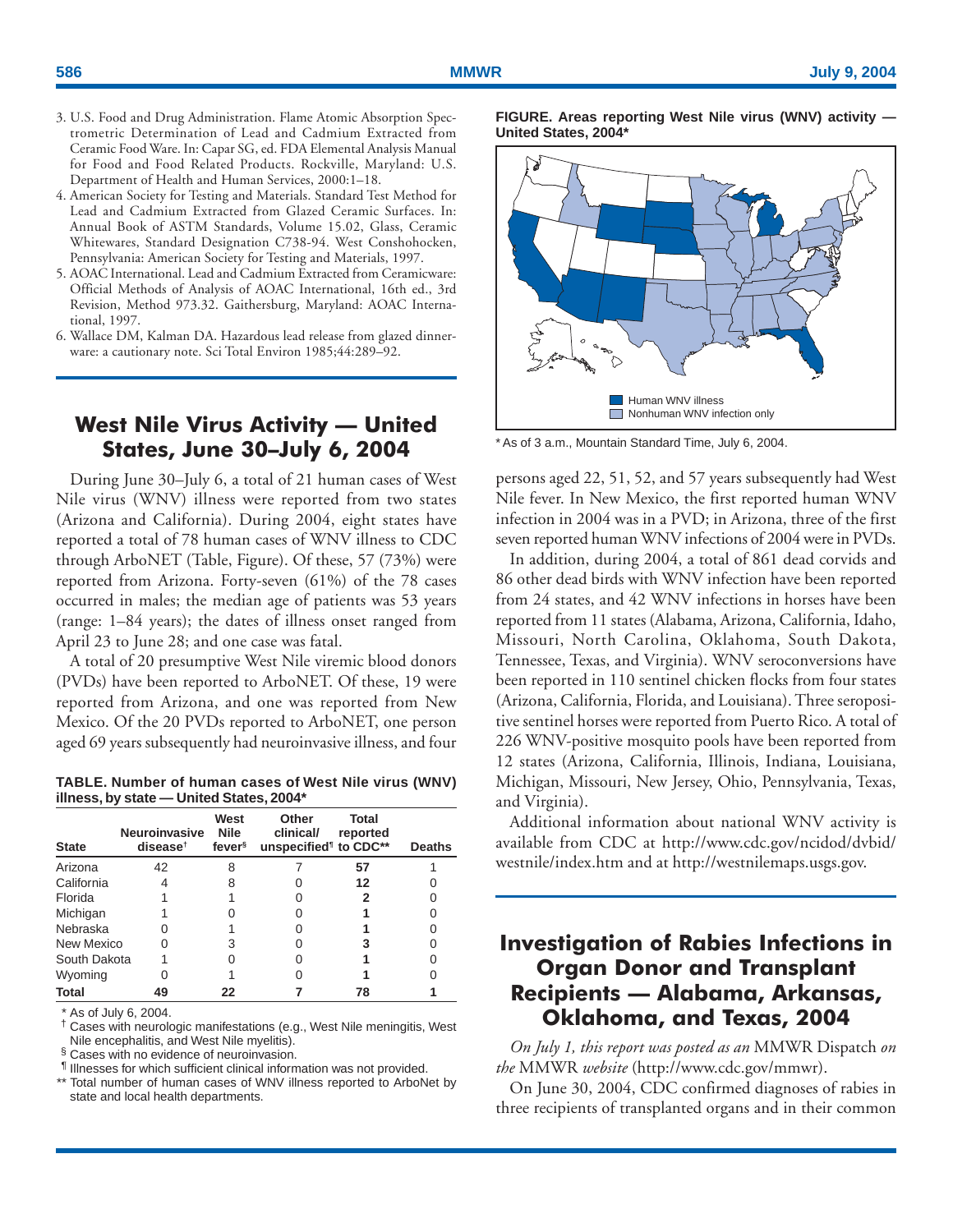donor, who was found subsequently to have serologic evidence of rabies infection. The transplant recipients had encephalitis of unknown etiology after transplantation and subsequently died. Specimens were sent to CDC for diagnostic evaluation. This report provides a brief summary of the ongoing investigation and information on exposure risks and postexposure measures.

## **Organ Donor**

The organ donor was an Arkansas man who visited two hospitals in Texas with severe mental status changes and a low-grade fever. Neurologic imaging indicated findings consistent with a subarachnoid hemorrhage, which expanded rapidly in the 48 hours after admission, leading to cerebral herniation and death. Donor eligibility screening and testing did not reveal any contraindications to transplantation, and the patient's family agreed to organ donation. Lungs, kidneys, and liver were recovered. No other organs or tissues were recovered from the donor, and the donor did not receive any blood products before death. The liver and kidneys were transplanted into three recipients on May 4 at a transplant center in Texas. The lungs were transplanted in an Alabama hospital into a patient who died of intraoperative complications.

## **Liver Recipient**

The liver recipient was a man with end-stage liver disease. The patient did well immediately after transplantation and was discharged home on postoperative day 5. Twenty-one days after transplant, the patient was readmitted with tremors, lethargy, and anorexia; he was afebrile. The patient's neurologic status deteriorated rapidly during the next 24 hours; he required intubation and critical care support. A lumbar puncture indicated a mild lymphocytic pleocytosis (25 white blood  $cells/mm<sup>3</sup>$ ) and a mildly elevated protein. Magnetic resonance imaging (MRI) of the brain indicated increased signal in the cerebrospinal fluid. His neurologic status continued to deteriorate. Six days after admission, a repeat MRI indicated diffuse encephalitis. The patient subsequently died.

## **Female Kidney Recipient**

The first kidney recipient was a woman with end-stage renal disease caused by hypertension and diabetes. She had no postoperative complications and was discharged home on postoperative day 7. Twenty-five days after transplant, she was readmitted with right-side flank pain and underwent an appendectomy. Two days after this procedure, she had diffuse twitching and was noted to be increasingly lethargic. Neurologic imaging with computed tomography and MRI indicated no abnormality. During the next 24–48 hours, the patient had worsening mental status, seizures, hypotension, and respiratory failure requiring intubation. Her mental status continued to deteriorate, and cerebral imaging 2 weeks after admission indicated severe cerebral edema. The patient subsequently died.

## **Male Kidney Recipient**

The second renal recipient was a man with end-stage renal disease caused by focal, segmental glomerulosclerosis. His posttransplant course was complicated briefly by occlusions of an arterial graft leading to infarction of the lower pole of the transplanted kidney. The patient was discharged home 12 days after transplantation. Twenty-seven days after transplantation, he visited a hospital emergency department and was then transferred to the transplant center with myoclonic jerks and altered mental status; he was afebrile. An MRI of the brain performed on admission revealed no abnormalities. His mental status deteriorated rapidly during the next 24 hours. A lumbar puncture revealed mild lymphocytic pleocytosis (16 white blood cells/ $mm<sup>3</sup>$ ) and a mildly elevated protein. His mental status continued to deteriorate, leading to respiratory failure requiring intubation. A repeat MRI performed 10 days after admission indicated diffuse edema. The patient subsequently died.

## **Laboratory Investigation**

In all three patients, histopathologic examination of central nervous system (CNS) tissues at CDC revealed an encephalitis with viral inclusions suggestive of Negri bodies; the diagnosis of rabies in all three recipients was confirmed by immunohistochemical testing and by the detection of rabies virus antigen in fixed brain tissue by direct fluorescent antibody tests (Figure 1). Electron microscopy of CNS tissue of one of the renal transplant recipients also identified characteristic rhabdovirus inclusions and viral particles (Figure 2).

Suckling mice inoculated intracranially and intraperitoneally with brain tissue from one kidney recipient died 7–9 days after injection. Thin-section electron microscopy of CNS tissue of the mice had visible rhabdovirus particles, and immunohistochemical testing detected rabies viral antigens. Antigenic typing performed upon brain tissue from one recipient was compatible with a rabies virus variant associated with bats. Rabies virus antibodies were demonstrated in blood from two of the three recipients and the donor. Detecting rabies antibodies in the donor suggests that he was the likely source of rabies transmission to the organ recipients. Testing of additional donor specimens is ongoing.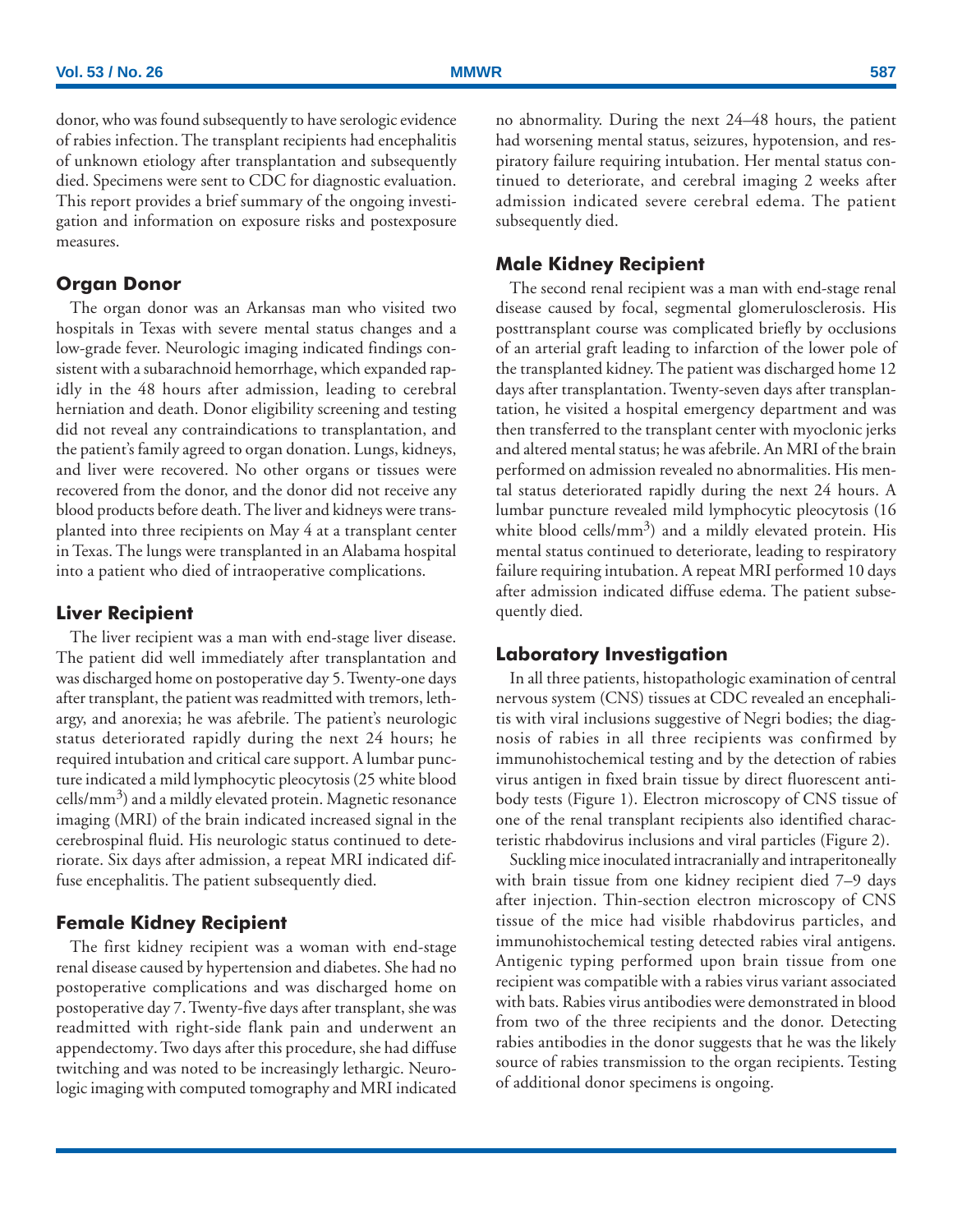**FIGURE 1. At left, cerebellum of female kidney recipient with characteristic Negri bodies (arrow). At right, immunohistochemical staining of rabies viral antigen (arrow) in the same patient.**





CDC Photo

**FIGURE 2. Typical rhabdovirus inclusion as viewed by electron microscope in midbrain of male kidney recipient. Virus particles are sectioned longitudinally (arrow) and transversely (arrowhead).**



CDC Photo

**Reported by:** *Univ of Alabama at Birmingham Hospital; Jefferson County Health Dept, Birmingham; Alabama Dept of Public Health. Arkansas State Dept of Health. Oklahoma State Dept of Health. Regional and local health depts; Texas Dept of Health. Div of Healthcare Quality Promotion; Div of Viral and Rickettsial Diseases, National Center for Infectious Diseases, CDC.*

**Editorial Note:** Rabies is an acute fatal encephalitis caused by neurotropic viruses in the genus *Lyssavirus*, family *Rhabdoviridae* (*1*). The majority of rabies cases are caused by bites by rabid mammals (*1,2*). Nonbite exposures, including scratches, contamination of an open wound, or direct mucous membrane contact with infectious material (e.g., saliva or neuronal tissue from rabid animals), rarely cause rabies. After an incubation period of several weeks to months, the virus passes via the peripheral nervous system and replicates in the central nervous system. Rabies virus can then be disseminated to salivary glands and other organs via neural innervation (*3*). Rabies can be prevented by administration of rabies postexposure prophylaxis (PEP) (*4*), which is highly effective in preventing rabies when administered before onset of clinical signs.

Although transmission of rabies has occurred previously among eight recipients of transplanted corneas in five countries (*4*), this report describes the first documented cases of rabies virus transmission among solid organ transplant recipients. Infection with rabies virus likely occurred via neuronal tissue contained in the transplanted organs, as rabies virus is not spread hematologically. In collaboration with CDC, state and local health departments in Alabama, Arkansas, Oklahoma, and Texas have initiated investigations to identify a potential source of exposure for the donor and to identify contacts of patients among health-care providers or domestic contacts who might need rabies PEP.

The risk for health-care–associated transmission of rabies is extremely low; transmission of rabies virus from infected patients to health-care providers has not been documented (*5*). The use of Standard Precautions (*6*) for contact with blood and body fluids (e.g., gloves, gown, mask, goggles, or face shield as indicated for the type of patient contact) prevents exposure to the rabies virus. No laboratory-confirmed cases of human-to-human transmission of rabies among household contacts have been reported (*4*). No cases of rabies have been reported in association with transmission by fomites or environmental surfaces.

Routes of possible exposure include percutaneous and mucocutaneous entry of the rabies virus through a wound, nonintact skin, or mucous membrane contact. Intact skin contact with infectious materials is not considered an exposure to the rabies virus. Persons with exposure as defined above to saliva, nerve tissue, or cerebral spinal fluid from any of the four infected patients should receive rabies PEP. Types of exposures in domestic settings for which administration of PEP would be appropriate include bites, sexual activity, exchanging kisses on the mouth or other direct mucous membrane contact with saliva, and sharing eating or drinking utensils or cigarettes. In health-care settings, additional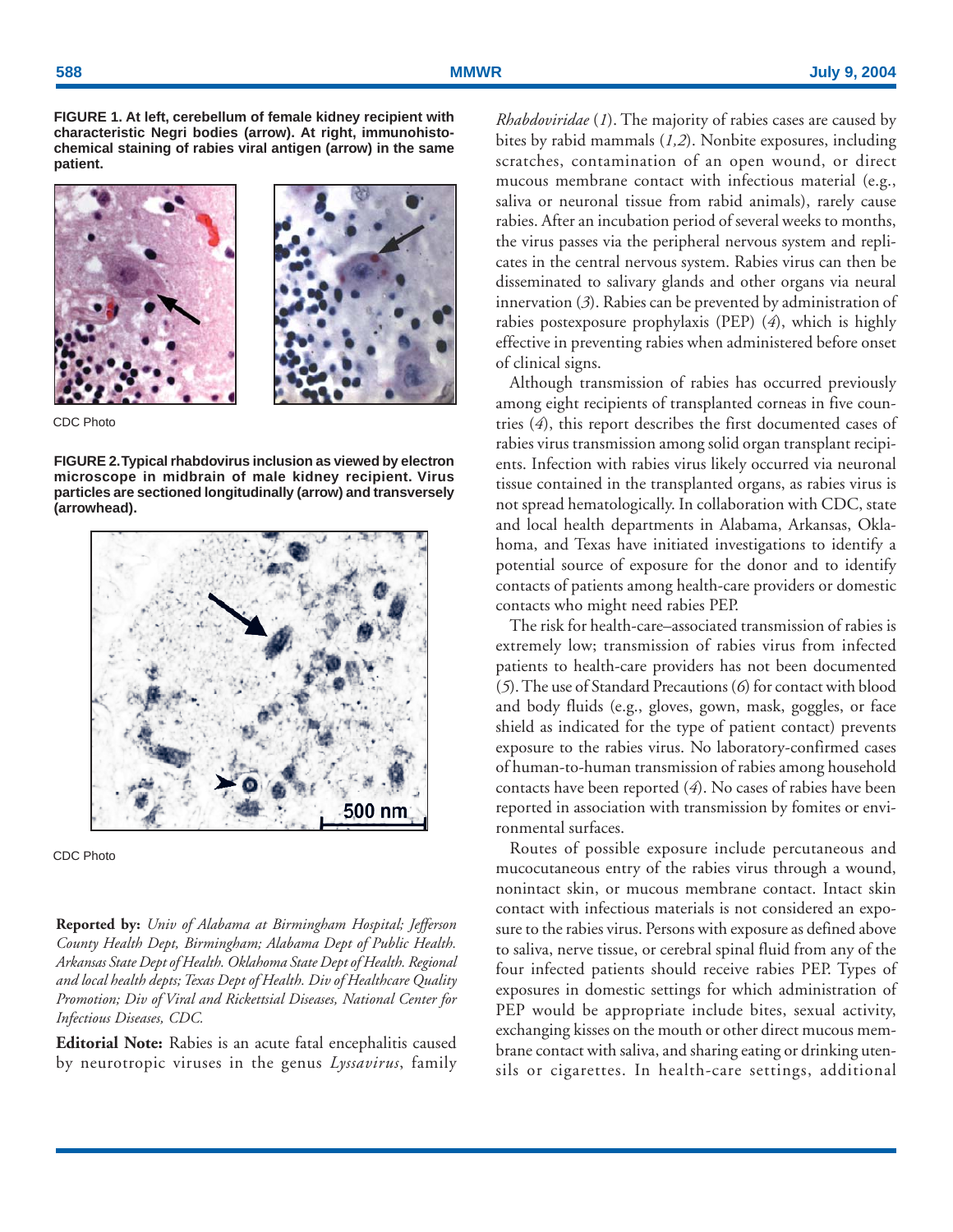<span id="page-14-0"></span>opportunities that can lead to contamination of mucous membranes or nonintact skin with oral secretions include procedures such as intubation or suctioning of respiratory secretions or injuries with sharp instruments (e.g., needlesticks or scalpel cuts). Percutaneous injuries (e.g., needlesticks) are considered exposures because of potential contact with nervous tissue. Contact with patient fluids (e.g., blood, urine, or feces) does not pose a risk for rabies exposure (*4*).

All potential organ donors in the United States are screened and tested to identify if the donor might present an infectious risk. Organ procurement organizations are responsible for evaluating organ donor suitability, consistent with minimum procurement standards (*7*). Donor eligibility is determined through a series of questions posed to family and contacts, physical examination, and blood testing for evidence of organ dysfunction and selected bloodborne viral pathogens and syphilis. Laboratory testing for rabies is not performed. In the case reported here, the donor's death was attributed to noninfectious causes. The role of organ donor deferral is to optimize successful transplantation in the recipient, including minimizing risk of infectious disease transmission to the lowest level reasonably achievable without unduly decreasing the availability of this life-saving resource. The benefits from transplanted organs outweigh the risk for transmission of infectious diseases from screened donors. CDC is working with federal and organ procurement agencies to review donor screening practices.

Additional information about rabies and its prevention is available from CDC, telephone 404-639-1050, or at [http://](http://www.cdc.gov/ncidod/dvrd/rabies) [www.cdc.gov/ncidod/dvrd/rabies.](http://www.cdc.gov/ncidod/dvrd/rabies) Additional information about organ transplantation is available at [http://www.optn.](http://www.optn.org/about/donation) [org/about/donation.](http://www.optn.org/about/donation)

## **References**

- 1. Warrell MJ, Warrell DA. Rabies and other lyssavirus diseases. Lancet 2004;363:959–69.
- 2. Noah DL, Drenzek CL, Smith JS, et al. Epidemiology of human rabies in the United States, 1980 to 1996. Ann Intern Med 1998;128:922–30.
- 3. Charlton KM. The pathogenesis of rabies and other lyssaviral infections: recent studies. Curr Top Microbiol Immunol 1994;187:95–119.
- 4. CDC. Human rabies prevention—United States, 1999: recommendations of the Immunization Practices Advisory Committee (ACIP). MMWR 1999;44(No. RR-1).
- 5. Helmick CG, Tauxe RV, Vernon AA. Is there a risk to contacts of patients with rabies? Rev Infect Dis 1987;9:511–8.
- 6. Garner JS, Hospital Infection Control Practices Advisory Committee. Guideline for isolation precautions in hospitals. Infect Contr Hosp Epidemiol 1996;17:53–80.
- 7. Organ Procurement and Transplantation Network. Minimum procurement standards for an organ procurement organization. Available at [http://www.optn.org/policiesandbylaws.](http://www.optn.org/policiesandbylaws)

## Notice to Readers

## **Updated Recommendations for Use of Pneumococcal Conjugate Vaccine: Reinstatement of the Third Dose**

In February 2004, production of the 7-valent pneumococcal conjugate vaccine (PCV7), marketed as Prevnar® and manufactured by Wyeth Vaccines (Collegeville, Pennsylvania), failed to meet demand, resulting in shortages. To conserve the limited supply, CDC recommended that the fourth dose of PCV7 be withheld from healthy children (*1*). In March, because evidence indicated that production would be curtailed for several months, CDC recommended that the third dose also be withheld (*2*). Production problems now appear to have been resolved. As a result, deliveries are projected during the near term to permit the recommendation that every child receive 3 doses. Some providers might have short-term difficulties obtaining vaccine because of distribution delays; however, every effort will be made to provide sufficient vaccine to all providers.

Effective immediately, CDC, in consultation with the Advisory Committee on Immunization Practices (ACIP), the American Academy of Family Physicians, and the American Academy of Pediatrics, recommends that providers administer 3 doses of vaccine (*3*). The fourth dose should still be deferred for healthy children until further production and supply data demonstrate that a 4-dose schedule can be sustained. The full, 4-dose series should continue to be administered to children at increased risk for pneumococcal disease because of certain immunocompromising or chronic conditions (e.g., sickle cell disease, anatomic asplenia, chronic heart or lung disease, diabetes, cerebrospinal fluid leak, and cochlear implant [*4*]). Alaska Native children and American Indian children who live in Alaska, Arizona, or New Mexico, and Navajo children who live in Colorado and Utah have a risk for invasive pneumococcal disease more than twice the national average. These children should receive the standard 4-dose PCV7 series despite the shortage.

An interim catch-up schedule is provided for children who are incompletely vaccinated (Table). The highest priority for catch-up vaccination is to ensure that children aged <5 years at high risk for invasive pneumococcal disease are fully vaccinated. Second priorities include vaccination of healthy children aged <24 months who have not received any doses of PCV7 and vaccination of healthy children aged <12 months who have not yet received 3 doses.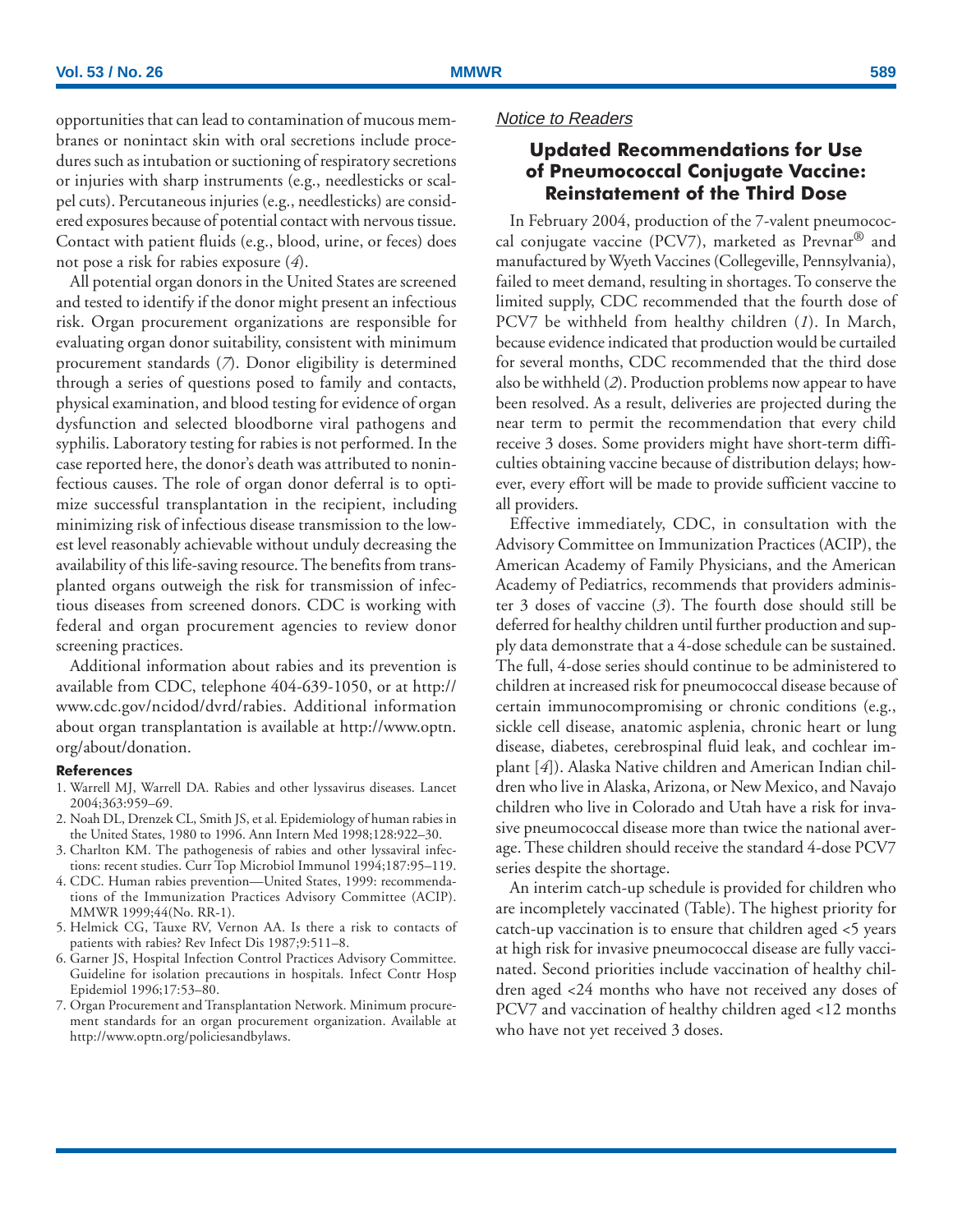| 590 | -------<br>NA NA VAL |  |
|-----|----------------------|--|
|     |                      |  |

| Age at<br>examination (mos)        | <b>Vaccination history</b>          | Recommended regimen*                                                      |
|------------------------------------|-------------------------------------|---------------------------------------------------------------------------|
| $2 - 6$                            | 0 doses                             | 3 doses, 2 mos apart                                                      |
|                                    | 1 dose                              | 2 doses, 2 mos apart                                                      |
|                                    | 2 doses                             | 1 dose, 2 mos after the most recent dose                                  |
| $7 - 11$                           | $0$ doses                           | 2 doses, 2 mos apart; third dose at age 12-15 mos                         |
|                                    | 1 dose before age 7 mos             | 1 dose at age 7–11 mos, with another dose at age 12–15 mos (>2 mos later) |
|                                    | 2 doses before age 7 mos            | 1 dose at age 7-11 mos                                                    |
| $12 - 23$                          | $0$ doses                           | 2 doses, >2 mos apart                                                     |
|                                    | 1 dose before age 12 mos            | 2 doses, >2 mos apart                                                     |
|                                    | 1 dose at age >12 mos               | 1 dose, >2 mos after the most recent dose                                 |
|                                    | 2 doses at age <12 mos              | 1 dose, >2 mos after the most recent dose                                 |
| $24 - 59$                          |                                     |                                                                           |
| Healthy children                   |                                     | Not routinely recommended <sup>†</sup>                                    |
| Children at high risk <sup>§</sup> | Any incomplete schedule of <3 doses | 1 dose, >2 mos after the most recent dose and another dose >2 mos later   |
|                                    | Any incomplete schedule of 3 doses  | 1 dose, >2 mos after the most recent dose                                 |

## **TABLE. Recommended 7-valent pneumococcal conjugate vaccination (PCV7) regimens during the vaccine shortage, by age, history, and condition**

\* For children vaccinated at age <12 months, the minimum interval between doses is 4 weeks. Doses administered at age ≥12 months should be ≥8 weeks

, apart.<br><sup>†</sup> When the shortage is resolved completely, health-care providers should consider administering a single dose to unvaccinated, healthy children aged 24– of the children and children aged 24–35 months), black children, American Indian children not otherwise identified as high risk§, and children for all the children not otherwise identified as high risk§, and children not who attend day care centers.

Since allern bij zie zeneen.<br>Schildren with sickle cell disease, asplenia, chronic heart or lung disease, diabetes, cerebrospinal fluid leak, cochlear implant, human immunodeficiency virus infection or another immunocompromising condition, and Alaska Native or American Indian children in areas with demonstrated risk for invasive pneumococcal disease more than twice the national average (i.e., Alaska, Arizona, New Mexico, and Navajo populations in Colorado and Utah).

Because of the frequency of health-care provider visits by children during their first 18 months, catch-up vaccination might occur at regularly scheduled visits for most children who receive vaccines from their primary-care providers. Programs that provide vaccinations but do not see children routinely for other reasons should consider a notification process to contact undervaccinated children.

Wyeth Vaccines is allocating nonpublic-purchased doses of Prevnar® directly to all physicians on the basis of previous purchasing patterns or practice birth cohort. Wyeth does not currently ship products to either wholesalers or distributors. Providers with questions about their allocation or about obtaining Prevnar® should contact Wyeth's customer service department, telephone [800-666-7428.](http://www.cdc.gov/mmwr/PDF/wk/mm5327.pdf) For problems not resolved by the customer service department, providers can contact Wyeth directly, telephone 866-447-8888, extension 37932. For public-purchased vaccine, including Vaccines for Children Program vaccine, providers should contact their state/ grantee immunization projects to obtain vaccine. These projects should contact their project officers at the National Immunization Program at CDC for information regarding vaccine supply.

This recommendation reflects CDC's assessment of the existing national PCV7 supply and will be changed if the supply changes. Updated information about the national PCV7 supply is available from CDC at [http://www.cdc.gov/nip/](http://www.cdc.gov/nip/news/shortages/default.htm) [news/shortages/default.htm.](http://www.cdc.gov/nip/news/shortages/default.htm)

## **References**

- 1. CDC. Limited supply of pneumococcal conjugate vaccine: suspension of recommendation for fourth dose. MMWR 2004;53:108–9.
- 2. CDC. Updated recommendations on the use of pneumococcal conjugate vaccine: suspension of recommendation for third and fourth dose. MMWR 2004;53:177–8.
- 3. CDC. Prevention of pneumococcal disease among infants and young children: recommendations of the Advisory Committee on Immunization Practices. MMWR 2000;49(No. RR-9).
- 4. CDC. Pneumococcal vaccination for cochlear implant candidates and recipients: updated recommendations of the Advisory Committee on Immunization Practices. MMWR 2003;52:739–40.

## Notice to Readers

## **Availability of Revised Guidelines for Identifying and Managing Jaundice in Newborns**

The American Academy of Pediatrics has published revised guidelines for identifying and managing jaundice in newborns. Jaundice is caused by an increase in serum bilirubin concentration (i.e., hyperbilirubemia) (*1*) and makes the skin appear yellow. Excessive hyperbilirubinemia can lead to permanent brain damage (i.e., kernicterus) (*1*). The revised guidelines were developed to promote greater uniformity and consistency of care for all newborns. Four key recommendations were emphasized for physicians:

• **Perform a systematic assessment of all infants before their discharge from the birth hospital.** This assessment will determine their risk for severe jaundice and can be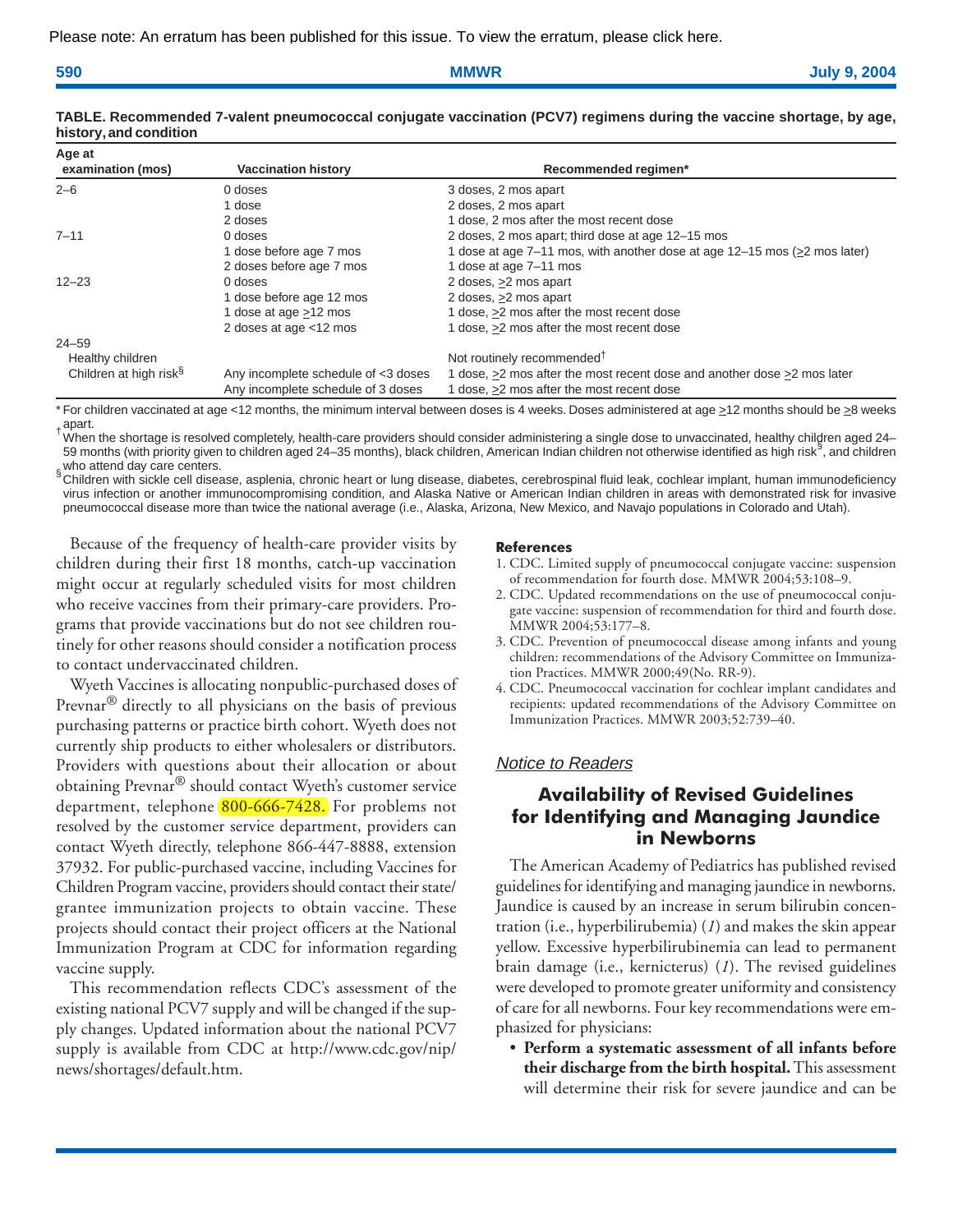performed by measuring the total serum bilirubin or transcutaneous bilirubin levels, or assessing risk factors, or both (*2*).

- **Provide appropriate follow-up based on the time of discharge.** A follow-up visit should be scheduled within 3–5 days of an infant's birth, when the bilirubin level is likely to be highest.
- **Promote and support successful breastfeeding practices.** Encourage breastfeeding at least 8–12 times a day in the first days of an infant's life. Effective breastfeeding can reduce substantially the risk for hyperbilirubinemia.
- **Provide parents with written and oral information about the risks associated with jaundice in newborns.** Information about jaundice in newborns is available at [http://www.aap.org/family/jaundicefaq.htm.](http://www.aap.org/family/jaundicefaq.htm)

CDC supports the use of these guidelines for eliminating kernicterus and hyperbilirubinemia. In 2001, CDC reported an increase of kernicterus cases in the United States (*2*) and encouraged systematic assessment of bilirubin levels in newborns before their discharge from the birth hospital, along with proper follow-up care, lactation support, and parent education about jaundice. Additional information about kernicterus is available at [http://www.cdc.gov/ncbddd/dd/](http://www.cdc.gov/ncbddd/dd/kernicterus.htm) [kernicterus.htm.](http://www.cdc.gov/ncbddd/dd/kernicterus.htm) Information about the revised guidelines is available at [http://aappolicy.aappublications.org/cgi/content/](http://aappolicy.aappublications.org/cgi/content/abstract/pediatrics;114/1/297) [abstract/pediatrics;114/1/297.](http://aappolicy.aappublications.org/cgi/content/abstract/pediatrics;114/1/297)

## **References**

- 1. American Academy of Pediatrics. Management of hyperbilirubinemia in the newborn infant 35 or more weeks of gestation. Pediatrics 2004;114:297–316.
- 2. CDC. Kernicterus in full-term infants—United States, 1994–1998. MMWR 2001;50:491.

# *e* xperience.

For over 50 years, MMWR has been the key provider of up-to-date public health reports and news. All of our publications–the Weekly, Recommendations and Reports, and Surveillance Summaries–are available online, free of charge.

Visit cdc.gov/mmwr and experience timely public health information from a trusted source.

know what matters.

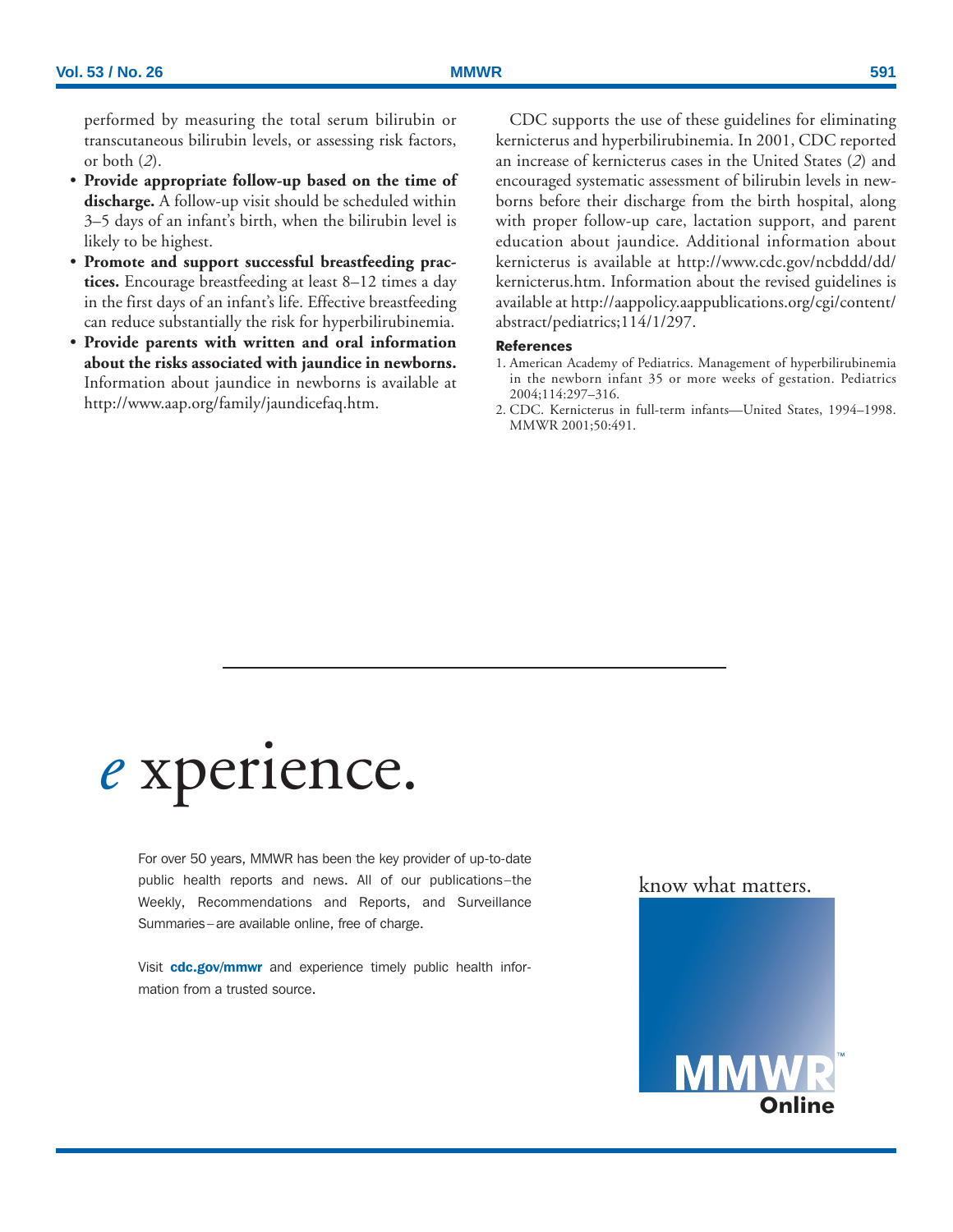

#### **FIGURE I. Selected notifiable disease reports, United States, comparison of provisional 4-week totals July 3, 2004, with historical data**

**Beyond historical limits** 

\* Ratio of current 4-week total to mean of 15 4-week totals (from previous, comparable, and subsequent 4-week periods for the past 5 years). The point where the hatched area begins is based on the mean and two standard deviations of these 4-week totals.

## **TABLE I. Summary of provisional cases of selected notifiable diseases, United States, cumulative, week ending July 3, 2004 (26th Week)\***

|                                            | Cum.<br>2004   | Cum.<br>2003   |                                                       | Cum.<br>2004 | Cum.<br>2003 |
|--------------------------------------------|----------------|----------------|-------------------------------------------------------|--------------|--------------|
| Anthrax                                    |                |                | Hemolytic uremic syndrome, postdiarrheal <sup>†</sup> | 47           | 58           |
| Botulism:                                  |                |                | HIV infection, pediatric <sup>t¶</sup>                | 78           | 112          |
| foodborne                                  |                |                | Measles, total                                        | $15***$      | $31^{++}$    |
| infant                                     | 30             | 31             | <b>Mumps</b>                                          | 103          | 116          |
| other (wound & unspecified)                | 5              | 10             | Plague                                                |              |              |
| Brucellosis <sup>t</sup>                   | 54             | 42             | Poliomyelitis, paralytic                              |              |              |
| Chancroid                                  | 17             | 29             | Psittacosis <sup>t</sup>                              | 3            | 5            |
| Cholera                                    | $\overline{2}$ |                | $Q$ fever <sup>t</sup>                                | 25           | 42           |
| Cyclosporiasis <sup>+</sup>                | 63             | 30             | Rabies, human                                         |              |              |
| Diphtheria                                 |                |                | Rubella                                               | 13           |              |
| Ehrlichiosis:                              |                |                | Rubella, congenital syndrome                          |              |              |
| human granulocytic (HGE) <sup>†</sup>      | 60             | 69             | SARS-associated coronavirus disease <sup>t §§</sup>   |              |              |
| human monocytic (HME) <sup>†</sup>         | 44             | 53             | Smallpox <sup>+</sup> 11                              |              | <b>NA</b>    |
| human, other and unspecified               | 3              | 12             | Staphylococcus aureus:                                |              |              |
| Encephalitis/Meningitis:                   |                |                | Vancomycin-intermediate (VISA) <sup>†</sup> 11        |              | <b>NA</b>    |
| California serogroup viral <sup>+§</sup>   |                | 4              | Vancomycin-resistant (VRSA) <sup>† 11</sup>           |              |              |
| eastern equine <sup>t §</sup>              |                |                | Streptococcal toxic-shock syndrome <sup>+</sup>       | 61           | 113          |
| Powassan <sup>t§</sup>                     |                |                | Tetanus                                               | 6            | 4            |
| St. Louis <sup>t§</sup>                    |                | $\overline{2}$ | Toxic-shock syndrome                                  | 51           | 70           |
| western equine <sup>t §</sup>              |                |                | Trichinosis                                           | 2            |              |
| Hansen disease (leprosy) <sup>†</sup>      | 36             | 39             | Tularemia <sup>+</sup>                                | 26           | 24           |
| Hantavirus pulmonary syndrome <sup>+</sup> | 7              | 14             | Yellow fever                                          |              |              |

-: No reported cases.<br>\* Incidence data for reporting years 2003 and 2004 are provisional and cumulative (year-to-date).

√ Not notifiable in all states.<br>§ Updated weekly from reports to the Division of Vector-Borne Infectious Diseases, National Center for Infectious Diseases (ArboNet Surveillance).<br>¶ Updated monthly from reports to the Divi Last update May 23, 2004.<br>Of 15 cases reported, eight were indigenous, and seven were imported from another country.

If Of 15 cases reported, 22 were indigenous, and seven were imported from another country.<br>
Simple as the profect of the Division of Viral and Rickettsial Diseases, National Center for Infectious Diseases (notifiable as of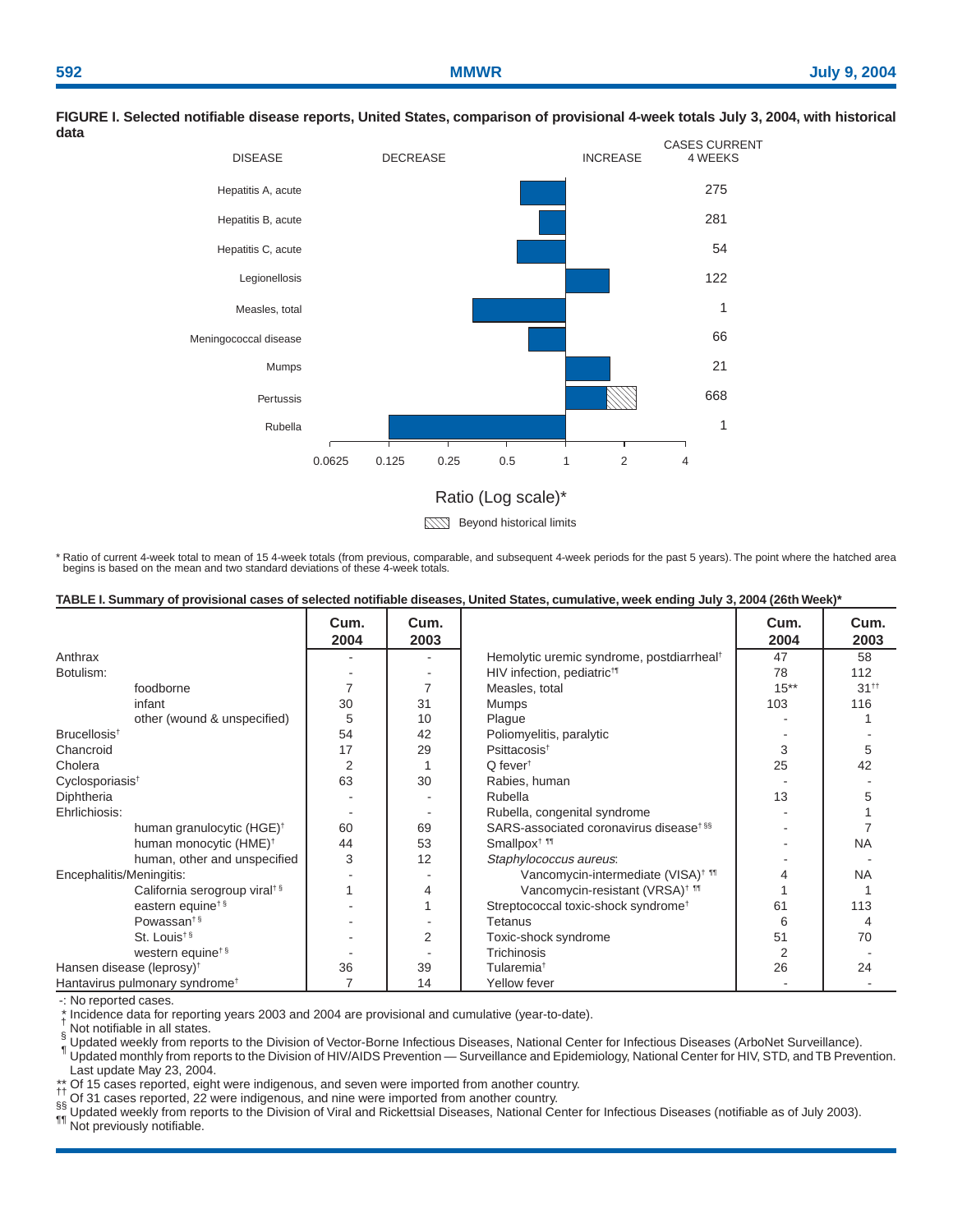| (26th Week)*            |                           |                     |                  |                        |                               |                          |                          |              |                          |                                                          |
|-------------------------|---------------------------|---------------------|------------------|------------------------|-------------------------------|--------------------------|--------------------------|--------------|--------------------------|----------------------------------------------------------|
|                         |                           | <b>AIDS</b>         |                  | Chlamydia <sup>†</sup> |                               | Coccidiodomycosis        | <b>Cryptosporidiosis</b> |              |                          | <b>Encephalitis/Meningitis</b><br>West Nile <sup>§</sup> |
| Reporting area          | Cum.<br>2004 <sup>1</sup> | Cum.<br>2003        | Cum.<br>2004     | Cum.<br>2003           | Cum.<br>2004                  | Cum.<br>2003             | Cum.<br>2004             | Cum.<br>2003 | Cum.<br>2004             | Cum.<br>2003                                             |
| UNITED STATES           | 17,011                    | 21,197              | 417,650          | 427,648                | 2,703                         | 1,486                    | 1,099                    | 983          | 49                       | 18                                                       |
| <b>NEW ENGLAND</b>      | 569                       | 782                 | 14,189           | 13,579                 | $\overline{\phantom{a}}$      |                          | 63                       | 65           |                          |                                                          |
| Maine                   | 5                         | 35                  | 980              | 938                    | N                             | N                        | 14                       | 5            |                          |                                                          |
| N.H.                    | 23                        | 18                  | 784              | 784                    |                               |                          | 14                       | 10           |                          |                                                          |
| Vt.                     | 13                        | 6                   | 511              | 504                    |                               |                          | 6                        | 12           |                          |                                                          |
| Mass.<br>R.I.           | 150<br>66                 | 324<br>63           | 6,792<br>1,619   | 5,182<br>1,546         |                               |                          | 18<br>2                  | 26<br>9      |                          |                                                          |
| Conn.                   | 312                       | 336                 | 3,503            | 4,625                  | N                             | N                        | 9                        | 3            |                          |                                                          |
| <b>MID. ATLANTIC</b>    | 3,912                     | 4,755               | 54,128           | 52,716                 | $\overline{\phantom{a}}$      | ÷                        | 170                      | 139          |                          | 4                                                        |
| Upstate N.Y.            | 453                       | 585                 | 11,184           | 9,546                  | N                             | N                        | 43                       | 35           |                          |                                                          |
| N.Y. City               | 2,154                     | 2,085               | 15,562           | 17,003                 | $\overline{\phantom{a}}$      | ٠                        | 43                       | 49           |                          |                                                          |
| N.J.<br>Pa.             | 675<br>630                | 882<br>1,203        | 6,307<br>21,075  | 7,724<br>18,443        | $\overline{a}$<br>N           | $\sim$<br>N              | 11<br>73                 | 8<br>47      |                          | 4                                                        |
| E.N. CENTRAL            | 1,455                     | 1,997               | 72,730           | 77,551                 | $\overline{7}$                | 3                        | 241                      | 243          | 1                        | 1                                                        |
| Ohio                    | 237                       | 305                 | 19,407           | 21,011                 |                               |                          | 68                       | 34           |                          | 1                                                        |
| Ind.                    | 166                       | 260                 | 8,930            | 8,513                  | N                             | N                        | 31                       | 27           |                          |                                                          |
| III.<br>Mich.           | 700<br>269                | 962<br>364          | 18,084<br>18,931 | 24,103<br>15,378       | J.<br>$\overline{7}$          | 3                        | 13<br>55                 | 36<br>45     | 1                        |                                                          |
| Wis.                    | 83                        | 106                 | 7,378            | 8,546                  |                               |                          | 74                       | 101          |                          |                                                          |
| W.N. CENTRAL            | 331                       | 397                 | 23,987           | 24,506                 | 4                             | $\overline{2}$           | 156                      | 102          | 1                        | 1                                                        |
| Minn.                   | 81                        | 77                  | 4,424            | 5,335                  | N                             | N                        | 55                       | 43           |                          | 1                                                        |
| lowa                    | 21                        | 45                  | 2,311            | 2,791                  | N                             | N                        | 30                       | 16           |                          |                                                          |
| Mo.<br>N. Dak.          | 135<br>12                 | 203<br>$\mathbf{1}$ | 9,134<br>769     | 8,838<br>774           | 3<br>N                        | 1<br>N                   | 23<br>$\overline{7}$     | 9<br>6       |                          |                                                          |
| S. Dak.                 | 5                         | 6                   | 1,235            | 1,200                  | $\overline{\phantom{a}}$      |                          | 20                       | 19           | 1                        |                                                          |
| Nebr.*'                 | 18                        | 30                  | 2,546            | 2,105                  | $\mathbf{1}$                  | $\mathbf{1}$             | 9                        | 4            |                          |                                                          |
| Kans.                   | 59                        | 35                  | 3,568            | 3,463                  | N                             | N                        | 12                       | 5            |                          |                                                          |
| S. ATLANTIC             | 5,282                     | 6,067               | 78,935           | 79,796                 | $\overline{\phantom{a}}$      | $\overline{2}$           | 215                      | 133          | 1                        | 2                                                        |
| Del.<br>Md.             | 78<br>601                 | 133<br>729          | 1,443<br>9,169   | 1,542<br>8,135         | N<br>$\overline{\phantom{a}}$ | N<br>2                   | ÷<br>10                  | 3<br>8       |                          |                                                          |
| D.C.                    | 308                       | 655                 | 1,508            | 1,650                  |                               | $\overline{\phantom{a}}$ | 3                        | 1            |                          |                                                          |
| Va.                     | 288                       | 506                 | 10,802           | 9,470                  |                               | ٠                        | 24                       | 14           |                          |                                                          |
| W. Va.<br>N.C.          | 30<br>305                 | 47<br>627           | 1,369<br>14,361  | 1,238<br>13,049        | N<br>N                        | N<br>N                   | 3<br>38                  | 3<br>15      |                          |                                                          |
| S.C.**                  | 329                       | 389                 | 7,575            | 6,714                  | $\overline{\phantom{a}}$      | ÷                        | 9                        | 2            |                          | 1                                                        |
| Ga.                     | 782                       | 736                 | 11,743           | 17,167                 | $\overline{a}$                |                          | 69                       | 51           |                          |                                                          |
| Fla.                    | 2,561                     | 2,245               | 20,965           | 20,831                 | N                             | N                        | 59                       | 36           | 1                        | $\mathbf{1}$                                             |
| E.S. CENTRAL            | 782                       | 912                 | 26,766           | 27,630                 | $\overline{2}$                | -1                       | 46                       | 58           |                          | $\overline{c}$                                           |
| Ky.<br>Tenn.**          | 71<br>326                 | 79<br>436           | 2,769<br>11,121  | 4,103<br>9,715         | N<br>N                        | N<br>N                   | 16<br>12                 | 12<br>21     |                          |                                                          |
| Ala.                    | 208                       | 185                 | 5,151            | 7,468                  |                               |                          | 11                       | 22           |                          | $\overline{2}$                                           |
| Miss.                   | 177                       | 212                 | 7,725            | 6,344                  | $\overline{2}$                | 1                        | 7                        | 3            |                          |                                                          |
| W.S. CENTRAL            | 2,047                     | 2,351               | 53,874           | 53,443                 | 2                             |                          | 32                       | 21           |                          | $\overline{7}$                                           |
| Ark.                    | 87                        | 86                  | 3,842            | 3,786                  | 1                             |                          | 9                        | 3            |                          |                                                          |
| La.<br>Okla.            | 346<br>90                 | 400<br>109          | 11,986<br>5,166  | 10,451<br>5,431        | 1<br>N                        | N                        | ÷,<br>10                 | 1<br>4       |                          | $\overline{2}$                                           |
| Tex.                    | 1,524                     | 1,756               | 32,880           | 33,775                 | $\overline{\phantom{a}}$      |                          | 13                       | 13           |                          | 5                                                        |
| MOUNTAIN                | 571                       | 831                 | 20,677           | 25,444                 | 1,677                         | 965                      | 57                       | 48           | 42                       | 1                                                        |
| Mont.                   |                           | 10                  | 1,024            | 1,111                  | N                             | N                        | 11                       | 12           | $\overline{\phantom{a}}$ | $\overline{\phantom{a}}$                                 |
| Idaho                   | 3                         | 13                  | 1,434            | 1,227                  | N                             | N                        | 5                        |              |                          |                                                          |
| Wyo.<br>Colo.           | 6<br>98                   | 5<br>211            | 512<br>4,316     | 489<br>6,416           | N                             | $\sim$<br>N              | 2<br>25                  | 2<br>9       |                          |                                                          |
| N. Mex.                 | 91                        | 62                  | 2,586            | 3,764                  | 9                             | $\overline{4}$           | 2                        | 3            |                          |                                                          |
| Ariz.                   | 208                       | 339                 | 7,200            | 7,596                  | 1,625                         | 938                      | 9                        | 3            | 42                       |                                                          |
| Utah<br>Nev.            | 34<br>131                 | 39<br>152           | 1,635<br>1,970   | 1,848<br>2,993         | 14<br>29                      | 3<br>20                  | 2<br>1                   | 9<br>3       |                          |                                                          |
| <b>PACIFIC</b>          | 2,062                     | 3,105               | 72,364           | 72,983                 | 1,011                         | 513                      | 119                      | 174          | 4                        |                                                          |
| Wash.                   | 165                       | 211                 | 8,855            | 7,965                  | N                             | N                        | 14                       | 14           |                          |                                                          |
| Oreg.                   | 111                       | 126                 | 4,071            | 3,781                  |                               |                          | 13                       | 20           |                          |                                                          |
| Calif.                  | 1,731                     | 2,696               | 56,287           | 56,667                 | 1,011                         | 513                      | 91                       | 140          |                          |                                                          |
| Alaska<br>Hawaii        | 14<br>41                  | 13<br>59            | 1,822<br>1,329   | 1,918<br>2,652         |                               |                          | 1                        |              |                          |                                                          |
| Guam                    | $\overline{1}$            | 5                   |                  | 353                    |                               |                          |                          |              |                          |                                                          |
| P.R.                    | 209                       | 620                 | 1,002            | 1,191                  | N                             | N                        | N                        | N            |                          |                                                          |
| V.I.                    | 5                         | 15                  | 143              | 168                    |                               |                          |                          |              |                          |                                                          |
| Amer. Samoa<br>C.N.M.I. | U<br>2                    | U<br>U              | U<br>32          | U<br>U                 | U                             | U<br>U                   | U                        | U<br>U       | U                        | U<br>U                                                   |

**TABLE II. Provisional cases of selected notifiable diseases, United States, weeks ending July 3, 2004, and June 28, 2003**

N: Not notifiable. U: Unavailable. (1) -: No reported cases. C.N.M.I.: Commonwealth of Northern Mariana Islands.<br>\* Incidence data for reporting years 2003 and 2004 are provisional and cumulative (year-to-date).<br>\* Chlamydia

§ Updated weekly from reports to the Division of Vector-Borne Infectious Diseases, National Center for Infectious Diseases (ArboNet Surveillance).

¶ Updated monthly from reports to the Division of HIV/AIDS Prevention — Surveillance and Epidemiology, National Center for HIV, STD, and TB Prevention. Last update May 30, 2004.

\*\* Contains data reported through National Electronic Disease Surveillance System (NEDSS).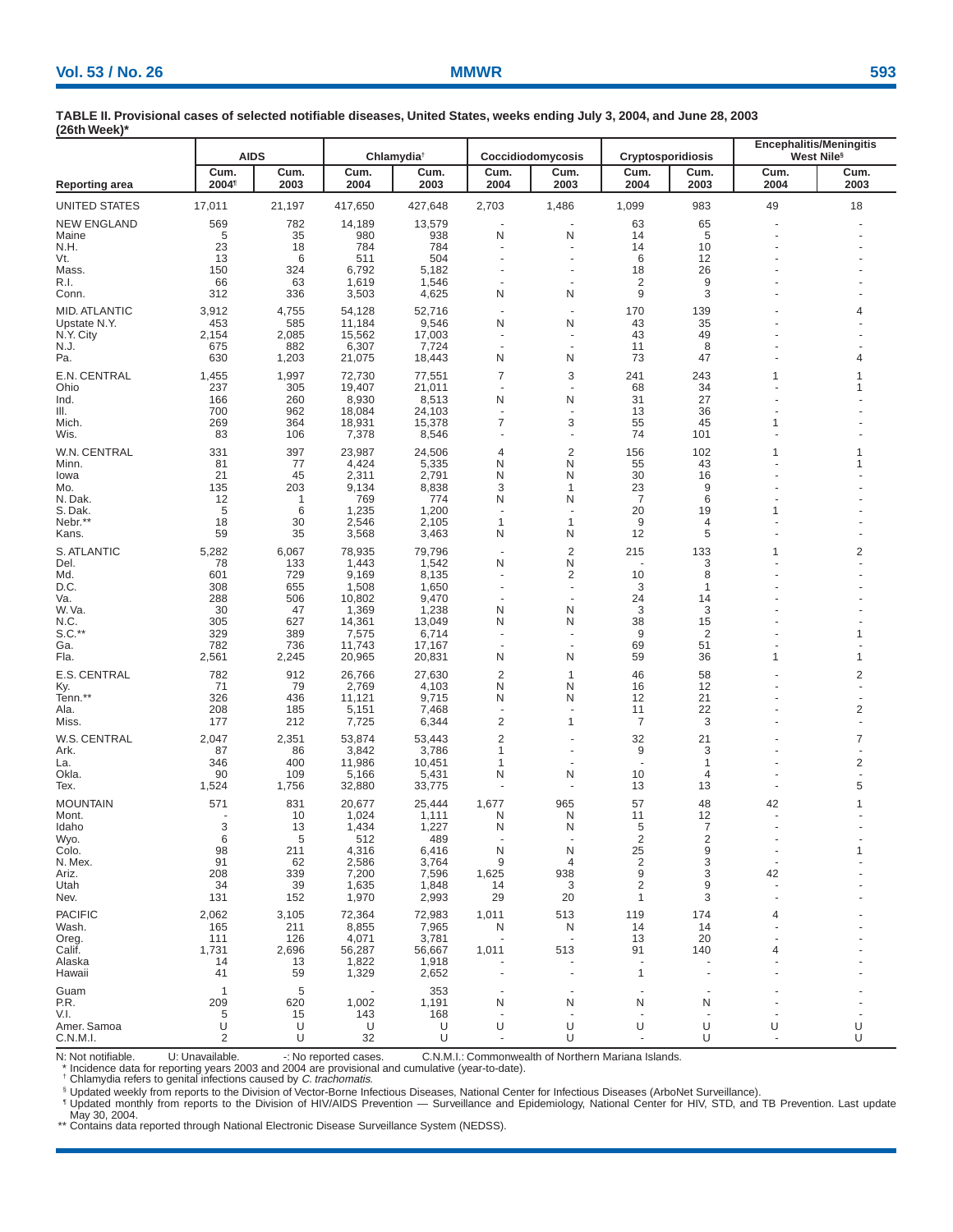| $-0.0011100001$         |                      |                          | Escherichia coli, Enterohemorrhagic (EHEC) |                       |                      |                       |              |              |                |                 |
|-------------------------|----------------------|--------------------------|--------------------------------------------|-----------------------|----------------------|-----------------------|--------------|--------------|----------------|-----------------|
|                         |                      |                          |                                            | Shiga toxin positive, |                      | Shiga toxin positive, |              |              |                |                 |
|                         |                      | O157:H7                  |                                            | serogroup non-O157    |                      | not serogrouped       |              | Giardiasis   |                | Gonorrhea       |
| <b>Reporting area</b>   | Cum.<br>2004         | Cum.<br>2003             | Cum.<br>2004                               | Cum.<br>2003          | Cum.<br>2004         | Cum.<br>2003          | Cum.<br>2004 | Cum.<br>2003 | Cum.<br>2004   | Cum.<br>2003    |
| UNITED STATES           | 737                  | 682                      | 86                                         | 84                    | 66                   | 53                    | 7,117        | 7,687        | 144,408        | 159,535         |
| <b>NEW ENGLAND</b>      | 51                   | 39                       | 26                                         | 16                    | 10                   | 2                     | 662          | 547          | 3,286          | 3,355           |
| Maine                   | $\overline{2}$       | 4                        |                                            |                       |                      |                       | 64           | 58           | 131            | 111             |
| N.H.<br>Vt.             | 9<br>4               | $\overline{7}$<br>3      | 5                                          | $\overline{2}$        |                      |                       | 16<br>60     | 22<br>42     | 62<br>42       | 55<br>40        |
| Mass.                   | 24                   | 14                       | 3                                          | 6                     | 10                   | 2                     | 292          | 263          | 1,544          | 1,262           |
| R.I.<br>Conn.           | 5<br>$\overline{7}$  | $\mathbf{1}$<br>10       | $\mathbf{1}$<br>17                         | 8                     |                      |                       | 54<br>176    | 55<br>107    | 419<br>1,088   | 463<br>1,424    |
| MID. ATLANTIC           | 91                   | 79                       | 9                                          | $\overline{7}$        | 12                   | 12                    | 1,620        | 1,612        | 17,133         | 20,154          |
| Upstate N.Y.            | 44                   | 27                       | 4                                          | 3                     | 4                    | 5                     | 547          | 392          | 3,668          | 3,638           |
| N.Y. City               | 12<br>14             | 3<br>11                  | 3                                          | $\mathbf{1}$          | 4                    |                       | 508<br>169   | 571<br>231   | 4,990          | 6,555<br>4,370  |
| N.J.<br>Pa.             | 21                   | 38                       | $\overline{2}$                             | 3                     | 4                    | 7                     | 396          | 418          | 2,531<br>5,944 | 5,591           |
| E.N. CENTRAL            | 144                  | 171                      | 17                                         | 17                    | 9                    | 9                     | 851          | 1,378        | 29,549         | 33,689          |
| Ohio<br>Ind.            | 37<br>11             | 40<br>25                 | 4                                          | 10                    | 9                    | 9                     | 357          | 387          | 9,209<br>3,085 | 10,840<br>3,177 |
| III.                    | 28                   | 29                       |                                            | $\overline{1}$        |                      |                       | 84           | 427          | 7,708          | 10,382          |
| Mich.                   | 34                   | 30                       | 3                                          |                       |                      |                       | 274          | 314          | 7,602          | 6,387           |
| Wis.                    | 34                   | 47                       | 10                                         | 6                     |                      |                       | 136          | 250          | 1,945          | 2,903           |
| W.N. CENTRAL<br>Minn.   | 147<br>31            | 103<br>38                | 13<br>6                                    | 12<br>8               | 14<br>$\overline{2}$ | 8                     | 856<br>304   | 759<br>272   | 7,619<br>1,583 | 8,196<br>1,337  |
| lowa                    | 44                   | 14                       | $\overline{\phantom{a}}$                   |                       | ÷,                   |                       | 121          | 105          | 412            | 647             |
| Mo.                     | 28<br>$\overline{4}$ | 29                       | $\overline{7}$                             | $\overline{2}$        | 5                    | 1<br>-1               | 218          | 223          | 3,712          | 4,181           |
| N. Dak.<br>S. Dak.      | 9                    | $\overline{4}$<br>5      |                                            | 1                     | 5                    |                       | 13<br>32     | 19<br>21     | 60<br>136      | 34<br>95        |
| Nebr.                   | 19                   | 5                        |                                            | 1                     |                      |                       | 64           | 55           | 509            | 675             |
| Kans.                   | 12                   | 8                        |                                            |                       | $\overline{c}$       | 6                     | 104          | 64           | 1,207          | 1,227           |
| S. ATLANTIC             | 64<br>$\mathbf{1}$   | 51                       | 11<br>N                                    | 20<br>N               | 13<br>N              | 12<br>N               | 1,158<br>24  | 1,154        | 34,784         | 38,965<br>579   |
| Del.<br>Md.             | 15                   | 3                        | 1                                          | $\mathbf{1}$          | 1                    | 1                     | 46           | 18<br>54     | 461<br>3,933   | 3,780           |
| D.C.                    | 1                    | 1                        | $\overline{\phantom{a}}$                   |                       |                      |                       | 33           | 17           | 1,034          | 1,209           |
| Va.<br>W.Va.            | 8<br>1               | 17<br>$\overline{2}$     | 6                                          | 4                     |                      |                       | 185<br>12    | 153<br>14    | 4,277<br>423   | 4,330<br>423    |
| N.C.                    |                      | $\overline{\phantom{a}}$ |                                            |                       | 6                    | 11                    | N            | N            | 7,617          | 7,343           |
| S.C.                    | 3                    |                          |                                            |                       |                      |                       | 27           | 61           | 3,514          | 3,864           |
| Ga.<br>Fla.             | 15<br>20             | 12<br>16                 | 2<br>2                                     | $\overline{2}$<br>13  | 6                    |                       | 324<br>507   | 376<br>461   | 4,935<br>8,590 | 8,316<br>9,121  |
| E.S. CENTRAL            | 36                   | 30                       | 1                                          |                       | $\overline{7}$       | 4                     | 156          | 163          | 11,304         | 13,396          |
| Ky.                     | 14                   | 10                       | 1                                          |                       | 4                    | 4                     | N            | N            | 1,218          | 1,718           |
| Tenn.                   | 7<br>8               | 12<br>5                  |                                            |                       | 3                    |                       | 72<br>84     | 73<br>90     | 4,018          | 3,938           |
| Ala.<br>Miss.           | 7                    | 3                        |                                            |                       |                      |                       |              |              | 3,069<br>2,999 | 4,552<br>3,188  |
| W.S. CENTRAL            | 40                   | 32                       | 1                                          | $\overline{c}$        | 1                    | 2                     | 123          | 134          | 20,095         | 21,713          |
| Ark.                    | 7                    | 4<br>1                   |                                            |                       |                      |                       | 53           | 72           | 1,889          | 2,037           |
| La.<br>Okla.            | 2<br>9               | 7                        |                                            |                       |                      |                       | 17<br>53     | 8<br>54      | 5,368<br>2,163 | 5,948<br>2,086  |
| Tex.                    | 22                   | 20                       | 1                                          | $\overline{c}$        | 1                    | $\overline{c}$        |              |              | 10,675         | 11,642          |
| <b>MOUNTAIN</b>         | 64                   | 76                       | 7                                          | 8                     |                      | 4                     | 571          | 610          | 4,734          | 5,362           |
| Mont.<br>Idaho          | 3<br>18              | $\overline{2}$<br>18     | 3                                          | 5                     |                      |                       | 19<br>77     | 35<br>72     | 35<br>40       | 57<br>37        |
| Wyo.                    |                      | 2                        |                                            |                       |                      |                       | 8            | 9            | 27             | 24              |
| Colo.                   | 13                   | 22                       |                                            | 1                     |                      | 4                     | 183          | 176          | 1,361          | 1,461           |
| N. Mex.<br>Ariz.        | 4<br>$\overline{7}$  | 2<br>16                  | N                                          | $\overline{2}$<br>N   | Ν                    | N                     | 31<br>84     | 23<br>109    | 313<br>1,836   | 618<br>1,986    |
| Utah                    | 12                   | 9                        |                                            |                       |                      |                       | 128          | 126          | 249            | 177             |
| Nev.                    | 7                    | 5                        |                                            |                       |                      |                       | 41           | 60           | 873            | 1,002           |
| <b>PACIFIC</b>          | 100                  | 101                      |                                            | 2                     |                      |                       | 1,120        | 1,330        | 15,904         | 14,705          |
| Wash.<br>Oreg.          | 32<br>13             | 26<br>18                 |                                            | 1<br>1                |                      |                       | 132<br>181   | 131<br>169   | 1,335<br>537   | 1,433<br>515    |
| Calif.                  | 48                   | 56                       |                                            |                       |                      |                       | 734          | 946          | 13,420         | 11,947          |
| Alaska                  | 1                    | 1                        |                                            |                       |                      |                       | 30           | 41           | 288            | 272             |
| Hawaii                  | 6                    |                          |                                            |                       |                      |                       | 43           | 43           | 324            | 538             |
| Guam<br>P.R.            | N                    | N<br>1                   |                                            |                       |                      |                       | 11           | 103          | 91             | 38<br>136       |
| V.I.                    |                      |                          |                                            |                       |                      |                       |              |              | 49             | 43              |
| Amer. Samoa<br>C.N.M.I. | U                    | U<br>U                   | U                                          | U<br>U                | U                    | U<br>U                | U            | U<br>U       | U<br>3         | U<br>U          |

N: Not notifiable. U: Unavailable. The reported cases.<br>\* Incidence data for reporting years 2003 and 2004 are provisional and cumulative (year-to-date).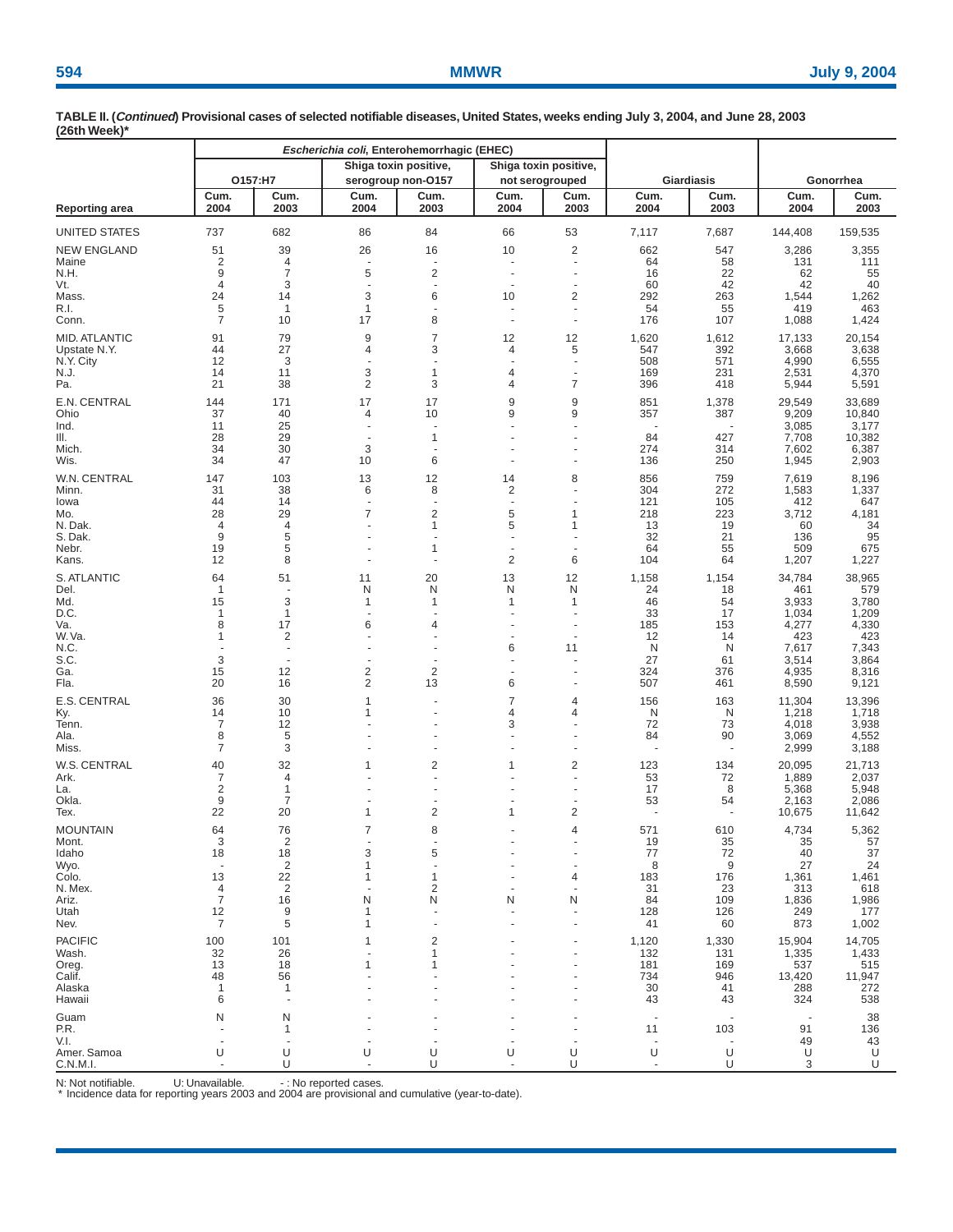|                          |                                 | Haemophilus influenzae, invasive |                     |                      |                                            |                                |                                |                          |                                             |                          |  |
|--------------------------|---------------------------------|----------------------------------|---------------------|----------------------|--------------------------------------------|--------------------------------|--------------------------------|--------------------------|---------------------------------------------|--------------------------|--|
|                          |                                 | All ages                         |                     |                      | Age <5 years                               |                                |                                |                          | <b>Hepatitis</b><br>(viral, acute), by type |                          |  |
|                          |                                 | All serotypes                    |                     | Serotype b           | Non-serotype b                             |                                |                                | Unknown serotype         |                                             | А                        |  |
| Reporting area           | Cum.<br>2004                    | Cum.<br>2003                     | Cum.<br>2004        | Cum.<br>2003         | Cum.<br>2004                               | Cum.<br>2003                   | Cum.<br>2004                   | Cum.<br>2003             | Cum.<br>2004                                | Cum.<br>2003             |  |
| UNITED STATES            | 998                             | 973                              | 9                   | 14                   | 53                                         | 68                             | 98                             | 116                      | 2,645                                       | 3,133                    |  |
| NEW ENGLAND              | 93                              | 65                               | 1                   | 1                    | 5                                          | 5                              | 3                              | 3                        | 422                                         | 139                      |  |
| Maine                    | $\overline{7}$                  | $\overline{c}$                   |                     |                      | $\overline{\phantom{a}}$<br>$\overline{2}$ | ٠                              | $\overline{\phantom{a}}$       | 1                        | 9                                           | 5                        |  |
| N.H.<br>Vt.              | 13<br>5                         | 6<br>6                           |                     |                      | ÷,                                         | ٠                              | 1                              |                          | 10<br>7                                     | 9<br>$\overline{4}$      |  |
| Mass.                    | 40                              | 36                               | 1                   | 1                    |                                            | 5                              | 2                              | 1                        | 355                                         | 70                       |  |
| R.I.<br>Conn.            | 3<br>25                         | 4<br>11                          |                     |                      | $\overline{\phantom{a}}$<br>3              | ÷,<br>÷,                       | $\sim$<br>$\sim$               | 1                        | 10<br>31                                    | 11<br>40                 |  |
| MID. ATLANTIC            | 213                             | 195                              |                     | 1                    | 3                                          | $\overline{2}$                 | 26                             | 28                       | 300                                         | 669                      |  |
| Upstate N.Y.             | 71                              | 69                               |                     | 1                    | 3                                          | $\overline{c}$                 | 3                              | $\overline{7}$           | 42                                          | 53                       |  |
| N.Y. City<br>N.J.        | 44<br>40                        | 31<br>42                         |                     |                      | ÷,                                         | $\overline{\phantom{a}}$       | 9<br>3                         | 6<br>7                   | 107<br>61                                   | 247<br>107               |  |
| Pa.                      | 58                              | 53                               |                     |                      | ÷,                                         |                                | 11                             | 8                        | 90                                          | 262                      |  |
| E.N. CENTRAL             | 152<br>67                       | 161<br>41                        |                     | 2<br>٠.              | 10<br>$\overline{\mathbf{c}}$              | 3<br>$\sim$                    | 20<br>10                       | 31<br>$\overline{7}$     | 235<br>26                                   | 306<br>60                |  |
| Ohio<br>Ind.             | 29                              | 23                               |                     |                      | 4                                          |                                | $\mathbf{1}$                   | $\overline{2}$           | 15                                          | 26                       |  |
| III.                     | 27                              | 64                               |                     |                      |                                            |                                | 7                              | 17                       | 86                                          | 90                       |  |
| Mich.<br>Wis.            | 13<br>16                        | 12<br>21                         |                     | $\overline{c}$<br>÷, | 4                                          | 3<br>÷,                        | 1<br>1                         | ÷,<br>5                  | 87<br>21                                    | 99<br>31                 |  |
| W.N. CENTRAL             | 60                              | 67                               | $\overline{2}$      |                      | 3                                          | 6                              | 4                              | 7                        | 95                                          | 81                       |  |
| Minn.                    | 27                              | 24                               | 1                   |                      | 3                                          | 6                              |                                | 1                        | 23                                          | 20                       |  |
| lowa                     | 1<br>17                         | $\ddot{\phantom{1}}$             | 1                   |                      |                                            |                                | 2                              | 6                        | 27<br>29                                    | 16                       |  |
| Mo.<br>N. Dak.           | 3                               | 28<br>2                          |                     |                      |                                            |                                |                                |                          | 1                                           | 26                       |  |
| S. Dak.                  | $\sim$                          | 1                                |                     |                      |                                            |                                |                                |                          | 2                                           | $\overline{\phantom{a}}$ |  |
| Nebr.<br>Kans.           | 5<br>7                          | 1<br>11                          |                     |                      |                                            |                                | $\overline{c}$                 |                          | 7<br>6                                      | 5<br>14                  |  |
| S. ATLANTIC              | 243                             | 189                              |                     |                      | 15                                         | 7                              | 19                             | 12                       | 510                                         | 682                      |  |
| Del.                     | 8                               |                                  |                     |                      | ä,                                         |                                | $\overline{2}$                 |                          | 5                                           | $\overline{4}$           |  |
| Md.<br>D.C.              | 40                              | 44                               |                     |                      | 3                                          | 4                              | $\mathbf{1}$                   |                          | 72<br>4                                     | 65<br>24                 |  |
| Va.                      | 21                              | 22                               |                     |                      | ä,                                         |                                | 1                              | 4                        | 50                                          | 43                       |  |
| W. Va.<br>N.C.           | 10<br>35                        | $\overline{7}$<br>15             |                     |                      | ÷,<br>5                                    |                                | 3<br>$\overline{\phantom{a}}$  | 1                        | 2<br>35                                     | 10<br>33                 |  |
| S.C.                     | $\overline{2}$                  | $\overline{2}$                   |                     |                      |                                            |                                | ä,                             |                          | 20                                          | 23                       |  |
| Ga.<br>Fla.              | 66<br>61                        | 38<br>61                         |                     |                      | $\overline{\phantom{a}}$<br>$\overline{7}$ | ÷,<br>3                        | 12<br>÷,                       | 4<br>3                   | 180<br>142                                  | 276<br>204               |  |
| E.S. CENTRAL             | 37                              | 43                               |                     | 1                    |                                            | $\overline{c}$                 | $\overline{7}$                 | 4                        | 81                                          | 88                       |  |
| Ky.                      | 3                               | 3                                |                     |                      |                                            | 1                              | $\overline{\phantom{a}}$       |                          | 11                                          | 16                       |  |
| Tenn.<br>Ala.            | 23<br>11                        | 24<br>16                         |                     | 1                    |                                            | 1                              | 5<br>2                         | 3<br>1                   | 46<br>6                                     | 48<br>11                 |  |
| Miss.                    | $\overline{\phantom{a}}$        | $\sim$                           |                     |                      |                                            | ÷,                             | $\overline{a}$                 |                          | 18                                          | 13                       |  |
| W.S. CENTRAL             | 41                              | 48                               | 1                   | 1                    | 4                                          | 7                              | 1                              | 3                        | 211                                         | 313                      |  |
| Ark.<br>La.              | 1<br>7                          | 5<br>15                          |                     |                      |                                            | 1<br>$\overline{2}$            | 1                              | 3                        | 38<br>12                                    | 19<br>30                 |  |
| Okla.                    | 32                              | 26                               |                     |                      | 4                                          | 4                              |                                |                          | 18                                          | 6                        |  |
| Tex.                     | 1                               | $\overline{2}$                   | 1                   | 1                    | ÷                                          |                                |                                |                          | 143                                         | 258                      |  |
| <b>MOUNTAIN</b><br>Mont. | 122<br>$\overline{\phantom{a}}$ | 111<br>$\overline{\phantom{a}}$  | 3                   | 5                    | 13                                         | 17                             | 13<br>$\overline{\phantom{a}}$ | 12                       | 240<br>4                                    | 227<br>$\overline{2}$    |  |
| ldaho                    | 5                               | 3                                |                     |                      |                                            |                                | $\overline{\mathbf{c}}$        | 1                        | 10                                          | 9                        |  |
| Wyo.<br>Colo.            | $\overline{\phantom{a}}$<br>28  | 1<br>20                          |                     |                      |                                            | ÷                              | 3                              | 4                        | 2<br>25                                     | $\mathbf{1}$<br>31       |  |
| N. Mex.                  | 24                              | 14                               |                     |                      | 4                                          | 3                              | 3                              | 1                        | 8                                           | 10                       |  |
| Ariz.                    | 47                              | 59                               |                     | 5                    | $\overline{7}$                             | 8                              | $\mathbf{1}$                   | 4                        | 153                                         | 127                      |  |
| Utah<br>Nev.             | 10<br>8                         | 8<br>6                           | $\overline{c}$<br>1 |                      | 1<br>1                                     | 3<br>3                         | 2<br>2                         | 2                        | 32<br>6                                     | 14<br>33                 |  |
| PACIFIC                  | 37                              | 94                               | 2                   | 3                    |                                            | 19                             | 5                              | 16                       | 551                                         | 628                      |  |
| Wash.                    | 3                               | 5                                | $\overline{c}$      |                      | ÷,                                         | 4                              | 1                              | 1                        | 31                                          | 34                       |  |
| Oreg.<br>Calif.          | 24<br>3                         | 23<br>42                         |                     | 3                    |                                            | $\overline{\phantom{a}}$<br>15 | 1<br>2                         | $\overline{c}$<br>8      | 40<br>462                                   | 35<br>550                |  |
| Alaska                   | $\overline{c}$                  | 18                               |                     |                      |                                            | $\sim$                         | 1                              | 5                        | 4                                           | 5                        |  |
| Hawaii                   | 5                               | 6                                |                     |                      |                                            |                                |                                |                          | 14                                          | 4                        |  |
| Guam<br>P.R.             |                                 | $\sim$                           |                     |                      |                                            |                                |                                |                          | 10                                          | -1<br>40                 |  |
| V.I.                     |                                 | $\sim$                           |                     |                      | $\sim$                                     | ÷,                             |                                | $\overline{\phantom{a}}$ | $\overline{\phantom{a}}$                    | $\sim$                   |  |
| Amer. Samoa<br>C.N.M.I.  | U                               | U<br>U                           | U<br>÷,             | U<br>U               | U<br>÷,                                    | U<br>U                         | U                              | U<br>U                   | U<br>÷.                                     | U<br>U                   |  |

N: Not notifiable. U: Unavailable.  $\cdot$ : No reported cases.<br>\* Incidence data for reporting years 2003 and 2004 are provisional and cumulative (year-to-date).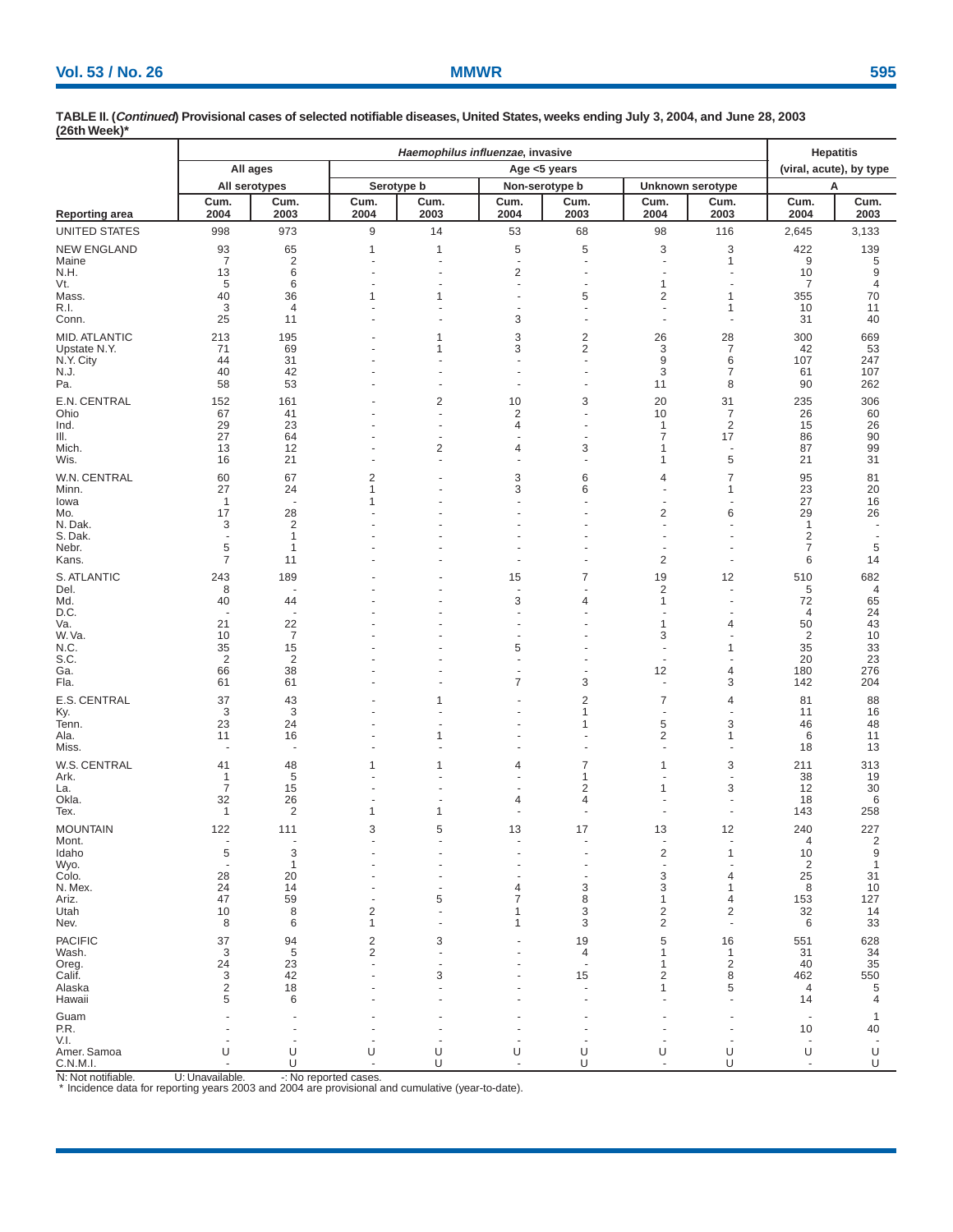|                                                                                        |                                                                          |                                                                                             | Hepatitis (viral, acute), by type                                                            |                                                                              |                                                                               |                                                                    |                                                                        |                                                                              |                                                                             |                                                        |  |  |
|----------------------------------------------------------------------------------------|--------------------------------------------------------------------------|---------------------------------------------------------------------------------------------|----------------------------------------------------------------------------------------------|------------------------------------------------------------------------------|-------------------------------------------------------------------------------|--------------------------------------------------------------------|------------------------------------------------------------------------|------------------------------------------------------------------------------|-----------------------------------------------------------------------------|--------------------------------------------------------|--|--|
|                                                                                        |                                                                          | в                                                                                           | C                                                                                            |                                                                              |                                                                               | Legionellosis                                                      | Listeriosis                                                            |                                                                              | Lyme disease                                                                |                                                        |  |  |
| <b>Reporting area</b>                                                                  | Cum.<br>2004                                                             | Cum.<br>2003                                                                                | Cum.<br>2004                                                                                 | Cum.<br>2003                                                                 | Cum.<br>2004                                                                  | Cum.<br>2003                                                       | Cum.<br>2004                                                           | Cum.<br>2003                                                                 | Cum.<br>2004                                                                | Cum.<br>2003                                           |  |  |
| <b>UNITED STATES</b>                                                                   | 2,912                                                                    | 3,371                                                                                       | 585                                                                                          | 538                                                                          | 590                                                                           | 662                                                                | 228                                                                    | 264                                                                          | 4,459                                                                       | 5,709                                                  |  |  |
| <b>NEW ENGLAND</b><br>Maine<br>N.H.<br>Vt.<br>Mass.<br>R.I.<br>Conn.                   | 164<br>$\overline{1}$<br>22<br>$\overline{1}$<br>87<br>3<br>50           | 165<br>$\mathbf{1}$<br>10<br>$\overline{2}$<br>114<br>$\overline{4}$<br>34                  | 4<br>$\ddot{\phantom{1}}$<br>$\ddot{\phantom{1}}$<br>1<br>3<br>$\overline{\phantom{a}}$<br>U | $\overline{\mathbf{c}}$<br>$\sim$<br>$\overline{a}$<br>2<br>$\sim$<br>÷<br>U | 12<br>$\overline{a}$<br>$\overline{a}$<br>1<br>4<br>$\overline{2}$<br>5       | 26<br>$\overline{1}$<br>3<br>$\overline{1}$<br>11<br>2<br>8        | 10<br>$\overline{2}$<br>$\mathbf{1}$<br>2<br>$\mathbf{1}$<br>4         | 13<br>$\overline{2}$<br>$\overline{c}$<br>$\sim$<br>7<br>٠<br>$\overline{c}$ | 504<br>53<br>39<br>13<br>135<br>57<br>207                                   | 820<br>14<br>8<br>506<br>121<br>171                    |  |  |
| <b>MID. ATLANTIC</b><br>Upstate N.Y.<br>N.Y. City<br>N.J.<br>Pa.                       | 508<br>45<br>50<br>277<br>136                                            | 412<br>37<br>131<br>106<br>138                                                              | 56<br>6<br>$\overline{\phantom{a}}$<br>$\overline{\phantom{a}}$<br>50                        | 62<br>8<br>÷<br>54                                                           | 143<br>33<br>10<br>34<br>66                                                   | 150<br>37<br>15<br>18<br>80                                        | 47<br>17<br>6<br>10<br>14                                              | 46<br>9<br>11<br>9<br>17                                                     | 3,292<br>1,196<br>919<br>1,177                                              | 3,999<br>1,151<br>70<br>1,227<br>1,551                 |  |  |
| E.N. CENTRAL<br>Ohio<br>Ind.<br>Ш.<br>Mich.<br>Wis.                                    | 245<br>70<br>8<br>33<br>134<br>$\overline{\phantom{a}}$                  | 254<br>73<br>13<br>30<br>110<br>28                                                          | 35<br>3<br>$\overline{2}$<br>5<br>25<br>÷,                                                   | 84<br>6<br>3<br>14<br>57<br>4                                                | 154<br>81<br>11<br>10<br>50<br>$\overline{2}$                                 | 143<br>70<br>9<br>17<br>36<br>11                                   | 34<br>15<br>6<br>$\overline{\phantom{a}}$<br>12<br>1                   | 34<br>$\overline{7}$<br>$\mathbf{1}$<br>10<br>11<br>5                        | 90<br>40<br>2<br>$\overline{\phantom{a}}$<br>6<br>42                        | 301<br>19<br>6<br>22<br>254                            |  |  |
| W.N. CENTRAL<br>Minn.<br>lowa<br>Mo.<br>N. Dak.<br>S. Dak.<br>Nebr.<br>Kans.           | 200<br>21<br>9<br>141<br>2<br>$\ddot{\phantom{1}}$<br>14<br>13           | 150<br>19<br>$\overline{4}$<br>102<br>$\overline{\phantom{a}}$<br>$\overline{2}$<br>14<br>9 | 197<br>4<br>$\ddot{\phantom{1}}$<br>193<br>$\ddot{\phantom{1}}$<br>÷,<br>÷,                  | 117<br>3<br>÷<br>113<br>÷,<br>1<br>÷                                         | 13<br>$\mathbf{1}$<br>3<br>$\overline{7}$<br>1<br>1<br>÷.<br>$\overline{a}$   | 31<br>3<br>5<br>14<br>$\mathbf{1}$<br>$\mathbf{1}$<br>2<br>5       | 6<br>2<br>1<br>2<br>$\sim$<br>÷.<br>1<br>÷.                            | 8<br>$\overline{c}$<br>$\sim$<br>3<br>$\sim$<br>٠<br>3<br>$\overline{a}$     | 94<br>39<br>9<br>38<br>$\overline{a}$<br>$\overline{\phantom{a}}$<br>5<br>3 | 73<br>44<br>9<br>16<br>2<br>2                          |  |  |
| S. ATLANTIC<br>Del.<br>Md.<br>D.C.<br>Va.<br>W. Va.<br>N.C.<br>S.C.<br>Ga.<br>Fla.     | 920<br>18<br>79<br>13<br>106<br>$\overline{2}$<br>91<br>53<br>291<br>267 | 897<br>6<br>53<br>$\mathbf{1}$<br>74<br>$\overline{7}$<br>95<br>80<br>279<br>302            | 101<br>14<br>1<br>11<br>16<br>6<br>7<br>7<br>39                                              | 82<br>6<br>$\overline{2}$<br>1<br>5<br>17<br>6<br>45                         | 142<br>4<br>27<br>5<br>14<br>$\overline{2}$<br>15<br>$\mathbf{1}$<br>14<br>60 | 173<br>6<br>39<br>$\mathbf 1$<br>9<br>3<br>16<br>4<br>18<br>77     | 35<br>N<br>4<br>5<br>1<br>8<br>$\blacksquare$<br>$\overline{7}$<br>10  | 56<br>N<br>7<br>٠<br>$\overline{7}$<br>2<br>10<br>2<br>16<br>12              | 396<br>35<br>246<br>2<br>26<br>2<br>49<br>2<br>7<br>27                      | 391<br>79<br>242<br>3<br>21<br>3<br>20<br>1<br>9<br>13 |  |  |
| E.S. CENTRAL<br>Ky.<br>Tenn.<br>Ala.<br>Miss.                                          | 200<br>25<br>90<br>32<br>53                                              | 212<br>40<br>84<br>42<br>46                                                                 | 57<br>16<br>25<br>$\overline{1}$<br>15                                                       | 43<br>$\overline{7}$<br>9<br>5<br>22                                         | 24<br>8<br>10<br>6<br>$\sim$                                                  | 41<br>11<br>16<br>11<br>3                                          | 16<br>4<br>8<br>3<br>$\mathbf{1}$                                      | 10<br>1<br>1<br>6<br>$\overline{2}$                                          | 26<br>11<br>9<br>1<br>5                                                     | 25<br>5<br>7<br>1<br>12                                |  |  |
| W.S. CENTRAL<br>Ark.<br>La.<br>Okla.<br>Tex.                                           | 88<br>28<br>30<br>17<br>13                                               | 548<br>48<br>75<br>33<br>392                                                                | 73<br>1<br>40<br>$\overline{2}$<br>30                                                        | 94<br>3<br>56<br>35                                                          | 33<br>÷.<br>3<br>2<br>28                                                      | 33<br>$\mathbf{1}$<br>$\mathbf{1}$<br>3<br>28                      | 18<br>$\mathbf{1}$<br>$\overline{2}$<br>$\overline{\phantom{a}}$<br>15 | 30<br>÷<br>1<br>1<br>28                                                      | 9<br>2<br>2<br>5                                                            | 57<br>6<br>51                                          |  |  |
| <b>MOUNTAIN</b><br>Mont.<br>Idaho<br>Wyo.<br>Colo.<br>N. Mex.<br>Ariz.<br>Utah<br>Nev. | 245<br>2<br>6<br>21<br>10<br>140<br>24<br>35                             | 297<br>8<br>$\overline{4}$<br>18<br>43<br>21<br>143<br>20<br>40                             | 29<br>2<br>$\sim$<br>4<br>6<br>$\overline{2}$<br>3<br>8                                      | 20<br>1<br>$\mathbf{1}$<br>5<br>4<br>9                                       | 37<br>$\mathbf{1}$<br>$\overline{4}$<br>4<br>4<br>10<br>12<br>$\overline{2}$  | 34<br>$\mathbf{1}$<br>3<br>2<br>7<br>$\overline{c}$<br>9<br>7<br>3 | 11<br>$\mathbf{1}$<br>3<br>1<br>6                                      | 16<br>1<br>÷<br>6<br>$\overline{c}$<br>5<br>1<br>1                           | 9<br>٠<br>$\overline{2}$<br>2<br>1<br>4                                     | 5<br>$\overline{2}$<br>1<br>1                          |  |  |
| <b>PACIFIC</b><br>Wash.<br>Oreg.<br>Calif.<br>Alaska<br>Hawaii                         | 342<br>26<br>48<br>254<br>12<br>$\overline{2}$                           | 436<br>35<br>68<br>320<br>3<br>10                                                           | 33<br>10<br>9<br>11<br>÷,<br>3                                                               | 34<br>11<br>5<br>17<br>1                                                     | 32<br>6<br>N<br>26                                                            | 31<br>4<br>N<br>27                                                 | 51<br>6<br>4<br>41                                                     | 51<br>3<br>$\overline{2}$<br>44<br>$\overline{\mathbf{c}}$                   | 39<br>3<br>17<br>19<br>N                                                    | 38<br>8<br>29<br>1<br>N                                |  |  |
| Guam<br>P.R.<br>V.I.                                                                   | $\overline{\phantom{a}}$<br>19<br>٠.                                     | 3<br>70<br>$\overline{\phantom{a}}$                                                         |                                                                                              | 1<br>÷                                                                       | 1                                                                             |                                                                    | ÷.                                                                     |                                                                              | ٠<br>N<br>÷                                                                 | N                                                      |  |  |
| Amer. Samoa<br>C.N.M.I.                                                                | U                                                                        | U<br>U                                                                                      | U<br>÷,                                                                                      | U<br>U                                                                       | U                                                                             | U<br>U                                                             | U                                                                      | U<br>U                                                                       | U                                                                           | U<br>U                                                 |  |  |

N: Not notifiable. U: Unavailable. For exported cases.<br>\* Incidence data for reporting years 2003 and 2004 are provisional and cumulative (year-to-date).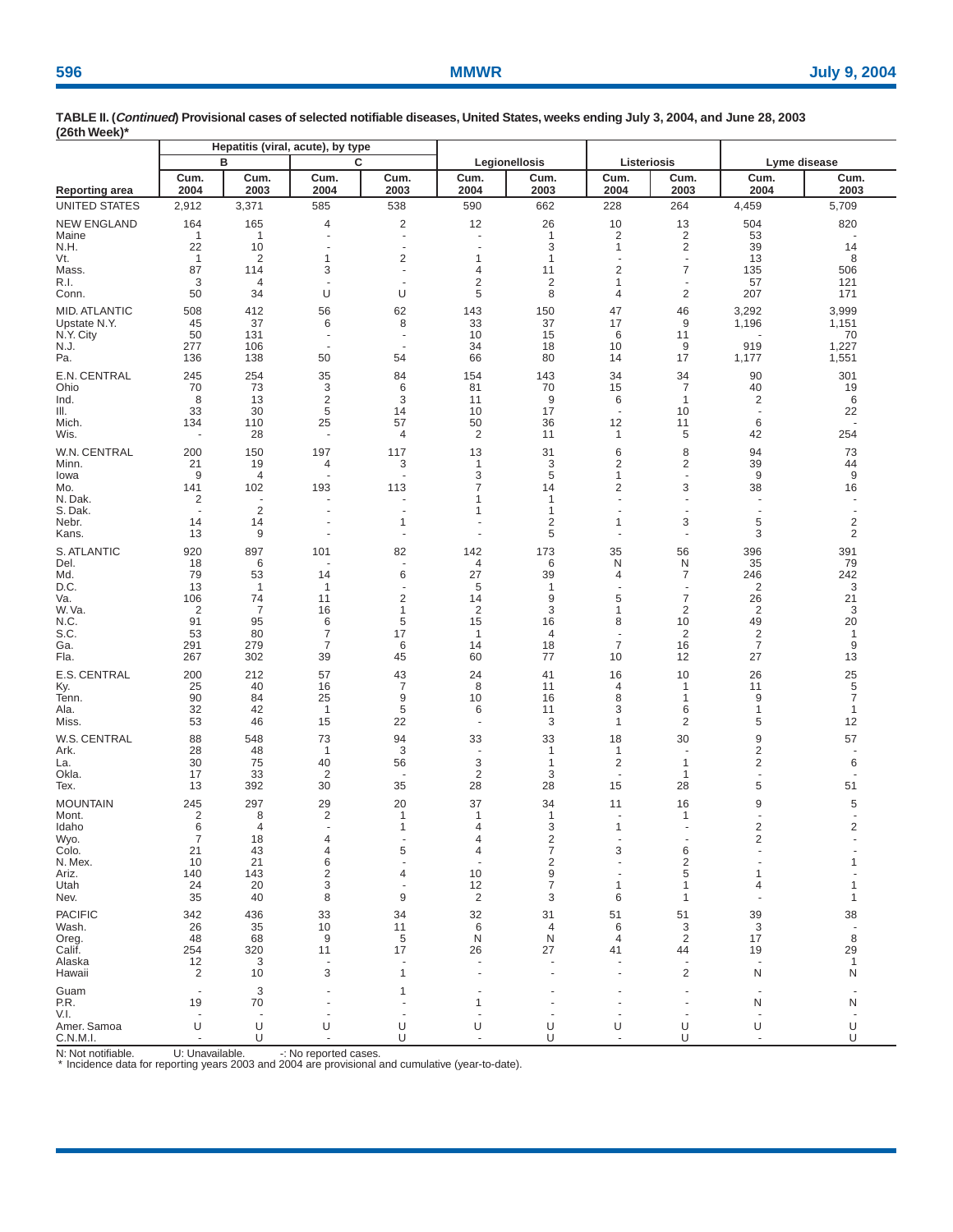| <b>Rocky Mountain</b><br>Meningococcal<br><b>Pertussis</b><br>Rabies, animal<br><b>Malaria</b><br>disease<br>spotted fever<br>Cum.<br>Cum.<br>Cum.<br>Cum.<br>Cum.<br>Cum.<br>Cum.<br>Cum.<br>Cum.<br>Cum.<br>2003<br>2003<br>2003<br>Reporting area<br>2004<br>2004<br>2003<br>2004<br>2004<br>2003<br>2004<br><b>UNITED STATES</b><br>517<br>492<br>776<br>994<br>4,343<br>3,470<br>373<br>238<br>2,380<br>3,491<br><b>NEW ENGLAND</b><br>42<br>37<br>638<br>348<br>250<br>236<br>10<br>3<br>14<br>44<br>5<br>8<br>5<br>$\overline{2}$<br>$\mathbf{1}$<br>28<br>22<br>$\overline{4}$<br>$\overline{c}$<br>3<br>3<br>23<br>21<br>N.H.<br>10<br>10<br>3<br>39<br>29<br>$\mathbf{1}$<br>10<br>15<br>$\sim$<br>÷,<br>20<br>27<br>271<br>102<br>9<br>3<br>19<br>11<br>546<br>89<br>R.I.<br>$\overline{2}$<br>$\overline{c}$<br>16<br>30<br>7<br>15<br>1<br>-1<br>$\sim$<br>$\overline{7}$<br>85<br>70<br>13<br>12<br>16<br>4<br>$\sim$<br>÷,<br>27<br>117<br>120<br>96<br>121<br>1,164<br>347<br>221<br>415<br>15<br>133<br>19<br>24<br>23<br>25<br>840<br>188<br>158<br>$\mathbf{1}$<br>$\overline{\phantom{a}}$<br>59<br>29<br>N.Y. City<br>53<br>17<br>73<br>54<br>4<br>4<br>4<br>4<br>22<br>21<br>9<br>20<br>17<br>96<br>65<br>62<br>8<br>$\sim$<br>23<br>17<br>35<br>50<br>155<br>95<br>29<br>191<br>13<br>3<br>E.N. CENTRAL<br>7<br>38<br>51<br>607<br>260<br>24<br>15<br>111<br>159<br>41<br>9<br>3<br>13<br>10<br>213<br>8<br>Ohio<br>44<br>43<br>110<br>16<br>$\overline{\mathbf{c}}$<br>2<br>16<br>27<br>4<br>42<br>28<br>4<br>-1<br>$\overline{2}$<br>$\mathbf 2$<br>24<br>107<br>9<br>6<br>12<br>20<br>44<br>÷,<br>$\overline{c}$<br>2<br>3<br>13<br>32<br>25<br>58<br>24<br>15<br>Mich.<br>14<br>$\overline{7}$<br>7<br>3<br>20<br>187<br>78<br>2<br>$\sim$<br>$\sim$<br>$\sim$<br>36<br>21<br>55<br>76<br>320<br>237<br>42<br>15<br>156<br>357<br>18<br>12<br>14<br>17<br>71<br>56<br>26<br>Minn.<br>13<br>÷,<br>$\overline{2}$<br>3<br>33<br>39<br>11<br>15<br>36<br>45<br>lowa<br>1<br>÷,<br>30<br>168<br>31<br>3<br>35<br>7<br>$\mathbf{1}$<br>16<br>13<br>11<br>$\overline{2}$<br>N. Dak.<br>2<br>16<br>34<br>34<br>1<br>$\mathbf{1}$<br>$\overline{2}$<br>9<br>$\overline{2}$<br>73<br>S. Dak.<br>1<br>$\mathbf{1}$<br>10<br>1<br>÷,<br>$\overline{2}$<br>$\overline{2}$<br>5<br>6<br>$\overline{2}$<br>3<br>2<br>53<br>69<br>$9\,$<br>$\overline{7}$<br>5<br>20<br>4<br>24<br>65<br>120<br>Kans.<br>1<br>$\sim$<br><b>S. ATLANTIC</b><br>142<br>140<br>267<br>242<br>1,405<br>149<br>115<br>173<br>867<br>159<br>3<br>2<br>8<br>5<br>2<br>9<br>23<br>30<br>$\overline{7}$<br>31<br>17<br>47<br>35<br>50<br>201<br>16<br>44<br>D.C.<br>8<br>7<br>3<br>2<br>4<br>9<br>12<br>8<br>17<br>79<br>58<br>220<br>275<br>7<br>3<br>4<br>4<br>$\overline{4}$<br>5<br>32<br>43<br>3<br>$\mathbf{1}$<br>1<br>$\overline{\phantom{a}}$<br>9<br>8<br>N.C.<br>21<br>19<br>46<br>71<br>338<br>403<br>110<br>60<br>$\overline{7}$<br>3<br>12<br>14<br>26<br>15<br>69<br>84<br>8<br>9<br>23<br>22<br>19<br>9<br>10<br>8<br>18<br>142<br>188<br>26<br>32<br>75<br>Fla.<br>50<br>71<br>50<br>38<br>7<br>188<br>8<br>4<br>E.S. CENTRAL<br>18<br>9<br>33<br>45<br>56<br>74<br>37<br>64<br>51<br>111<br>3<br>8<br>11<br>12<br>20<br>1<br>1<br>18<br>÷,<br>3<br>23<br>29<br>37<br>21<br>78<br>25<br>Tenn.<br>4<br>10<br>11<br>2<br>10<br>28<br>11<br>10<br>12<br>12<br>12<br>12<br>4<br>2<br>3<br>10<br>14<br>6<br>7<br>3<br>10<br>1<br>14<br>46<br>62<br>243<br>235<br>575<br>57<br>8<br>77<br>116<br>749<br>27<br>6<br>12<br>10<br>9<br>25<br>26<br>Ark.<br>4<br>11<br>$\overline{2}$<br>$\overline{2}$<br>20<br>31<br>6<br>6<br>$\overline{4}$<br>$\overline{\phantom{a}}$<br>÷,<br>$\overline{2}$<br>$\overline{2}$<br>69<br>27<br>$\overline{c}$<br>9<br>17<br>130<br>$\overline{4}$<br>18<br>6<br>36<br>54<br>66<br>211<br>200<br>479<br>594<br>Tex.<br>41<br>÷,<br><b>MOUNTAIN</b><br>19<br>53<br>504<br>530<br>54<br>16<br>36<br>72<br>8<br>4<br>$\overline{2}$<br>3<br>2<br>14<br>8<br>1<br>11<br>1<br>$\overline{\phantom{a}}$<br>÷.<br>29<br>1<br>18<br>6<br>∠<br>$\overline{2}$<br>$\overline{2}$<br>Wyo.<br>3<br>2<br>119<br>1<br>1<br>6<br>11<br>9<br>12<br>255<br>187<br>6<br>10<br>$\overline{2}$<br>N. Mex.<br>5<br>7<br>61<br>31<br>5<br>1<br>1<br>$\overline{\phantom{a}}$<br>$\overline{2}$<br>6<br>20<br>109<br>95<br>38<br>37<br>Ariz.<br>4<br>1<br>5<br>1<br>34<br>50<br>2<br>4<br>4<br>$\sim$<br>$\sim$<br>$\overline{2}$<br>3<br>4<br>10<br>18<br>2<br>Nev.<br>1<br><b>PACIFIC</b><br>1,278<br>59<br>84<br>191<br>207<br>544<br>88<br>105<br>4<br>12<br>4<br>18<br>17<br>281<br>264<br>$\overline{\phantom{a}}$<br>$\overline{\phantom{a}}$<br>$\overline{2}$<br>3<br>$\overline{c}$<br>9<br>7<br>38<br>33<br>213<br>237<br>2<br>Calif.<br>45<br>63<br>130<br>145<br>35<br>770<br>78<br>97<br>8<br>4<br>8<br>5<br>-1<br>1<br>2<br>8<br>1<br>7<br>4<br>6<br>$\overline{\phantom{a}}$<br>1<br>$\overline{2}$<br>27<br>P.R.<br>6<br>31<br>N<br>4<br>N<br>1<br>Amer. Samoa<br>U<br>U<br>U<br>U<br>U<br>U<br>U<br>U<br>U<br>U<br>÷.<br>$\overline{\phantom{a}}$<br>$\overline{\phantom{a}}$<br>$\sim$ | (26th Week)*         |   |   |   |   |   |  |  |
|-------------------------------------------------------------------------------------------------------------------------------------------------------------------------------------------------------------------------------------------------------------------------------------------------------------------------------------------------------------------------------------------------------------------------------------------------------------------------------------------------------------------------------------------------------------------------------------------------------------------------------------------------------------------------------------------------------------------------------------------------------------------------------------------------------------------------------------------------------------------------------------------------------------------------------------------------------------------------------------------------------------------------------------------------------------------------------------------------------------------------------------------------------------------------------------------------------------------------------------------------------------------------------------------------------------------------------------------------------------------------------------------------------------------------------------------------------------------------------------------------------------------------------------------------------------------------------------------------------------------------------------------------------------------------------------------------------------------------------------------------------------------------------------------------------------------------------------------------------------------------------------------------------------------------------------------------------------------------------------------------------------------------------------------------------------------------------------------------------------------------------------------------------------------------------------------------------------------------------------------------------------------------------------------------------------------------------------------------------------------------------------------------------------------------------------------------------------------------------------------------------------------------------------------------------------------------------------------------------------------------------------------------------------------------------------------------------------------------------------------------------------------------------------------------------------------------------------------------------------------------------------------------------------------------------------------------------------------------------------------------------------------------------------------------------------------------------------------------------------------------------------------------------------------------------------------------------------------------------------------------------------------------------------------------------------------------------------------------------------------------------------------------------------------------------------------------------------------------------------------------------------------------------------------------------------------------------------------------------------------------------------------------------------------------------------------------------------------------------------------------------------------------------------------------------------------------------------------------------------------------------------------------------------------------------------------------------------------------------------------------------------------------------------------------------------------------------------------------------------------------------------------------------------------------------------------------------------------------------------------------------------------------------------------------------------------------------------------------------------------------------------------------------------------------------------------------------------------------------------------------------------------------------------------------------------------------------------------------------------------------------------------------------------------------------------------------------------------------------------------------------------------------------------------------------------------------------------------------------------------------------------------------------------------------------------------------------------------------------------------------------------------------------------------------------------------------------------------------------------------|----------------------|---|---|---|---|---|--|--|
|                                                                                                                                                                                                                                                                                                                                                                                                                                                                                                                                                                                                                                                                                                                                                                                                                                                                                                                                                                                                                                                                                                                                                                                                                                                                                                                                                                                                                                                                                                                                                                                                                                                                                                                                                                                                                                                                                                                                                                                                                                                                                                                                                                                                                                                                                                                                                                                                                                                                                                                                                                                                                                                                                                                                                                                                                                                                                                                                                                                                                                                                                                                                                                                                                                                                                                                                                                                                                                                                                                                                                                                                                                                                                                                                                                                                                                                                                                                                                                                                                                                                                                                                                                                                                                                                                                                                                                                                                                                                                                                                                                                                                                                                                                                                                                                                                                                                                                                                                                                                                                                                                                                   |                      |   |   |   |   |   |  |  |
|                                                                                                                                                                                                                                                                                                                                                                                                                                                                                                                                                                                                                                                                                                                                                                                                                                                                                                                                                                                                                                                                                                                                                                                                                                                                                                                                                                                                                                                                                                                                                                                                                                                                                                                                                                                                                                                                                                                                                                                                                                                                                                                                                                                                                                                                                                                                                                                                                                                                                                                                                                                                                                                                                                                                                                                                                                                                                                                                                                                                                                                                                                                                                                                                                                                                                                                                                                                                                                                                                                                                                                                                                                                                                                                                                                                                                                                                                                                                                                                                                                                                                                                                                                                                                                                                                                                                                                                                                                                                                                                                                                                                                                                                                                                                                                                                                                                                                                                                                                                                                                                                                                                   |                      |   |   |   |   |   |  |  |
|                                                                                                                                                                                                                                                                                                                                                                                                                                                                                                                                                                                                                                                                                                                                                                                                                                                                                                                                                                                                                                                                                                                                                                                                                                                                                                                                                                                                                                                                                                                                                                                                                                                                                                                                                                                                                                                                                                                                                                                                                                                                                                                                                                                                                                                                                                                                                                                                                                                                                                                                                                                                                                                                                                                                                                                                                                                                                                                                                                                                                                                                                                                                                                                                                                                                                                                                                                                                                                                                                                                                                                                                                                                                                                                                                                                                                                                                                                                                                                                                                                                                                                                                                                                                                                                                                                                                                                                                                                                                                                                                                                                                                                                                                                                                                                                                                                                                                                                                                                                                                                                                                                                   |                      |   |   |   |   |   |  |  |
|                                                                                                                                                                                                                                                                                                                                                                                                                                                                                                                                                                                                                                                                                                                                                                                                                                                                                                                                                                                                                                                                                                                                                                                                                                                                                                                                                                                                                                                                                                                                                                                                                                                                                                                                                                                                                                                                                                                                                                                                                                                                                                                                                                                                                                                                                                                                                                                                                                                                                                                                                                                                                                                                                                                                                                                                                                                                                                                                                                                                                                                                                                                                                                                                                                                                                                                                                                                                                                                                                                                                                                                                                                                                                                                                                                                                                                                                                                                                                                                                                                                                                                                                                                                                                                                                                                                                                                                                                                                                                                                                                                                                                                                                                                                                                                                                                                                                                                                                                                                                                                                                                                                   |                      |   |   |   |   |   |  |  |
|                                                                                                                                                                                                                                                                                                                                                                                                                                                                                                                                                                                                                                                                                                                                                                                                                                                                                                                                                                                                                                                                                                                                                                                                                                                                                                                                                                                                                                                                                                                                                                                                                                                                                                                                                                                                                                                                                                                                                                                                                                                                                                                                                                                                                                                                                                                                                                                                                                                                                                                                                                                                                                                                                                                                                                                                                                                                                                                                                                                                                                                                                                                                                                                                                                                                                                                                                                                                                                                                                                                                                                                                                                                                                                                                                                                                                                                                                                                                                                                                                                                                                                                                                                                                                                                                                                                                                                                                                                                                                                                                                                                                                                                                                                                                                                                                                                                                                                                                                                                                                                                                                                                   | Maine                |   |   |   |   |   |  |  |
|                                                                                                                                                                                                                                                                                                                                                                                                                                                                                                                                                                                                                                                                                                                                                                                                                                                                                                                                                                                                                                                                                                                                                                                                                                                                                                                                                                                                                                                                                                                                                                                                                                                                                                                                                                                                                                                                                                                                                                                                                                                                                                                                                                                                                                                                                                                                                                                                                                                                                                                                                                                                                                                                                                                                                                                                                                                                                                                                                                                                                                                                                                                                                                                                                                                                                                                                                                                                                                                                                                                                                                                                                                                                                                                                                                                                                                                                                                                                                                                                                                                                                                                                                                                                                                                                                                                                                                                                                                                                                                                                                                                                                                                                                                                                                                                                                                                                                                                                                                                                                                                                                                                   | Vt.                  |   |   |   |   |   |  |  |
|                                                                                                                                                                                                                                                                                                                                                                                                                                                                                                                                                                                                                                                                                                                                                                                                                                                                                                                                                                                                                                                                                                                                                                                                                                                                                                                                                                                                                                                                                                                                                                                                                                                                                                                                                                                                                                                                                                                                                                                                                                                                                                                                                                                                                                                                                                                                                                                                                                                                                                                                                                                                                                                                                                                                                                                                                                                                                                                                                                                                                                                                                                                                                                                                                                                                                                                                                                                                                                                                                                                                                                                                                                                                                                                                                                                                                                                                                                                                                                                                                                                                                                                                                                                                                                                                                                                                                                                                                                                                                                                                                                                                                                                                                                                                                                                                                                                                                                                                                                                                                                                                                                                   | Mass.                |   |   |   |   |   |  |  |
|                                                                                                                                                                                                                                                                                                                                                                                                                                                                                                                                                                                                                                                                                                                                                                                                                                                                                                                                                                                                                                                                                                                                                                                                                                                                                                                                                                                                                                                                                                                                                                                                                                                                                                                                                                                                                                                                                                                                                                                                                                                                                                                                                                                                                                                                                                                                                                                                                                                                                                                                                                                                                                                                                                                                                                                                                                                                                                                                                                                                                                                                                                                                                                                                                                                                                                                                                                                                                                                                                                                                                                                                                                                                                                                                                                                                                                                                                                                                                                                                                                                                                                                                                                                                                                                                                                                                                                                                                                                                                                                                                                                                                                                                                                                                                                                                                                                                                                                                                                                                                                                                                                                   | Conn.                |   |   |   |   |   |  |  |
|                                                                                                                                                                                                                                                                                                                                                                                                                                                                                                                                                                                                                                                                                                                                                                                                                                                                                                                                                                                                                                                                                                                                                                                                                                                                                                                                                                                                                                                                                                                                                                                                                                                                                                                                                                                                                                                                                                                                                                                                                                                                                                                                                                                                                                                                                                                                                                                                                                                                                                                                                                                                                                                                                                                                                                                                                                                                                                                                                                                                                                                                                                                                                                                                                                                                                                                                                                                                                                                                                                                                                                                                                                                                                                                                                                                                                                                                                                                                                                                                                                                                                                                                                                                                                                                                                                                                                                                                                                                                                                                                                                                                                                                                                                                                                                                                                                                                                                                                                                                                                                                                                                                   | <b>MID. ATLANTIC</b> |   |   |   |   |   |  |  |
|                                                                                                                                                                                                                                                                                                                                                                                                                                                                                                                                                                                                                                                                                                                                                                                                                                                                                                                                                                                                                                                                                                                                                                                                                                                                                                                                                                                                                                                                                                                                                                                                                                                                                                                                                                                                                                                                                                                                                                                                                                                                                                                                                                                                                                                                                                                                                                                                                                                                                                                                                                                                                                                                                                                                                                                                                                                                                                                                                                                                                                                                                                                                                                                                                                                                                                                                                                                                                                                                                                                                                                                                                                                                                                                                                                                                                                                                                                                                                                                                                                                                                                                                                                                                                                                                                                                                                                                                                                                                                                                                                                                                                                                                                                                                                                                                                                                                                                                                                                                                                                                                                                                   | Upstate N.Y.         |   |   |   |   |   |  |  |
|                                                                                                                                                                                                                                                                                                                                                                                                                                                                                                                                                                                                                                                                                                                                                                                                                                                                                                                                                                                                                                                                                                                                                                                                                                                                                                                                                                                                                                                                                                                                                                                                                                                                                                                                                                                                                                                                                                                                                                                                                                                                                                                                                                                                                                                                                                                                                                                                                                                                                                                                                                                                                                                                                                                                                                                                                                                                                                                                                                                                                                                                                                                                                                                                                                                                                                                                                                                                                                                                                                                                                                                                                                                                                                                                                                                                                                                                                                                                                                                                                                                                                                                                                                                                                                                                                                                                                                                                                                                                                                                                                                                                                                                                                                                                                                                                                                                                                                                                                                                                                                                                                                                   | N.J.                 |   |   |   |   |   |  |  |
|                                                                                                                                                                                                                                                                                                                                                                                                                                                                                                                                                                                                                                                                                                                                                                                                                                                                                                                                                                                                                                                                                                                                                                                                                                                                                                                                                                                                                                                                                                                                                                                                                                                                                                                                                                                                                                                                                                                                                                                                                                                                                                                                                                                                                                                                                                                                                                                                                                                                                                                                                                                                                                                                                                                                                                                                                                                                                                                                                                                                                                                                                                                                                                                                                                                                                                                                                                                                                                                                                                                                                                                                                                                                                                                                                                                                                                                                                                                                                                                                                                                                                                                                                                                                                                                                                                                                                                                                                                                                                                                                                                                                                                                                                                                                                                                                                                                                                                                                                                                                                                                                                                                   | Pa.                  |   |   |   |   |   |  |  |
|                                                                                                                                                                                                                                                                                                                                                                                                                                                                                                                                                                                                                                                                                                                                                                                                                                                                                                                                                                                                                                                                                                                                                                                                                                                                                                                                                                                                                                                                                                                                                                                                                                                                                                                                                                                                                                                                                                                                                                                                                                                                                                                                                                                                                                                                                                                                                                                                                                                                                                                                                                                                                                                                                                                                                                                                                                                                                                                                                                                                                                                                                                                                                                                                                                                                                                                                                                                                                                                                                                                                                                                                                                                                                                                                                                                                                                                                                                                                                                                                                                                                                                                                                                                                                                                                                                                                                                                                                                                                                                                                                                                                                                                                                                                                                                                                                                                                                                                                                                                                                                                                                                                   |                      |   |   |   |   |   |  |  |
|                                                                                                                                                                                                                                                                                                                                                                                                                                                                                                                                                                                                                                                                                                                                                                                                                                                                                                                                                                                                                                                                                                                                                                                                                                                                                                                                                                                                                                                                                                                                                                                                                                                                                                                                                                                                                                                                                                                                                                                                                                                                                                                                                                                                                                                                                                                                                                                                                                                                                                                                                                                                                                                                                                                                                                                                                                                                                                                                                                                                                                                                                                                                                                                                                                                                                                                                                                                                                                                                                                                                                                                                                                                                                                                                                                                                                                                                                                                                                                                                                                                                                                                                                                                                                                                                                                                                                                                                                                                                                                                                                                                                                                                                                                                                                                                                                                                                                                                                                                                                                                                                                                                   | Ind.                 |   |   |   |   |   |  |  |
|                                                                                                                                                                                                                                                                                                                                                                                                                                                                                                                                                                                                                                                                                                                                                                                                                                                                                                                                                                                                                                                                                                                                                                                                                                                                                                                                                                                                                                                                                                                                                                                                                                                                                                                                                                                                                                                                                                                                                                                                                                                                                                                                                                                                                                                                                                                                                                                                                                                                                                                                                                                                                                                                                                                                                                                                                                                                                                                                                                                                                                                                                                                                                                                                                                                                                                                                                                                                                                                                                                                                                                                                                                                                                                                                                                                                                                                                                                                                                                                                                                                                                                                                                                                                                                                                                                                                                                                                                                                                                                                                                                                                                                                                                                                                                                                                                                                                                                                                                                                                                                                                                                                   | III.                 |   |   |   |   |   |  |  |
|                                                                                                                                                                                                                                                                                                                                                                                                                                                                                                                                                                                                                                                                                                                                                                                                                                                                                                                                                                                                                                                                                                                                                                                                                                                                                                                                                                                                                                                                                                                                                                                                                                                                                                                                                                                                                                                                                                                                                                                                                                                                                                                                                                                                                                                                                                                                                                                                                                                                                                                                                                                                                                                                                                                                                                                                                                                                                                                                                                                                                                                                                                                                                                                                                                                                                                                                                                                                                                                                                                                                                                                                                                                                                                                                                                                                                                                                                                                                                                                                                                                                                                                                                                                                                                                                                                                                                                                                                                                                                                                                                                                                                                                                                                                                                                                                                                                                                                                                                                                                                                                                                                                   | Wis.                 |   |   |   |   |   |  |  |
|                                                                                                                                                                                                                                                                                                                                                                                                                                                                                                                                                                                                                                                                                                                                                                                                                                                                                                                                                                                                                                                                                                                                                                                                                                                                                                                                                                                                                                                                                                                                                                                                                                                                                                                                                                                                                                                                                                                                                                                                                                                                                                                                                                                                                                                                                                                                                                                                                                                                                                                                                                                                                                                                                                                                                                                                                                                                                                                                                                                                                                                                                                                                                                                                                                                                                                                                                                                                                                                                                                                                                                                                                                                                                                                                                                                                                                                                                                                                                                                                                                                                                                                                                                                                                                                                                                                                                                                                                                                                                                                                                                                                                                                                                                                                                                                                                                                                                                                                                                                                                                                                                                                   | W.N. CENTRAL         |   |   |   |   |   |  |  |
|                                                                                                                                                                                                                                                                                                                                                                                                                                                                                                                                                                                                                                                                                                                                                                                                                                                                                                                                                                                                                                                                                                                                                                                                                                                                                                                                                                                                                                                                                                                                                                                                                                                                                                                                                                                                                                                                                                                                                                                                                                                                                                                                                                                                                                                                                                                                                                                                                                                                                                                                                                                                                                                                                                                                                                                                                                                                                                                                                                                                                                                                                                                                                                                                                                                                                                                                                                                                                                                                                                                                                                                                                                                                                                                                                                                                                                                                                                                                                                                                                                                                                                                                                                                                                                                                                                                                                                                                                                                                                                                                                                                                                                                                                                                                                                                                                                                                                                                                                                                                                                                                                                                   |                      |   |   |   |   |   |  |  |
|                                                                                                                                                                                                                                                                                                                                                                                                                                                                                                                                                                                                                                                                                                                                                                                                                                                                                                                                                                                                                                                                                                                                                                                                                                                                                                                                                                                                                                                                                                                                                                                                                                                                                                                                                                                                                                                                                                                                                                                                                                                                                                                                                                                                                                                                                                                                                                                                                                                                                                                                                                                                                                                                                                                                                                                                                                                                                                                                                                                                                                                                                                                                                                                                                                                                                                                                                                                                                                                                                                                                                                                                                                                                                                                                                                                                                                                                                                                                                                                                                                                                                                                                                                                                                                                                                                                                                                                                                                                                                                                                                                                                                                                                                                                                                                                                                                                                                                                                                                                                                                                                                                                   | Mo.                  |   |   |   |   |   |  |  |
|                                                                                                                                                                                                                                                                                                                                                                                                                                                                                                                                                                                                                                                                                                                                                                                                                                                                                                                                                                                                                                                                                                                                                                                                                                                                                                                                                                                                                                                                                                                                                                                                                                                                                                                                                                                                                                                                                                                                                                                                                                                                                                                                                                                                                                                                                                                                                                                                                                                                                                                                                                                                                                                                                                                                                                                                                                                                                                                                                                                                                                                                                                                                                                                                                                                                                                                                                                                                                                                                                                                                                                                                                                                                                                                                                                                                                                                                                                                                                                                                                                                                                                                                                                                                                                                                                                                                                                                                                                                                                                                                                                                                                                                                                                                                                                                                                                                                                                                                                                                                                                                                                                                   |                      |   |   |   |   |   |  |  |
|                                                                                                                                                                                                                                                                                                                                                                                                                                                                                                                                                                                                                                                                                                                                                                                                                                                                                                                                                                                                                                                                                                                                                                                                                                                                                                                                                                                                                                                                                                                                                                                                                                                                                                                                                                                                                                                                                                                                                                                                                                                                                                                                                                                                                                                                                                                                                                                                                                                                                                                                                                                                                                                                                                                                                                                                                                                                                                                                                                                                                                                                                                                                                                                                                                                                                                                                                                                                                                                                                                                                                                                                                                                                                                                                                                                                                                                                                                                                                                                                                                                                                                                                                                                                                                                                                                                                                                                                                                                                                                                                                                                                                                                                                                                                                                                                                                                                                                                                                                                                                                                                                                                   | Nebr.                |   |   |   |   |   |  |  |
|                                                                                                                                                                                                                                                                                                                                                                                                                                                                                                                                                                                                                                                                                                                                                                                                                                                                                                                                                                                                                                                                                                                                                                                                                                                                                                                                                                                                                                                                                                                                                                                                                                                                                                                                                                                                                                                                                                                                                                                                                                                                                                                                                                                                                                                                                                                                                                                                                                                                                                                                                                                                                                                                                                                                                                                                                                                                                                                                                                                                                                                                                                                                                                                                                                                                                                                                                                                                                                                                                                                                                                                                                                                                                                                                                                                                                                                                                                                                                                                                                                                                                                                                                                                                                                                                                                                                                                                                                                                                                                                                                                                                                                                                                                                                                                                                                                                                                                                                                                                                                                                                                                                   |                      |   |   |   |   |   |  |  |
|                                                                                                                                                                                                                                                                                                                                                                                                                                                                                                                                                                                                                                                                                                                                                                                                                                                                                                                                                                                                                                                                                                                                                                                                                                                                                                                                                                                                                                                                                                                                                                                                                                                                                                                                                                                                                                                                                                                                                                                                                                                                                                                                                                                                                                                                                                                                                                                                                                                                                                                                                                                                                                                                                                                                                                                                                                                                                                                                                                                                                                                                                                                                                                                                                                                                                                                                                                                                                                                                                                                                                                                                                                                                                                                                                                                                                                                                                                                                                                                                                                                                                                                                                                                                                                                                                                                                                                                                                                                                                                                                                                                                                                                                                                                                                                                                                                                                                                                                                                                                                                                                                                                   | Del.                 |   |   |   |   |   |  |  |
|                                                                                                                                                                                                                                                                                                                                                                                                                                                                                                                                                                                                                                                                                                                                                                                                                                                                                                                                                                                                                                                                                                                                                                                                                                                                                                                                                                                                                                                                                                                                                                                                                                                                                                                                                                                                                                                                                                                                                                                                                                                                                                                                                                                                                                                                                                                                                                                                                                                                                                                                                                                                                                                                                                                                                                                                                                                                                                                                                                                                                                                                                                                                                                                                                                                                                                                                                                                                                                                                                                                                                                                                                                                                                                                                                                                                                                                                                                                                                                                                                                                                                                                                                                                                                                                                                                                                                                                                                                                                                                                                                                                                                                                                                                                                                                                                                                                                                                                                                                                                                                                                                                                   | Md.                  |   |   |   |   |   |  |  |
|                                                                                                                                                                                                                                                                                                                                                                                                                                                                                                                                                                                                                                                                                                                                                                                                                                                                                                                                                                                                                                                                                                                                                                                                                                                                                                                                                                                                                                                                                                                                                                                                                                                                                                                                                                                                                                                                                                                                                                                                                                                                                                                                                                                                                                                                                                                                                                                                                                                                                                                                                                                                                                                                                                                                                                                                                                                                                                                                                                                                                                                                                                                                                                                                                                                                                                                                                                                                                                                                                                                                                                                                                                                                                                                                                                                                                                                                                                                                                                                                                                                                                                                                                                                                                                                                                                                                                                                                                                                                                                                                                                                                                                                                                                                                                                                                                                                                                                                                                                                                                                                                                                                   | Va.                  |   |   |   |   |   |  |  |
|                                                                                                                                                                                                                                                                                                                                                                                                                                                                                                                                                                                                                                                                                                                                                                                                                                                                                                                                                                                                                                                                                                                                                                                                                                                                                                                                                                                                                                                                                                                                                                                                                                                                                                                                                                                                                                                                                                                                                                                                                                                                                                                                                                                                                                                                                                                                                                                                                                                                                                                                                                                                                                                                                                                                                                                                                                                                                                                                                                                                                                                                                                                                                                                                                                                                                                                                                                                                                                                                                                                                                                                                                                                                                                                                                                                                                                                                                                                                                                                                                                                                                                                                                                                                                                                                                                                                                                                                                                                                                                                                                                                                                                                                                                                                                                                                                                                                                                                                                                                                                                                                                                                   | W. Va.               |   |   |   |   |   |  |  |
|                                                                                                                                                                                                                                                                                                                                                                                                                                                                                                                                                                                                                                                                                                                                                                                                                                                                                                                                                                                                                                                                                                                                                                                                                                                                                                                                                                                                                                                                                                                                                                                                                                                                                                                                                                                                                                                                                                                                                                                                                                                                                                                                                                                                                                                                                                                                                                                                                                                                                                                                                                                                                                                                                                                                                                                                                                                                                                                                                                                                                                                                                                                                                                                                                                                                                                                                                                                                                                                                                                                                                                                                                                                                                                                                                                                                                                                                                                                                                                                                                                                                                                                                                                                                                                                                                                                                                                                                                                                                                                                                                                                                                                                                                                                                                                                                                                                                                                                                                                                                                                                                                                                   | S.C.                 |   |   |   |   |   |  |  |
|                                                                                                                                                                                                                                                                                                                                                                                                                                                                                                                                                                                                                                                                                                                                                                                                                                                                                                                                                                                                                                                                                                                                                                                                                                                                                                                                                                                                                                                                                                                                                                                                                                                                                                                                                                                                                                                                                                                                                                                                                                                                                                                                                                                                                                                                                                                                                                                                                                                                                                                                                                                                                                                                                                                                                                                                                                                                                                                                                                                                                                                                                                                                                                                                                                                                                                                                                                                                                                                                                                                                                                                                                                                                                                                                                                                                                                                                                                                                                                                                                                                                                                                                                                                                                                                                                                                                                                                                                                                                                                                                                                                                                                                                                                                                                                                                                                                                                                                                                                                                                                                                                                                   | Ga.                  |   |   |   |   |   |  |  |
|                                                                                                                                                                                                                                                                                                                                                                                                                                                                                                                                                                                                                                                                                                                                                                                                                                                                                                                                                                                                                                                                                                                                                                                                                                                                                                                                                                                                                                                                                                                                                                                                                                                                                                                                                                                                                                                                                                                                                                                                                                                                                                                                                                                                                                                                                                                                                                                                                                                                                                                                                                                                                                                                                                                                                                                                                                                                                                                                                                                                                                                                                                                                                                                                                                                                                                                                                                                                                                                                                                                                                                                                                                                                                                                                                                                                                                                                                                                                                                                                                                                                                                                                                                                                                                                                                                                                                                                                                                                                                                                                                                                                                                                                                                                                                                                                                                                                                                                                                                                                                                                                                                                   |                      |   |   |   |   |   |  |  |
|                                                                                                                                                                                                                                                                                                                                                                                                                                                                                                                                                                                                                                                                                                                                                                                                                                                                                                                                                                                                                                                                                                                                                                                                                                                                                                                                                                                                                                                                                                                                                                                                                                                                                                                                                                                                                                                                                                                                                                                                                                                                                                                                                                                                                                                                                                                                                                                                                                                                                                                                                                                                                                                                                                                                                                                                                                                                                                                                                                                                                                                                                                                                                                                                                                                                                                                                                                                                                                                                                                                                                                                                                                                                                                                                                                                                                                                                                                                                                                                                                                                                                                                                                                                                                                                                                                                                                                                                                                                                                                                                                                                                                                                                                                                                                                                                                                                                                                                                                                                                                                                                                                                   | Ky.                  |   |   |   |   |   |  |  |
|                                                                                                                                                                                                                                                                                                                                                                                                                                                                                                                                                                                                                                                                                                                                                                                                                                                                                                                                                                                                                                                                                                                                                                                                                                                                                                                                                                                                                                                                                                                                                                                                                                                                                                                                                                                                                                                                                                                                                                                                                                                                                                                                                                                                                                                                                                                                                                                                                                                                                                                                                                                                                                                                                                                                                                                                                                                                                                                                                                                                                                                                                                                                                                                                                                                                                                                                                                                                                                                                                                                                                                                                                                                                                                                                                                                                                                                                                                                                                                                                                                                                                                                                                                                                                                                                                                                                                                                                                                                                                                                                                                                                                                                                                                                                                                                                                                                                                                                                                                                                                                                                                                                   | Ala.                 |   |   |   |   |   |  |  |
|                                                                                                                                                                                                                                                                                                                                                                                                                                                                                                                                                                                                                                                                                                                                                                                                                                                                                                                                                                                                                                                                                                                                                                                                                                                                                                                                                                                                                                                                                                                                                                                                                                                                                                                                                                                                                                                                                                                                                                                                                                                                                                                                                                                                                                                                                                                                                                                                                                                                                                                                                                                                                                                                                                                                                                                                                                                                                                                                                                                                                                                                                                                                                                                                                                                                                                                                                                                                                                                                                                                                                                                                                                                                                                                                                                                                                                                                                                                                                                                                                                                                                                                                                                                                                                                                                                                                                                                                                                                                                                                                                                                                                                                                                                                                                                                                                                                                                                                                                                                                                                                                                                                   | Miss.                |   |   |   |   |   |  |  |
|                                                                                                                                                                                                                                                                                                                                                                                                                                                                                                                                                                                                                                                                                                                                                                                                                                                                                                                                                                                                                                                                                                                                                                                                                                                                                                                                                                                                                                                                                                                                                                                                                                                                                                                                                                                                                                                                                                                                                                                                                                                                                                                                                                                                                                                                                                                                                                                                                                                                                                                                                                                                                                                                                                                                                                                                                                                                                                                                                                                                                                                                                                                                                                                                                                                                                                                                                                                                                                                                                                                                                                                                                                                                                                                                                                                                                                                                                                                                                                                                                                                                                                                                                                                                                                                                                                                                                                                                                                                                                                                                                                                                                                                                                                                                                                                                                                                                                                                                                                                                                                                                                                                   | W.S. CENTRAL         |   |   |   |   |   |  |  |
|                                                                                                                                                                                                                                                                                                                                                                                                                                                                                                                                                                                                                                                                                                                                                                                                                                                                                                                                                                                                                                                                                                                                                                                                                                                                                                                                                                                                                                                                                                                                                                                                                                                                                                                                                                                                                                                                                                                                                                                                                                                                                                                                                                                                                                                                                                                                                                                                                                                                                                                                                                                                                                                                                                                                                                                                                                                                                                                                                                                                                                                                                                                                                                                                                                                                                                                                                                                                                                                                                                                                                                                                                                                                                                                                                                                                                                                                                                                                                                                                                                                                                                                                                                                                                                                                                                                                                                                                                                                                                                                                                                                                                                                                                                                                                                                                                                                                                                                                                                                                                                                                                                                   | La.                  |   |   |   |   |   |  |  |
|                                                                                                                                                                                                                                                                                                                                                                                                                                                                                                                                                                                                                                                                                                                                                                                                                                                                                                                                                                                                                                                                                                                                                                                                                                                                                                                                                                                                                                                                                                                                                                                                                                                                                                                                                                                                                                                                                                                                                                                                                                                                                                                                                                                                                                                                                                                                                                                                                                                                                                                                                                                                                                                                                                                                                                                                                                                                                                                                                                                                                                                                                                                                                                                                                                                                                                                                                                                                                                                                                                                                                                                                                                                                                                                                                                                                                                                                                                                                                                                                                                                                                                                                                                                                                                                                                                                                                                                                                                                                                                                                                                                                                                                                                                                                                                                                                                                                                                                                                                                                                                                                                                                   | Okla.                |   |   |   |   |   |  |  |
|                                                                                                                                                                                                                                                                                                                                                                                                                                                                                                                                                                                                                                                                                                                                                                                                                                                                                                                                                                                                                                                                                                                                                                                                                                                                                                                                                                                                                                                                                                                                                                                                                                                                                                                                                                                                                                                                                                                                                                                                                                                                                                                                                                                                                                                                                                                                                                                                                                                                                                                                                                                                                                                                                                                                                                                                                                                                                                                                                                                                                                                                                                                                                                                                                                                                                                                                                                                                                                                                                                                                                                                                                                                                                                                                                                                                                                                                                                                                                                                                                                                                                                                                                                                                                                                                                                                                                                                                                                                                                                                                                                                                                                                                                                                                                                                                                                                                                                                                                                                                                                                                                                                   |                      |   |   |   |   |   |  |  |
|                                                                                                                                                                                                                                                                                                                                                                                                                                                                                                                                                                                                                                                                                                                                                                                                                                                                                                                                                                                                                                                                                                                                                                                                                                                                                                                                                                                                                                                                                                                                                                                                                                                                                                                                                                                                                                                                                                                                                                                                                                                                                                                                                                                                                                                                                                                                                                                                                                                                                                                                                                                                                                                                                                                                                                                                                                                                                                                                                                                                                                                                                                                                                                                                                                                                                                                                                                                                                                                                                                                                                                                                                                                                                                                                                                                                                                                                                                                                                                                                                                                                                                                                                                                                                                                                                                                                                                                                                                                                                                                                                                                                                                                                                                                                                                                                                                                                                                                                                                                                                                                                                                                   | Mont.                |   |   |   |   |   |  |  |
|                                                                                                                                                                                                                                                                                                                                                                                                                                                                                                                                                                                                                                                                                                                                                                                                                                                                                                                                                                                                                                                                                                                                                                                                                                                                                                                                                                                                                                                                                                                                                                                                                                                                                                                                                                                                                                                                                                                                                                                                                                                                                                                                                                                                                                                                                                                                                                                                                                                                                                                                                                                                                                                                                                                                                                                                                                                                                                                                                                                                                                                                                                                                                                                                                                                                                                                                                                                                                                                                                                                                                                                                                                                                                                                                                                                                                                                                                                                                                                                                                                                                                                                                                                                                                                                                                                                                                                                                                                                                                                                                                                                                                                                                                                                                                                                                                                                                                                                                                                                                                                                                                                                   | ldaho                |   |   |   |   |   |  |  |
|                                                                                                                                                                                                                                                                                                                                                                                                                                                                                                                                                                                                                                                                                                                                                                                                                                                                                                                                                                                                                                                                                                                                                                                                                                                                                                                                                                                                                                                                                                                                                                                                                                                                                                                                                                                                                                                                                                                                                                                                                                                                                                                                                                                                                                                                                                                                                                                                                                                                                                                                                                                                                                                                                                                                                                                                                                                                                                                                                                                                                                                                                                                                                                                                                                                                                                                                                                                                                                                                                                                                                                                                                                                                                                                                                                                                                                                                                                                                                                                                                                                                                                                                                                                                                                                                                                                                                                                                                                                                                                                                                                                                                                                                                                                                                                                                                                                                                                                                                                                                                                                                                                                   | Colo.                |   |   |   |   |   |  |  |
|                                                                                                                                                                                                                                                                                                                                                                                                                                                                                                                                                                                                                                                                                                                                                                                                                                                                                                                                                                                                                                                                                                                                                                                                                                                                                                                                                                                                                                                                                                                                                                                                                                                                                                                                                                                                                                                                                                                                                                                                                                                                                                                                                                                                                                                                                                                                                                                                                                                                                                                                                                                                                                                                                                                                                                                                                                                                                                                                                                                                                                                                                                                                                                                                                                                                                                                                                                                                                                                                                                                                                                                                                                                                                                                                                                                                                                                                                                                                                                                                                                                                                                                                                                                                                                                                                                                                                                                                                                                                                                                                                                                                                                                                                                                                                                                                                                                                                                                                                                                                                                                                                                                   |                      |   |   |   |   |   |  |  |
|                                                                                                                                                                                                                                                                                                                                                                                                                                                                                                                                                                                                                                                                                                                                                                                                                                                                                                                                                                                                                                                                                                                                                                                                                                                                                                                                                                                                                                                                                                                                                                                                                                                                                                                                                                                                                                                                                                                                                                                                                                                                                                                                                                                                                                                                                                                                                                                                                                                                                                                                                                                                                                                                                                                                                                                                                                                                                                                                                                                                                                                                                                                                                                                                                                                                                                                                                                                                                                                                                                                                                                                                                                                                                                                                                                                                                                                                                                                                                                                                                                                                                                                                                                                                                                                                                                                                                                                                                                                                                                                                                                                                                                                                                                                                                                                                                                                                                                                                                                                                                                                                                                                   | Utah                 |   |   |   |   |   |  |  |
|                                                                                                                                                                                                                                                                                                                                                                                                                                                                                                                                                                                                                                                                                                                                                                                                                                                                                                                                                                                                                                                                                                                                                                                                                                                                                                                                                                                                                                                                                                                                                                                                                                                                                                                                                                                                                                                                                                                                                                                                                                                                                                                                                                                                                                                                                                                                                                                                                                                                                                                                                                                                                                                                                                                                                                                                                                                                                                                                                                                                                                                                                                                                                                                                                                                                                                                                                                                                                                                                                                                                                                                                                                                                                                                                                                                                                                                                                                                                                                                                                                                                                                                                                                                                                                                                                                                                                                                                                                                                                                                                                                                                                                                                                                                                                                                                                                                                                                                                                                                                                                                                                                                   |                      |   |   |   |   |   |  |  |
|                                                                                                                                                                                                                                                                                                                                                                                                                                                                                                                                                                                                                                                                                                                                                                                                                                                                                                                                                                                                                                                                                                                                                                                                                                                                                                                                                                                                                                                                                                                                                                                                                                                                                                                                                                                                                                                                                                                                                                                                                                                                                                                                                                                                                                                                                                                                                                                                                                                                                                                                                                                                                                                                                                                                                                                                                                                                                                                                                                                                                                                                                                                                                                                                                                                                                                                                                                                                                                                                                                                                                                                                                                                                                                                                                                                                                                                                                                                                                                                                                                                                                                                                                                                                                                                                                                                                                                                                                                                                                                                                                                                                                                                                                                                                                                                                                                                                                                                                                                                                                                                                                                                   | Wash.                |   |   |   |   |   |  |  |
|                                                                                                                                                                                                                                                                                                                                                                                                                                                                                                                                                                                                                                                                                                                                                                                                                                                                                                                                                                                                                                                                                                                                                                                                                                                                                                                                                                                                                                                                                                                                                                                                                                                                                                                                                                                                                                                                                                                                                                                                                                                                                                                                                                                                                                                                                                                                                                                                                                                                                                                                                                                                                                                                                                                                                                                                                                                                                                                                                                                                                                                                                                                                                                                                                                                                                                                                                                                                                                                                                                                                                                                                                                                                                                                                                                                                                                                                                                                                                                                                                                                                                                                                                                                                                                                                                                                                                                                                                                                                                                                                                                                                                                                                                                                                                                                                                                                                                                                                                                                                                                                                                                                   | Oreg.                |   |   |   |   |   |  |  |
|                                                                                                                                                                                                                                                                                                                                                                                                                                                                                                                                                                                                                                                                                                                                                                                                                                                                                                                                                                                                                                                                                                                                                                                                                                                                                                                                                                                                                                                                                                                                                                                                                                                                                                                                                                                                                                                                                                                                                                                                                                                                                                                                                                                                                                                                                                                                                                                                                                                                                                                                                                                                                                                                                                                                                                                                                                                                                                                                                                                                                                                                                                                                                                                                                                                                                                                                                                                                                                                                                                                                                                                                                                                                                                                                                                                                                                                                                                                                                                                                                                                                                                                                                                                                                                                                                                                                                                                                                                                                                                                                                                                                                                                                                                                                                                                                                                                                                                                                                                                                                                                                                                                   | Alaska               |   |   |   |   |   |  |  |
|                                                                                                                                                                                                                                                                                                                                                                                                                                                                                                                                                                                                                                                                                                                                                                                                                                                                                                                                                                                                                                                                                                                                                                                                                                                                                                                                                                                                                                                                                                                                                                                                                                                                                                                                                                                                                                                                                                                                                                                                                                                                                                                                                                                                                                                                                                                                                                                                                                                                                                                                                                                                                                                                                                                                                                                                                                                                                                                                                                                                                                                                                                                                                                                                                                                                                                                                                                                                                                                                                                                                                                                                                                                                                                                                                                                                                                                                                                                                                                                                                                                                                                                                                                                                                                                                                                                                                                                                                                                                                                                                                                                                                                                                                                                                                                                                                                                                                                                                                                                                                                                                                                                   | Hawaii               |   |   |   |   |   |  |  |
|                                                                                                                                                                                                                                                                                                                                                                                                                                                                                                                                                                                                                                                                                                                                                                                                                                                                                                                                                                                                                                                                                                                                                                                                                                                                                                                                                                                                                                                                                                                                                                                                                                                                                                                                                                                                                                                                                                                                                                                                                                                                                                                                                                                                                                                                                                                                                                                                                                                                                                                                                                                                                                                                                                                                                                                                                                                                                                                                                                                                                                                                                                                                                                                                                                                                                                                                                                                                                                                                                                                                                                                                                                                                                                                                                                                                                                                                                                                                                                                                                                                                                                                                                                                                                                                                                                                                                                                                                                                                                                                                                                                                                                                                                                                                                                                                                                                                                                                                                                                                                                                                                                                   | Guam                 |   |   |   |   |   |  |  |
|                                                                                                                                                                                                                                                                                                                                                                                                                                                                                                                                                                                                                                                                                                                                                                                                                                                                                                                                                                                                                                                                                                                                                                                                                                                                                                                                                                                                                                                                                                                                                                                                                                                                                                                                                                                                                                                                                                                                                                                                                                                                                                                                                                                                                                                                                                                                                                                                                                                                                                                                                                                                                                                                                                                                                                                                                                                                                                                                                                                                                                                                                                                                                                                                                                                                                                                                                                                                                                                                                                                                                                                                                                                                                                                                                                                                                                                                                                                                                                                                                                                                                                                                                                                                                                                                                                                                                                                                                                                                                                                                                                                                                                                                                                                                                                                                                                                                                                                                                                                                                                                                                                                   | V.I.                 |   |   |   |   |   |  |  |
|                                                                                                                                                                                                                                                                                                                                                                                                                                                                                                                                                                                                                                                                                                                                                                                                                                                                                                                                                                                                                                                                                                                                                                                                                                                                                                                                                                                                                                                                                                                                                                                                                                                                                                                                                                                                                                                                                                                                                                                                                                                                                                                                                                                                                                                                                                                                                                                                                                                                                                                                                                                                                                                                                                                                                                                                                                                                                                                                                                                                                                                                                                                                                                                                                                                                                                                                                                                                                                                                                                                                                                                                                                                                                                                                                                                                                                                                                                                                                                                                                                                                                                                                                                                                                                                                                                                                                                                                                                                                                                                                                                                                                                                                                                                                                                                                                                                                                                                                                                                                                                                                                                                   | C.N.M.I.             | U | U | U | U | U |  |  |

N: Not notifiable. U: Unavailable.  $\cdot$  : No reported cases.<br>\* Incidence data for reporting years 2003 and 2004 are provisional and cumulative (year-to-date).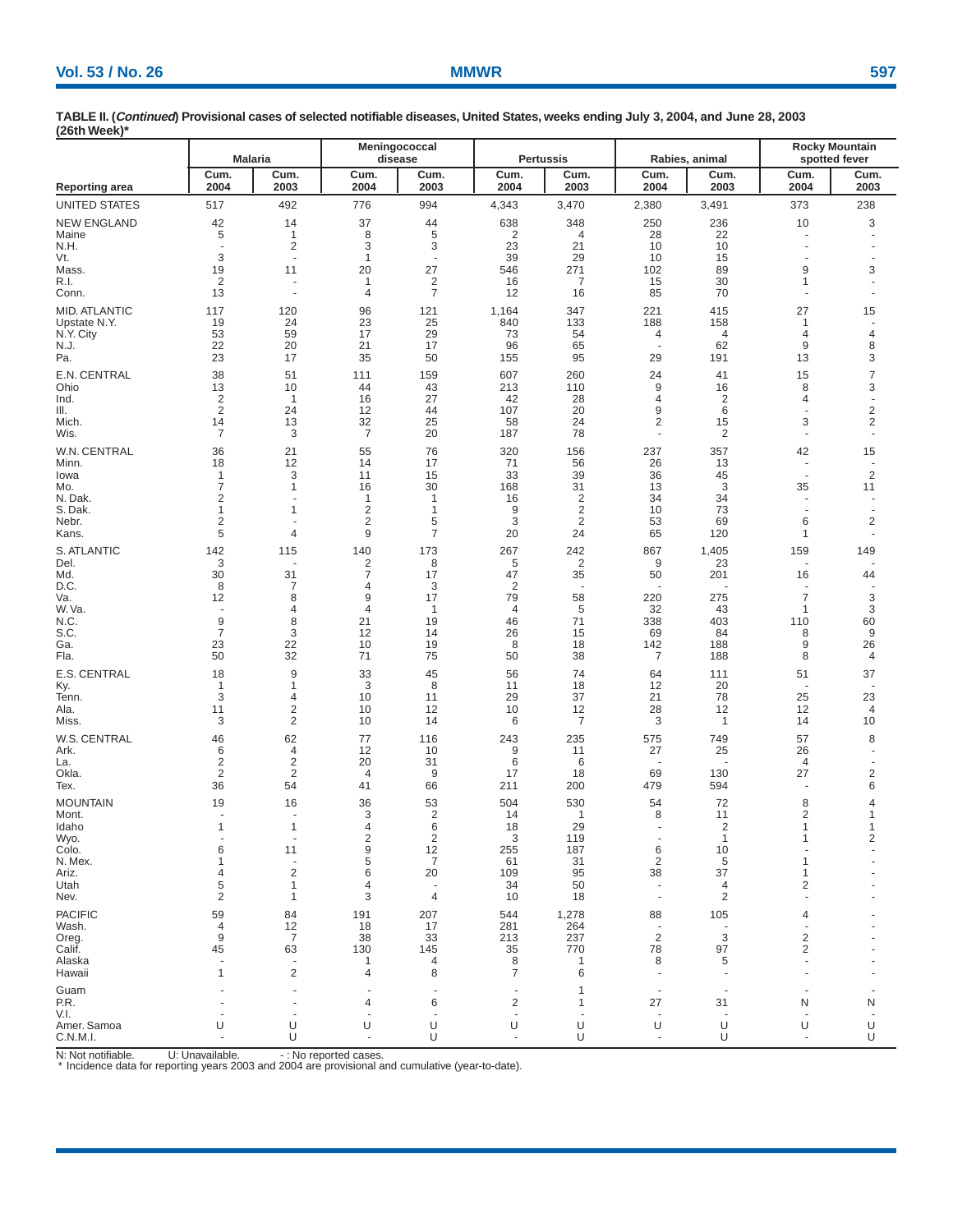| . <del>.</del>          |                                |                          |                     |                      |                                             |                          | Streptococcus pneumoniae, invasive |              |                               |                     |  |
|-------------------------|--------------------------------|--------------------------|---------------------|----------------------|---------------------------------------------|--------------------------|------------------------------------|--------------|-------------------------------|---------------------|--|
|                         |                                | Salmonellosis            | <b>Shigellosis</b>  |                      | Streptococcal disease,<br>invasive, group A |                          | Drug resistant,<br>all ages        |              | Age <5 years                  |                     |  |
| <b>Reporting area</b>   | Cum.<br>2004                   | Cum.<br>2003             | Cum.<br>2004        | Cum.<br>2003         | Cum.<br>2004                                | Cum.<br>2003             | Cum.<br>2004                       | Cum.<br>2003 | Cum.<br>2004                  | Cum.<br>2003        |  |
| UNITED STATES           | 13,632                         | 15,370                   | 5,022               | 11,230               | 2,762                                       | 3,622                    | 1,246                              | 1,229        | 315                           | 423                 |  |
| <b>NEW ENGLAND</b>      | 679                            | 797                      | 118                 | 138                  | 131                                         | 335                      | 15                                 | 67           | 7                             | 5                   |  |
| Maine<br>N.H.           | 34<br>42                       | 53<br>55                 | $\overline{c}$<br>5 | 5<br>4               | 5<br>13                                     | 20<br>21                 | $\overline{2}$<br>٠.               |              | $\mathbf 1$<br>N              | N                   |  |
| Vt.                     | 21                             | 27                       | $\overline{2}$      | 5                    | 8                                           | 16                       | 7                                  | 6            | $\mathbf 1$                   | 2                   |  |
| Mass.                   | 381                            | 466                      | 73                  | 88                   | 88                                          | 145                      | N                                  | N            | N                             | N                   |  |
| R.I.<br>Conn.           | 48<br>153                      | 40<br>156                | 8<br>28             | $\overline{4}$<br>32 | 17<br>÷,                                    | 5<br>128                 | 6<br>$\ddot{\phantom{1}}$          | 10<br>51     | 5<br>U                        | 3<br>U              |  |
| <b>MID. ATLANTIC</b>    | 1,743                          | 1,889                    | 592                 | 1,140                | 452                                         | 630                      | 93                                 | 79           | 67                            | 63                  |  |
| Upstate N.Y.            | 448                            | 399                      | 289                 | 153                  | 158                                         | 224                      | 45                                 | 38           | 47                            | 45                  |  |
| N.Y. City<br>N.J.       | 484<br>303                     | 514<br>340               | 166<br>87           | 183<br>193           | 65<br>90                                    | 92<br>129                | U<br>÷,                            | U            | U<br>$\overline{2}$           | U<br>$\overline{2}$ |  |
| Pa.                     | 508                            | 636                      | 50                  | 611                  | 139                                         | 185                      | 48                                 | 41           | 18                            | 16                  |  |
| E.N. CENTRAL            | 1,693                          | 2,248                    | 361                 | 950                  | 560                                         | 890                      | 302                                | 272          | 94                            | 183                 |  |
| Ohio<br>Ind.            | 515<br>176                     | 600<br>229               | 79<br>88            | 152<br>65            | 157<br>66                                   | 208<br>77                | 222<br>79                          | 186<br>86    | 56<br>21                      | 62<br>16            |  |
| III.                    | 321                            | 813                      | 87                  | 529                  | 125                                         | 228                      | $\overline{\phantom{a}}$           |              |                               | 71                  |  |
| Mich.<br>Wis.           | 369<br>312                     | 313<br>293               | 54<br>53            | 134<br>70            | 185<br>27                                   | 260<br>117               | $\mathbf{1}$<br>N                  | N<br>N       | N<br>17                       | N<br>34             |  |
| W.N. CENTRAL            | 1,034                          | 921                      | 179                 | 355                  | 194                                         | 220                      | 10                                 | 9            | 40                            | 44                  |  |
| Minn.                   | 243                            | 219                      | 23                  | 45                   | 97                                          | 107                      | $\overline{\phantom{a}}$           |              | 31                            | 33                  |  |
| lowa<br>Mo.             | 218<br>294                     | 158<br>306               | 37<br>77            | 23<br>182            | N<br>41                                     | N<br>46                  | N<br>7                             | N<br>6       | N<br>4                        | N<br>2              |  |
| N. Dak.                 | 18                             | 20                       | $\overline{2}$      | 4                    | 9                                           | 10                       |                                    | 3            | 1                             | 4                   |  |
| S. Dak.                 | 45                             | 33                       | 6                   | 8                    | 8                                           | 18                       | 3                                  | ä,           |                               |                     |  |
| Nebr.<br>Kans.          | 66<br>150                      | 67<br>118                | 8<br>26             | 60<br>33             | 10<br>29                                    | 20<br>19                 | N                                  | N            | 4<br>N                        | 5<br>N              |  |
| S. ATLANTIC             | 3,185                          | 3,542                    | 1,323               | 3,515                | 548                                         | 595                      | 632                                | 653          | 10                            | 11                  |  |
| Del.                    | 16                             | 43                       | 3                   | 143                  | 2                                           | 6                        | 4                                  | 1            | N                             | N                   |  |
| Md.<br>D.C.             | 279<br>17                      | 357<br>14                | 53<br>20            | 268<br>31            | 114<br>5                                    | 150<br>5                 | 3                                  | 4            | 3                             | 3                   |  |
| Va.                     | 363                            | 357                      | 55                  | 190                  | 43                                          | 75                       | N                                  | N            | N                             | N                   |  |
| W. Va.<br>N.C.          | 62<br>389                      | 43<br>482                | 137                 | 449                  | 16<br>82                                    | 27<br>66                 | 64<br>N                            | 40<br>N      | 7<br>U                        | 8<br>U              |  |
| S.C.                    | 185                            | 187                      | 185                 | 225                  | 35                                          | 30                       | 54                                 | 100          | N                             | N                   |  |
| Ga.<br>Fla.             | 512<br>1,362                   | 583<br>1,476             | 305<br>565          | 746<br>1,463         | 115<br>136                                  | 120<br>116               | 149<br>358                         | 150<br>358   | N<br>N                        | N<br>N              |  |
| E.S. CENTRAL            | 853                            | 989                      | 283                 | 496                  | 132                                         | 122                      | 75                                 | 92           |                               |                     |  |
| Ky.                     | 146                            | 156                      | 36                  | 57                   | 45                                          | 32                       | 19                                 | 11           | N                             | N                   |  |
| Tenn.<br>Ala.           | 209<br>252                     | 315<br>250               | 107<br>111          | 177<br>158           | 87<br>÷,                                    | 90                       | 56                                 | 81           | N<br>N                        | N<br>N              |  |
| Miss.                   | 246                            | 268                      | 29                  | 104                  | ä,                                          |                          |                                    | ÷,           | ÷                             |                     |  |
| W.S. CENTRAL            | 1,244                          | 1,801                    | 1,161               | 3,128                | 155                                         | 167                      | 34                                 | 50           | 66                            | 67                  |  |
| Ark.<br>La.             | 216<br>188                     | 218<br>306               | 30<br>118           | 48<br>249            | 8<br>1                                      | 5<br>$\mathbf 1$         | 6<br>28                            | 17<br>33     | 7<br>8                        | 4<br>14             |  |
| Okla.                   | 147                            | 140                      | 256                 | 455                  | 41                                          | 53                       | N                                  | N            | 29                            | 30                  |  |
| Tex.                    | 693                            | 1,137                    | 757                 | 2,376                | 105                                         | 108                      | N                                  | N            | 22                            | 19                  |  |
| <b>MOUNTAIN</b>         | 982<br>64                      | 957<br>48                | 358                 | 454<br>2             | 331                                         | 320<br>1                 | 18                                 | 4            | 31                            | 50                  |  |
| Mont.<br>Idaho          | 70                             | 90                       | 6                   | 11                   | 5                                           | 12                       | N                                  | N            | N                             | N                   |  |
| Wyo.                    | 22                             | 48                       | $\mathbf{1}$        | $\mathbf{1}$         | 6                                           | $\overline{1}$           | 5                                  | 3            |                               |                     |  |
| Colo.<br>N. Mex.        | 231<br>101                     | 235<br>92                | 60<br>55            | 69<br>97             | 83<br>57                                    | 84<br>81                 | 5                                  | ٠            | 28                            | 38<br>8             |  |
| Ariz.                   | 317                            | 279                      | 193                 | 226                  | 151                                         | 121                      | N                                  | N            | N                             | N                   |  |
| Utah<br>Nev.            | 102<br>75                      | 89<br>76                 | 19<br>20            | 22<br>26             | 28<br>$\mathbf{1}$                          | 19<br>$\mathbf 1$        | 6<br>2                             | 1            | 3<br>$\overline{\phantom{a}}$ | 4                   |  |
| <b>PACIFIC</b>          | 2,219                          | 2,226                    | 647                 | 1,054                | 259                                         | 343                      | 67                                 | 3            |                               |                     |  |
| Wash.                   | 212                            | 266                      | 55                  | 87                   | 34                                          | 29                       |                                    |              | N                             | N                   |  |
| Oreg.<br>Calif.         | 172<br>1,623                   | 197<br>1,626             | 33<br>532           | 49<br>897            | N<br>180                                    | N<br>252                 | N<br>N                             | N<br>N       | N<br>N                        | N<br>N              |  |
| Alaska                  | 35                             | 46                       | 4                   | 4                    |                                             | $\overline{\phantom{a}}$ | $\overline{\phantom{a}}$           |              | N                             | N                   |  |
| Hawaii                  | 177                            | 91                       | 23                  | 17                   | 45                                          | 62                       | 67                                 | 3            |                               |                     |  |
| Guam<br>P.R.            | $\overline{\phantom{a}}$<br>79 | 24<br>294                | 1                   | 22<br>5              | N                                           | N                        | $\overline{\phantom{a}}$<br>N      | N            | N                             | N                   |  |
| V.I.                    | $\overline{\phantom{a}}$       | $\overline{\phantom{a}}$ |                     | $\sim$               | $\overline{\phantom{a}}$                    |                          |                                    |              |                               |                     |  |
| Amer. Samoa<br>C.N.M.I. | U<br>3                         | U<br>U                   | U                   | U<br>U               | U                                           | U<br>U                   | U                                  | U<br>U       | U                             | U<br>U              |  |

N: Not notifiable. U: Unavailable.  $\qquad \qquad -$ : No reported cases.<br>\* Incidence data for reporting years 2003 and 2004 are provisional and cumulative (year-to-date).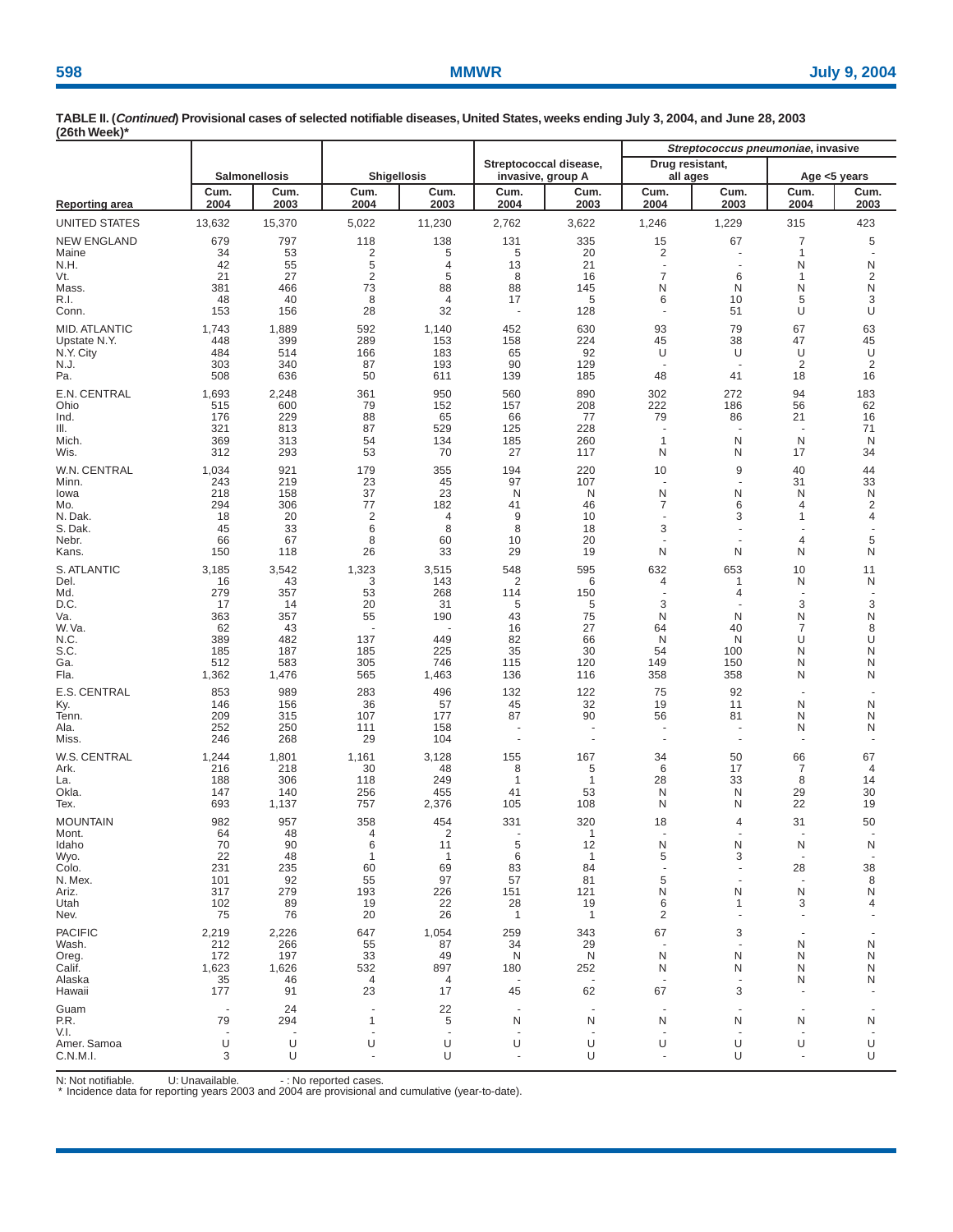| (∠otn week)                 |                                 | <b>Syphilis</b>                |                                             |                      |                                |                                |                      |                                           | Varicella                       |                                 |  |
|-----------------------------|---------------------------------|--------------------------------|---------------------------------------------|----------------------|--------------------------------|--------------------------------|----------------------|-------------------------------------------|---------------------------------|---------------------------------|--|
|                             |                                 | Primary & secondary            |                                             | Congenital           |                                | <b>Tuberculosis</b>            |                      | <b>Typhoid fever</b>                      | (Chickenpox)                    |                                 |  |
| Reporting area              | Cum.<br>2004                    | Cum.<br>2003                   | Cum.<br>2004                                | Cum.<br>2003         | Cum.<br>2004                   | Cum.<br>2003                   | Cum.<br>2004         | Cum.<br>2003                              | Cum.<br>2004                    | Cum.<br>2003                    |  |
| UNITED STATES               | 3,479                           | 3,521                          | 157                                         | 227                  | 4,583                          | 6,082                          | 116                  | 150                                       | 8,915                           | 9,629                           |  |
| <b>NEW ENGLAND</b><br>Maine | 93<br>$\overline{2}$            | 109<br>4                       | 1                                           |                      | 184<br>$\sim$                  | 201<br>11                      | 13                   | 16<br>÷,                                  | 577<br>176                      | 2,112<br>634                    |  |
| N.H.<br>Vt.                 | 3<br>$\overline{a}$             | 12<br>$\overline{a}$           |                                             |                      | 7                              | 10<br>5                        |                      | 1                                         | 401                             | 481                             |  |
| Mass.                       | 59                              | 70                             |                                             | ÷                    | 116                            | 94                             | 11                   | 8                                         | $\overline{a}$                  | 103                             |  |
| R.I.<br>Conn.               | 14<br>15                        | 12<br>11                       | 1                                           | ä,                   | 17<br>44                       | 25<br>56                       | 1<br>1               | $\overline{c}$<br>5                       | $\overline{\phantom{a}}$        | 3<br>891                        |  |
| MID. ATLANTIC               | 499                             | 405                            | 28                                          | 34                   | 970                            | 1,066                          | 29                   | 25                                        | 33                              | 12                              |  |
| Upstate N.Y.<br>N.Y. City   | 45<br>256                       | 17<br>230                      | $\overline{\mathbf{c}}$<br>$\boldsymbol{9}$ | 3<br>20              | 110<br>511                     | 115<br>582                     | 3<br>$\overline{7}$  | 3<br>13                                   | $\overline{a}$<br>÷,            |                                 |  |
| N.J.                        | 83                              | 79                             | 17                                          | 11                   | 204                            | 193                            | 9                    | 8                                         | $\overline{\phantom{a}}$        |                                 |  |
| Pa.                         | 115                             | 79                             |                                             |                      | 145                            | 176                            | 10                   | 1                                         | 33                              | 12                              |  |
| E.N. CENTRAL<br>Ohio        | 383<br>116                      | 486<br>104                     | 33<br>1                                     | 41<br>$\overline{2}$ | 549<br>98                      | 558<br>94                      | 6<br>2               | 18                                        | 4,078<br>965                    | 3,666<br>890                    |  |
| Ind.                        | 28                              | 23                             | 8                                           | 8                    | 70                             | 65                             | ä,                   | 4                                         | ÷,                              |                                 |  |
| III.<br>Mich.               | 121<br>104                      | 202<br>146                     | $\overline{2}$<br>22                        | 15<br>16             | 242<br>106                     | 269<br>99                      | 3                    | $\overline{7}$<br>7                       | 2,766                           | 2,219                           |  |
| Wis.                        | 14                              | 11                             | ÷,                                          | Ĭ.                   | 33                             | 31                             | 1                    |                                           | 347                             | 557                             |  |
| W.N. CENTRAL<br>Minn.       | 63<br>11                        | 92<br>31                       |                                             | 4<br>٠               | 199<br>80                      | 228<br>84                      | 2<br>1               | 3<br>1                                    | 116<br>$\overline{\phantom{a}}$ | 39                              |  |
| lowa                        | 4                               | 7                              |                                             | ä,                   | 15                             | 11                             |                      | 1                                         | N                               | N                               |  |
| Mo.<br>N. Dak.              | 30<br>$\overline{a}$            | 30<br>$\overline{\phantom{a}}$ |                                             | 4<br>٠               | 57<br>3                        | 64<br>$\overline{\phantom{a}}$ | 1                    | 1                                         | 2<br>71                         | 39                              |  |
| S. Dak.                     | $\blacksquare$                  | 1                              |                                             |                      | 5                              | 13                             |                      |                                           | 43                              |                                 |  |
| Nebr.<br>Kans.              | $\overline{4}$<br>14            | 3<br>20                        |                                             | $\overline{a}$<br>٠  | 15<br>24                       | 10<br>46                       |                      |                                           | ÷<br>$\sim$                     |                                 |  |
| S. ATLANTIC                 | 921                             | 924                            | 20                                          | 46                   | 845                            | 1,166                          | 21                   | 27                                        | 1,403                           | 1,367                           |  |
| Del.<br>Md.                 | 3<br>175                        | 4<br>143                       | 1<br>$\overline{c}$                         | 8                    | 120                            | 111                            | 4                    | $\overline{7}$                            | 4<br>÷,                         | 15                              |  |
| D.C.                        | 33                              | 28                             | 1                                           |                      |                                |                                |                      |                                           | 17                              | 18                              |  |
| Va.<br>W.Va.                | 50<br>$\overline{2}$            | 42<br>$\overline{1}$           | 1                                           | 1                    | 103<br>11                      | 108<br>10                      | 2<br>$\sim$          | 11                                        | 344<br>821                      | 348<br>823                      |  |
| N.C.                        | 81                              | 84                             | 4                                           | 9                    | 118                            | 138                            | 3                    | 5                                         | N                               | N                               |  |
| S.C.<br>Ga.                 | 49<br>146                       | 56<br>246                      | 1<br>1                                      | 4<br>12              | 90<br>11                       | 83<br>256                      | 9                    | $\overline{\mathbf{c}}$                   | 217<br>$\overline{\phantom{a}}$ | 163                             |  |
| Fla.                        | 382                             | 320                            | 9                                           | 12                   | 392                            | 460                            | 3                    | $\overline{\mathbf{c}}$                   |                                 |                                 |  |
| E.S. CENTRAL                | 189                             | 167                            | $\overline{7}$<br>1                         | 8<br>1               | 289<br>51                      | 319                            | 4                    | $\overline{c}$                            | 2                               |                                 |  |
| Ky.<br>Tenn.                | 24<br>72                        | 21<br>68                       | 1                                           | 2                    | 98                             | 58<br>97                       | 2<br>$\overline{c}$  | 1                                         |                                 |                                 |  |
| Ala.<br>Miss.               | 75<br>18                        | 62<br>16                       | 3<br>2                                      | 4<br>1               | 107<br>33                      | 113<br>51                      | $\overline{a}$       | 1                                         | 2                               |                                 |  |
| W.S. CENTRAL                | 557                             | 406                            | 28                                          | 36                   | 307                            | 945                            | 7                    | 9                                         | 1,167                           | 2,099                           |  |
| Ark.                        | 20                              | 24                             | $\overline{\phantom{a}}$                    | 1                    | 63                             | 49                             |                      |                                           |                                 |                                 |  |
| La.<br>Okla.                | 107<br>13                       | 56<br>24                       | $\overline{\phantom{a}}$<br>$\overline{2}$  | 1                    | $\sim$<br>68                   | ÷.<br>66                       |                      |                                           | 41                              | 9                               |  |
| Tex.                        | 417                             | 302                            | 26                                          | 34                   | 176                            | 830                            | 7                    | 9                                         | 1,126                           | 2,090                           |  |
| <b>MOUNTAIN</b><br>Mont.    | 178                             | 158                            | 30                                          | 19                   | 196<br>4                       | 183                            | 5                    | 4                                         | 1,539                           | 334                             |  |
| Idaho                       | 13                              | 4                              | 2                                           |                      |                                | 3                              |                      |                                           |                                 |                                 |  |
| Wyo.<br>Colo.               | $\overline{1}$<br>19            | 21                             |                                             | 3                    | $\overline{1}$<br>50           | $\overline{c}$<br>42           | 1                    | 3                                         | 20<br>1,154                     | 35                              |  |
| N. Mex.                     | 26                              | 32                             | 1                                           | 4                    | 13                             | 26                             |                      |                                           | 67                              |                                 |  |
| Ariz.<br>Utah               | 106<br>3                        | 93<br>2                        | 27                                          | 12                   | 108<br>20                      | 74<br>15                       | $\overline{c}$<br>1  | 1                                         | $\overline{\phantom{a}}$<br>298 | 299                             |  |
| Nev.                        | 10                              | 6                              |                                             |                      |                                | 21                             | 1                    |                                           |                                 |                                 |  |
| <b>PACIFIC</b>              | 596                             | 774                            | 10                                          | 39                   | 1,044                          | 1,416                          | 29<br>$\overline{c}$ | 46                                        |                                 |                                 |  |
| Wash.<br>Oreg.              | 53<br>16                        | 38<br>24                       |                                             |                      | 116<br>34                      | 106<br>53                      | $\mathbf{1}$         | $\overline{\mathbf{c}}$<br>$\overline{2}$ |                                 |                                 |  |
| Calif.<br>Alaska            | 524<br>$\overline{\phantom{a}}$ | 705<br>1                       | 10                                          | 39                   | 828<br>14                      | 1,179<br>28                    | 20                   | 42                                        |                                 |                                 |  |
| Hawaii                      | 3                               | 6                              |                                             |                      | 52                             | 50                             | 6                    |                                           |                                 |                                 |  |
| Guam                        |                                 | -1                             |                                             |                      |                                | 30                             |                      |                                           |                                 | 84                              |  |
| P.R.<br>V.I.                | 54<br>4                         | 104<br>1                       | 2                                           | 8                    | 14<br>$\overline{\phantom{a}}$ | 49<br>٠.                       |                      |                                           | 150                             | 284<br>$\overline{\phantom{a}}$ |  |
| Amer. Samoa<br>C.N.M.I.     | U<br>2                          | U<br>U                         | U<br>$\overline{\phantom{a}}$               | U<br>U               | U<br>10                        | U<br>U                         | U                    | U<br>U                                    | U<br>$\sim$                     | U<br>U                          |  |

N: Not notifiable. U: Unavailable.  $\cdot$  : No reported cases.<br>\* Incidence data for reporting years 2003 and 2004 are provisional and cumulative (year-to-date).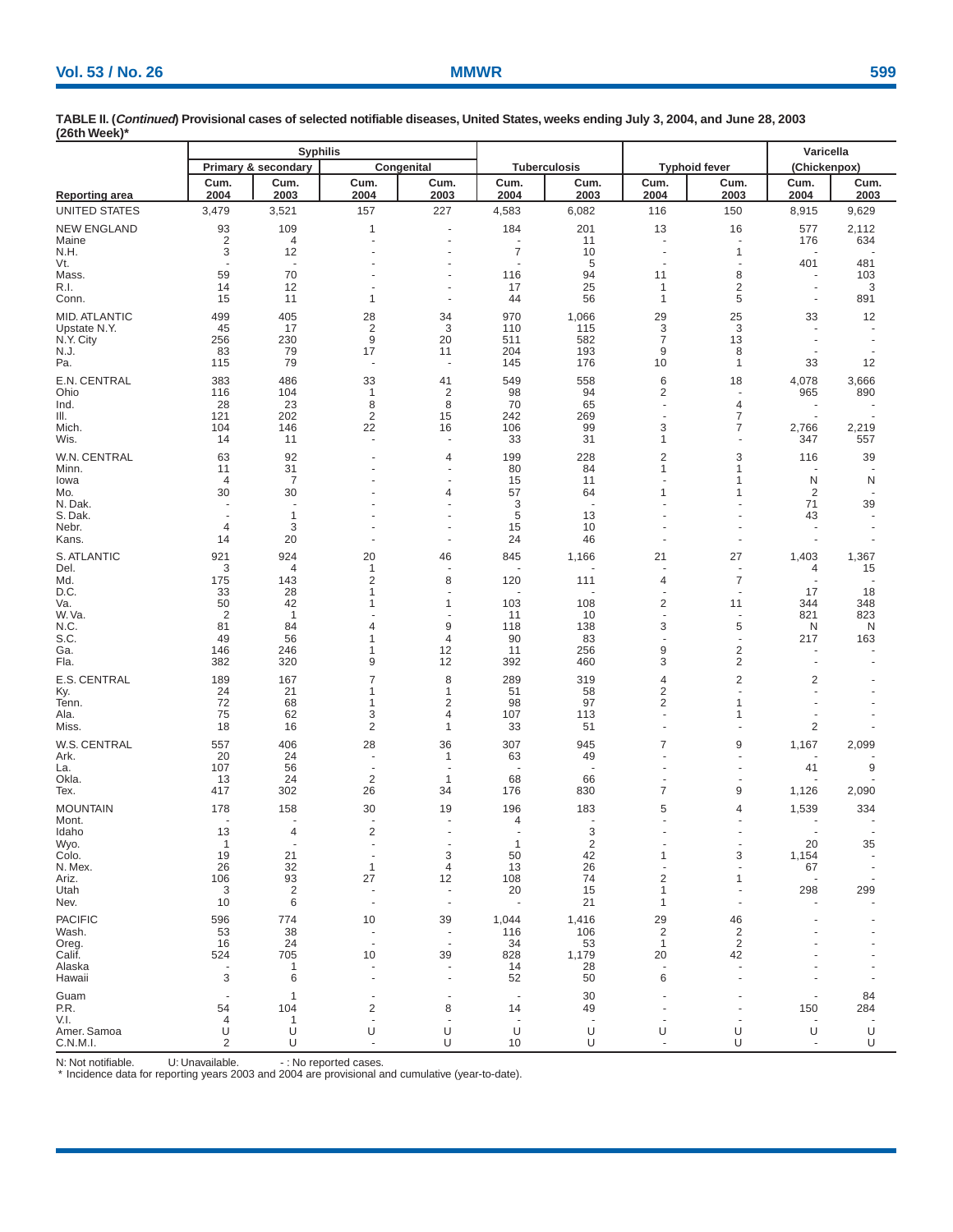## **TABLE III. Deaths in 122 U.S. cities,\* week ending July 3, 2004 (26th Week)**

|                                       | All causes, by age (years) |                |                |                          |                               |                              |                                 | All causes, by age (years)           |                     |           |                |                      |                 |                                |                           |
|---------------------------------------|----------------------------|----------------|----------------|--------------------------|-------------------------------|------------------------------|---------------------------------|--------------------------------------|---------------------|-----------|----------------|----------------------|-----------------|--------------------------------|---------------------------|
| <b>Reporting Area</b>                 | All<br>Ages                | >65            | 45-64          | 25-44                    | $1 - 24$                      | <1                           | $P&I^{\dagger}$<br><b>Total</b> | <b>Reporting Area</b>                | All<br>Ages         | $\geq 65$ | 45-64          | 25-44                | $1 - 24$        | <1                             | P&I <sup>t</sup><br>Total |
| <b>NEW ENGLAND</b>                    | 464                        | 332            | 76             | 41                       | 6                             | 9                            | 49                              | S. ATLANTIC                          | 1,266               | 768       | 321            | 110                  | 42              | 24                             | 65                        |
| Boston, Mass.                         | 119                        | 78             | 21             | 10                       | 3                             | 7                            | 11                              | Atlanta, Ga.                         | 137                 | 74        | 36             | 21                   | 6               | $\sim$                         | 5                         |
| Bridgeport, Conn.                     | 37                         | 29             | 6              | $\mathbf{1}$             | 1                             | ÷,                           | 3                               | Baltimore, Md.                       | 174                 | 107       | 37             | 18                   | 8               | $\overline{4}$                 | 19                        |
| Cambridge, Mass.<br>Fall River, Mass. | 15<br>22                   | 12<br>19       | 1<br>2         | $\overline{2}$<br>1      |                               | ÷,<br>÷,                     | 1<br>5                          | Charlotte, N.C.                      | 98<br>160           | 66<br>90  | 23<br>52       | $\overline{4}$<br>14 | 3<br>3          | $\overline{2}$<br>$\mathbf{1}$ | $\boldsymbol{9}$<br>6     |
| Hartford, Conn.                       | 45                         | 31             | $\overline{7}$ | 6                        |                               | 1                            | 8                               | Jacksonville, Fla.<br>Miami, Fla.    | 130                 | 87        | 25             | 10                   | 5               | 3                              | 6                         |
| Lowell, Mass.                         | 9                          | 6              | 1              | 1                        | 1                             |                              | 1                               | Norfolk, Va.                         | 28                  | 15        | $\overline{7}$ | $\overline{2}$       | 1               | 3                              | ÷,                        |
| Lynn, Mass.                           | 15                         | 10             |                | 4                        |                               | $\mathbf{1}$                 | 1                               | Richmond, Va.                        | 60                  | 33        | 19             | $\overline{4}$       | 3               | $\mathbf{1}$                   | 8                         |
| New Bedford, Mass.                    | 25                         | 18             | 6              | 1                        |                               | ÷,                           | 5                               | Savannah, Ga.                        | 47                  | 21        | 18             | 5                    | $\mathbf{1}$    | $\overline{2}$                 | $\mathbf{1}$              |
| New Haven, Conn.                      | U                          | U              | U              | U                        | U                             | U                            | U                               | St. Petersburg, Fla.                 | 40                  | 24        | 13             | $\overline{2}$       | 1               | $\sim$                         |                           |
| Providence, R.I.                      | 67                         | 47             | 14             | 6                        |                               | L.                           | 6                               | Tampa, Fla.                          | 178                 | 124       | 35             | 9                    | 8               | $\mathbf{1}$                   | $\overline{7}$            |
| Somerville, Mass.                     | 3                          | $\overline{2}$ | $\mathbf{1}$   | ÷,                       |                               |                              | $\overline{\phantom{a}}$        | Washington, D.C.                     | 198                 | 111       | 56             | 21                   | 3               | $\overline{7}$                 | 3                         |
| Springfield, Mass.                    | 33                         | 23             | 6              | 4<br>$\overline{2}$      |                               | J.                           | 3                               | Wilmington, Del.                     | 16                  | 16        | ÷,             |                      |                 |                                | $\mathbf{1}$              |
| Waterbury, Conn.<br>Worcester, Mass.  | 17<br>57                   | 13<br>44       | 1<br>10        | 3                        | 1<br>$\overline{\phantom{a}}$ | ÷,                           | 2<br>3                          | E.S. CENTRAL                         | 797                 | 513       | 189            | 65                   | 17              | 12                             | 60                        |
|                                       |                            |                |                |                          |                               |                              |                                 | Birmingham, Ala.                     | 173                 | 116       | 36             | 16                   | $\overline{2}$  | $\overline{2}$                 | 20                        |
| <b>MID. ATLANTIC</b>                  | 2,033                      | 1,373          | 423            | 129                      | 57                            | 47                           | 105                             | Chattanooga, Tenn.                   | 65                  | 48        | 9              | $\overline{4}$       | 3               | $\mathbf{1}$                   | $\sqrt{5}$                |
| Albany, N.Y.                          | 57                         | 43             | 6              | 6                        | $\overline{c}$                | ä,<br>ä,                     | 4                               | Knoxville, Tenn.                     | 118                 | 84        | 22             | 10                   |                 | $\overline{2}$                 | $\mathbf{1}$              |
| Allentown, Pa.<br>Buffalo, N.Y.       | 22<br>78                   | 19<br>52       | 3<br>16        | ÷.<br>4                  | $\sim$<br>$\overline{2}$      | $\overline{4}$               | 1<br>$\blacksquare$             | Lexington, Ky.<br>Memphis, Tenn.     | 59<br>150           | 38<br>90  | 12<br>42       | $\overline{4}$<br>9  | $\sqrt{2}$<br>5 | 3<br>4                         | 6<br>11                   |
| Camden, N.J.                          | 24                         | 13             | 7              | 1                        | $\overline{c}$                | $\mathbf{1}$                 | $\mathbf{1}$                    | Mobile, Ala.                         | 77                  | 39        | 28             | 8                    | $\sqrt{2}$      | $\sim$                         | 3                         |
| Elizabeth, N.J.                       | 12                         | $\overline{4}$ | 5              | 3                        | ÷,                            |                              | ÷.                              | Montgomery, Ala.                     | 37                  | 26        | 10             | $\mathbf{1}$         | $\sim$          |                                | 5                         |
| Erie, Pa.                             | 49                         | 39             | 8              | ÷,                       | $\overline{2}$                | $\overline{\phantom{a}}$     | 6                               | Nashville, Tenn.                     | 118                 | 72        | 30             | 13                   | 3               | $\overline{\phantom{a}}$       | 9                         |
| Jersey City, N.J.                     | 52                         | 29             | 18             | $\overline{4}$           | ÷.                            | 1                            | ÷.                              |                                      |                     |           |                |                      |                 |                                |                           |
| New York City, N.Y.                   | 1,023                      | 697            | 215            | 65                       | 21                            | 21                           | 38                              | W.S. CENTRAL<br>Austin, Tex.         | 1,386<br>71         | 866<br>48 | 335<br>14      | 121<br>6             | 41<br>1         | 23<br>$\overline{2}$           | 49<br>$\sqrt{2}$          |
| Newark, N.J.                          | 50                         | 22             | 11             | 8                        | $\overline{4}$                | 5                            | 2                               | Baton Rouge, La.                     | 21                  | 11        | 5              | 5                    |                 | ÷,                             | $\sim$                    |
| Paterson, N.J.                        | U                          | U              | U              | U                        | U                             | U                            | U                               | Corpus Christi, Tex.                 | U                   | U         | U              | U                    | U               | U                              | U                         |
| Philadelphia, Pa.                     | 319                        | 188            | 82             | 25                       | 13                            | 11                           | 20                              | Dallas, Tex.                         | 193                 | 107       | 54             | 20                   | 7               | 5                              | $\overline{7}$            |
| Pittsburgh, Pa. <sup>§</sup>          | 21                         | 13             | $\overline{7}$ | $\mathbf{1}$             |                               | ÷,                           | $\mathbf{1}$<br>$\mathbf{1}$    | El Paso, Tex.                        | 94                  | 61        | 22             | 7                    | $\mathbf{1}$    | 3                              | $\overline{\phantom{a}}$  |
| Reading, Pa.<br>Rochester, N.Y.       | 16<br>130                  | 11<br>100      | 3<br>19        | 1<br>3                   | 1<br>$\overline{4}$           | $\overline{4}$               | 19                              | Ft. Worth, Tex.                      | 145                 | 101       | 29             | 9                    | $\overline{4}$  | $\overline{2}$                 | 8                         |
| Schenectady, N.Y.                     | 21                         | 19             | $\mathbf{1}$   | $\overline{a}$           | 1                             | ä,                           | $\overline{2}$                  | Houston, Tex.                        | 380                 | 226       | 89             | 44                   | 14              | $\overline{7}$                 | 19                        |
| Scranton, Pa.                         | 20                         | 19             | $\mathbf{1}$   |                          |                               |                              | $\omega$                        | Little Rock, Ark.                    | 75                  | 42        | 25             | 3                    | 3               | $\overline{2}$                 | $\mathcal{L}$             |
| Syracuse, N.Y.                        | 78                         | 59             | 10             | 4                        | 5                             |                              | $\overline{7}$                  | New Orleans, La.                     | 39                  | 20        | 16             | 2                    | 1               | $\overline{\phantom{a}}$       | $\sim$                    |
| Trenton, N.J.                         | 23                         | 19             | 3              | 1                        | ÷.                            | ä,                           | $\mathbf{1}$                    | San Antonio, Tex.<br>Shreveport, La. | 199<br>45           | 140<br>30 | 40<br>11       | 14<br>2              | 4<br>1          | $\mathbf{1}$<br>$\mathbf{1}$   | 10<br>3                   |
| Utica, N.Y.                           | 21                         | 14             | 5              | 2                        |                               |                              | $\overline{2}$                  | Tulsa, Okla.                         | 124                 | 80        | 30             | 9                    | 5               | $\overline{\phantom{a}}$       | $\overline{\phantom{a}}$  |
| Yonkers, N.Y.                         | 17                         | 13             | 3              | 1                        | ÷,                            | $\overline{\phantom{a}}$     | $\overline{\phantom{a}}$        |                                      |                     |           |                |                      |                 |                                |                           |
| E.N. CENTRAL                          | 1,723                      | 1,152          | 378            | 105                      | 45                            | 40                           | 100                             | <b>MOUNTAIN</b>                      | 729                 | 494       | 145            | 44                   | 18<br>5         | 27<br>3                        | 40<br>3                   |
| Akron, Ohio                           | 38                         | 26             | 11             | $\overline{\phantom{a}}$ | ÷.                            | 1                            | 4                               | Albuquerque, N.M.<br>Boise, Idaho    | 122<br>51           | 82<br>37  | 21<br>12       | 11<br>1              |                 | $\mathbf{1}$                   | 4                         |
| Canton, Ohio                          | 38                         | 29             | 7              | $\mathbf{1}$             | $\mathbf{1}$                  | ÷,                           | 3                               | Colo. Springs, Colo.                 | 54                  | 40        | 9              | $\mathbf{1}$         | $\mathbf{1}$    | 3                              | $\overline{4}$            |
| Chicago, III.                         | 296                        | 177            | 75             | 25                       | 10                            | 6                            | 23                              | Denver, Colo.                        | 100                 | 53        | 26             | 10                   | 3               | 8                              | $\overline{7}$            |
| Cincinnati, Ohio                      | 44                         | 29             | 7              | $\overline{2}$           | $\overline{4}$                | $\overline{2}$               | $\overline{4}$                  | Las Vegas, Nev.                      | U                   | U         | U              | U                    | U               | U                              | U                         |
| Cleveland, Ohio<br>Columbus, Ohio     | 202<br>179                 | 134<br>124     | 56<br>31       | 6<br>11                  | 4<br>8                        | $\overline{2}$<br>5          | $\overline{\phantom{a}}$<br>18  | Ogden, Utah                          | 30                  | 19        | 8              | ÷,                   |                 | 3                              | $\sim$                    |
| Dayton, Ohio                          | U                          | U              | U              | U                        | U                             | U                            | U                               | Phoenix, Ariz.                       | 97                  | 57        | 23             | 10                   | $\sqrt{2}$      | $\overline{4}$                 | 5                         |
| Detroit, Mich.                        | 173                        | 96             | 45             | 17                       | $\overline{7}$                | 8                            | 10                              | Pueblo, Colo.                        | 29                  | 19        | $\overline{4}$ | 3                    | $\overline{2}$  | 1                              | $\overline{2}$            |
| Evansville, Ind.                      | 55                         | 34             | 12             | 5                        | 2                             | 2                            | 7                               | Salt Lake City, Utah                 | 96                  | 67        | 17             | $\overline{4}$       | 4               | $\overline{4}$                 | 9                         |
| Fort Wayne, Ind.                      | 59                         | 48             | 8              | 2                        | $\sim$                        | $\mathbf{1}$                 | 3                               | Tucson, Ariz.                        | 150                 | 120       | 25             | $\overline{4}$       | $\mathbf{1}$    |                                | 6                         |
| Gary, Ind.                            | 10                         | 6              | 4              |                          |                               |                              | $\sim$                          | <b>PACIFIC</b>                       | 2,072               | 1,425     | 439            | 113                  | 59              | 35                             | 203                       |
| Grand Rapids, Mich.                   | 25                         | 24             | $\mathbf{1}$   | ÷.                       |                               |                              | 4                               | Berkeley, Calif.                     | 13                  | 8         | 5              |                      |                 |                                |                           |
| Indianapolis, Ind.                    | 150                        | 101            | 31             | 11                       | 3                             | 4                            | 4                               | Fresno, Calif.                       | 93                  | 66        | 17             | 6                    | 3               | $\mathbf{1}$                   | 5                         |
| Lansing, Mich.<br>Milwaukee, Wis.     | 51<br>116                  | 40<br>81       | 8<br>21        | 1<br>12                  |                               | 2<br>2                       | 4                               | Glendale, Calif.<br>Honolulu, Hawaii | 39<br>82            | 32<br>57  | 5<br>16        | $\overline{2}$<br>6  | 1               | 2                              | $\overline{4}$<br>3       |
| Peoria, III.                          | 41                         | 37             | 3              | 1                        |                               | ÷,                           | 3                               | Long Beach, Calif.                   | 77                  | 50        | 21             | 4                    | $\mathbf{1}$    | $\mathbf{1}$                   | 11                        |
| Rockford, III.                        | 57                         | 36             | 16             | 5                        |                               | ÷,                           | 3                               | Los Angeles, Calif.                  | 791                 | 555       | 158            | 40                   | 26              | 12                             | 87                        |
| South Bend, Ind.                      | U                          | U              | U              | U                        | U                             | U                            | U                               | Pasadena, Calif.                     | 24                  | 17        | 4              | $\mathbf{1}$         |                 | 2                              | $\overline{7}$            |
| Toledo, Ohio                          | 116                        | 72             | 31             | 6                        | 4                             | 3                            | 4                               | Portland, Oreg.                      | U                   | U         | U              | U                    | U               | U                              | U                         |
| Youngstown, Ohio                      | 73                         | 58             | 11             | $\sim$                   | 2                             | $\overline{2}$               | 6                               | Sacramento, Calif.                   | 208                 | 137       | 49             | 13                   | 5               | $\overline{4}$                 | 16                        |
| W.N. CENTRAL                          | 530                        | 330            | 146            | 30                       | 13                            | 10                           | 39                              | San Diego, Calif.                    | 155                 | 104       | 34             | 10                   | 5               | $\overline{2}$                 | 17                        |
| Des Moines, Iowa                      | 59                         | 41             | 14             | 2                        | $\mathbf{1}$                  | 1                            | 4                               | San Francisco, Calif.                | 131                 | 92        | 24             | 10                   | 3               | $\overline{2}$                 | 17                        |
| Duluth, Minn.                         | 23                         | 20             | 3              |                          |                               | ÷,                           | 2                               | San Jose, Calif.                     | 167                 | 109       | 38             | 10                   | $\overline{4}$  | 5                              | 15                        |
| Kansas City, Kans.                    | 29                         | 16             | 10             | 3                        |                               | ÷,                           | $\overline{2}$                  | Santa Cruz, Calif.<br>Seattle, Wash. | 33<br>115           | 21<br>81  | 10<br>27       | 2<br>3               | $\overline{c}$  | ÷,<br>$\overline{c}$           | $\sqrt{2}$<br>6           |
| Kansas City, Mo.                      | 82                         | 51             | 16             | 8                        | $\overline{4}$                | 3                            | 5                               | Spokane, Wash.                       | 45                  | 31        | 10             | ÷,                   | $\overline{c}$  | 2                              | 5                         |
| Lincoln, Nebr.                        | 48                         | 36             | 10             | 1                        | $\mathbf{1}$                  | $\overline{\phantom{a}}$     | 3                               | Tacoma, Wash.                        | 99                  | 65        | 21             | 6                    | $\overline{7}$  |                                | 8                         |
| Minneapolis, Minn.                    | 63                         | 24             | 28             | 7                        | $\overline{c}$                | $\overline{2}$               | 8                               |                                      |                     |           |                |                      |                 |                                |                           |
| Omaha, Nebr.                          | U                          | U              | U              | U                        | U                             | U                            | U                               | <b>TOTAL</b>                         | 11,000 <sup>1</sup> | 7,253     | 2,452          | 758                  | 298             | 227                            | 710                       |
| St. Louis, Mo.<br>St. Paul, Minn.     | 69<br>57                   | 40<br>44       | 23<br>8        | $\overline{c}$<br>3      | 2<br>$\mathbf{1}$             | $\mathbf{1}$<br>$\mathbf{1}$ | 4<br>6                          |                                      |                     |           |                |                      |                 |                                |                           |
| Wichita, Kans.                        | 100                        | 58             | 34             | 4                        | $\overline{2}$                | 2                            | 5                               |                                      |                     |           |                |                      |                 |                                |                           |

U: Unavailable. -:No reported cases.<br>\* Mortality data in this table are voluntarily reported from 122 cities in the United States, most of which have populations of ≥100,000. A death is reported by the place of its

occurrence and by the week that the death certificate was filed. Fetal deaths are not included.<br>† Pneumonia and influenza.<br>§ Because of changes in reporting methods in this Pennsylvania city, these numbers are partial cou